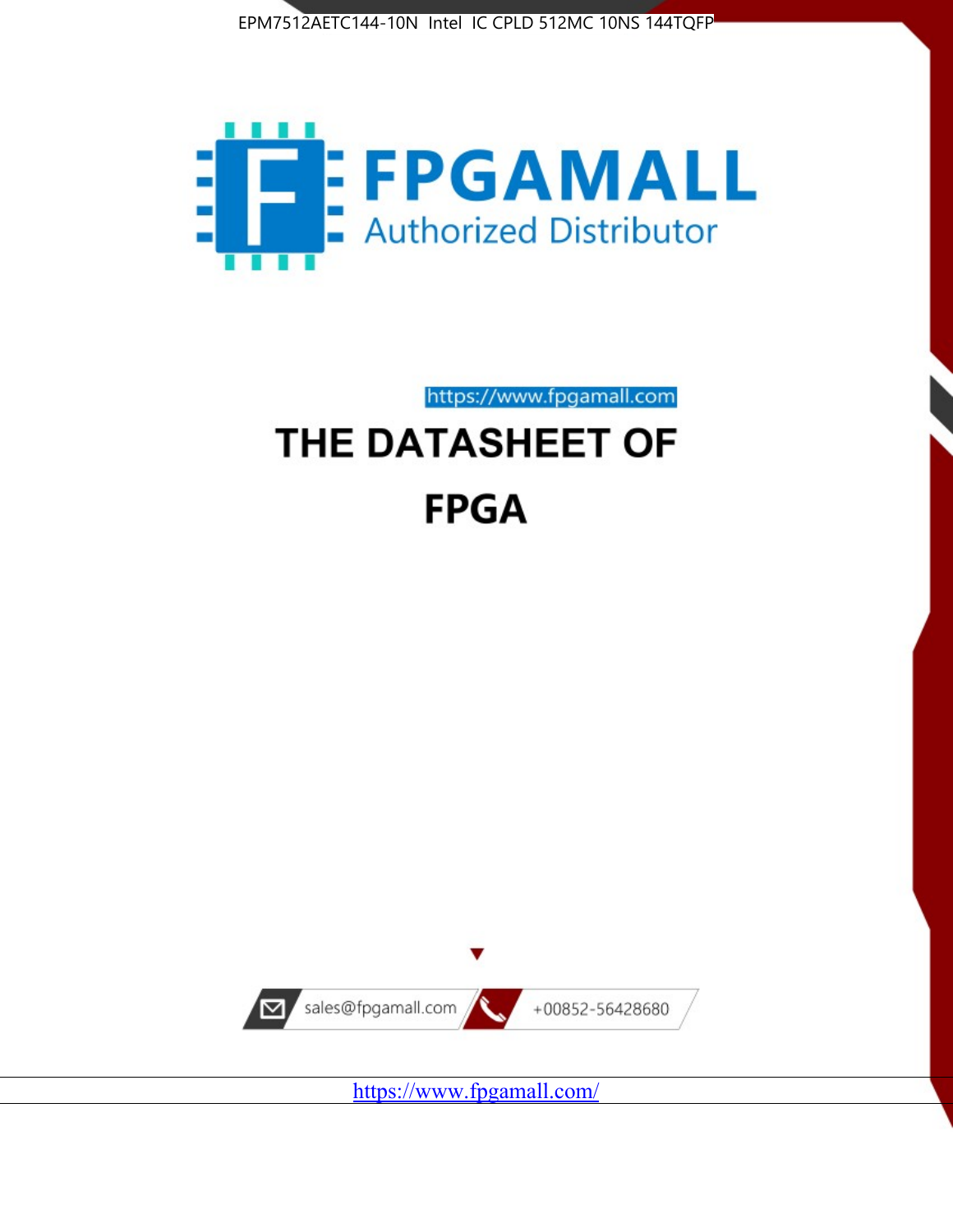



## **MAX 7000A**

**Programmable Logic Device**

#### **September 2003, ver. 4.5 Data Sheet** Construction of the Construction of the Construction of the Construction of the Construction of the Construction of the Construction of the Construction of the Construction of the Cons

- **Features...** High-performance 3.3-V EEPROM-based programmable logic devices (PLDs) built on second-generation Multiple Array MatriX (MAX®) architecture (see Table 1)
	- 3.3-V in-system programmability (ISP) through the built-in IEEE Std. 1149.1 Joint Test Action Group (JTAG) interface with advanced pin-locking capability
		- MAX 7000AE device in-system programmability (ISP) circuitry compliant with IEEE Std. 1532
		- EPM7128A and EPM7256A device ISP circuitry compatible with IEEE Std. 1532
	- Built-in boundary-scan test (BST) circuitry compliant with IEEE Std. 1149.1
	- Supports JEDEC Jam Standard Test and Programming Language (STAPL) JESD-71
	- Enhanced ISP features
		- Enhanced ISP algorithm for faster programming (excluding EPM7128A and EPM7256A devices)
		- ISP\_Done bit to ensure complete programming (excluding EPM7128A and EPM7256A devices)
		- Pull-up resistor on I/O pins during in-system programming
	- Pin-compatible with the popular 5.0-V MAX 7000S devices
	- High-density PLDs ranging from 600 to 10,000 usable gates
	- Extended temperature range

For information on in-system programmable 5.0-V MAX 7000 or 2.5-V MAX 7000B devices, see the *MAX 7000 Programmable Logic Device Family Data Sheet* or the *MAX 7000B Programmable Logic Device Family Data Sheet*.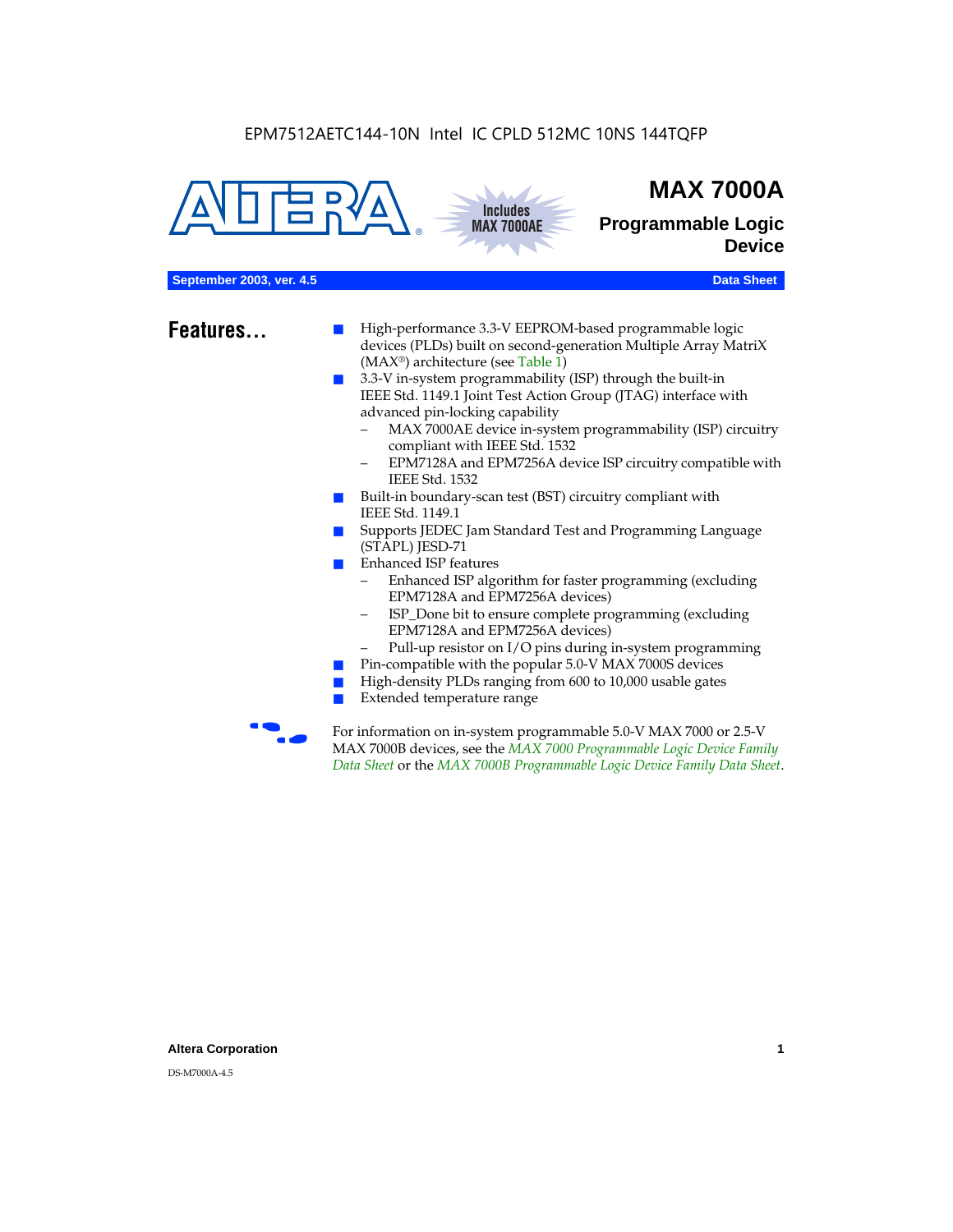| Table 1. MAX 7000A Device Features |                  |                  |                  |                  |                  |  |  |  |
|------------------------------------|------------------|------------------|------------------|------------------|------------------|--|--|--|
| <b>Feature</b>                     | <b>EPM7032AE</b> | <b>EPM7064AE</b> | <b>EPM7128AE</b> | <b>EPM7256AE</b> | <b>EPM7512AE</b> |  |  |  |
| Usable gates                       | 600              | 1,250            | 2,500            | 5,000            | 10,000           |  |  |  |
| Macrocells                         | 32               | 64               | 128              | 256              | 512              |  |  |  |
| Logic array blocks                 | 2                | $\overline{4}$   | 8                | 16               | 32               |  |  |  |
| Maximum user I/O<br>pins           | 36               | 68               | 100              | 164              | 212              |  |  |  |
| $t_{PD}$ (ns)                      | 4.5              | 4.5              | 5.0              | 5.5              | 7.5              |  |  |  |
| $t_{\text{SU}}$ (ns)               | 2.9              | 2.8              | 3.3              | 3.9              | 5.6              |  |  |  |
| $t_{\text{FSU}}$ (ns)              | 2.5              | 2.5              | 2.5              | 2.5              | 3.0              |  |  |  |
| $t_{CO1}$ (ns)                     | 3.0              | 3.1              | 3.4              | 3.5              | 4.7              |  |  |  |
| $f_{CNT}$ (MHz)                    | 227.3            | 222.2            | 192.3            | 172.4            | 116.3            |  |  |  |

### **...and More Features**

- 4.5-ns pin-to-pin logic delays with counter frequencies of up to 227.3 MHz
- $Multivolt<sup>TM</sup> I/O interface enables device core to run at 3.3 V, while$ I/O pins are compatible with 5.0-V, 3.3-V, and 2.5-V logic levels
- Pin counts ranging from 44 to 256 in a variety of thin quad flat pack (TQFP), plastic quad flat pack (PQFP), ball-grid array (BGA), spacesaving FineLine BGATM, and plastic J-lead chip carrier (PLCC) packages
- Supports hot-socketing in MAX 7000AE devices
- Programmable interconnect array (PIA) continuous routing structure for fast, predictable performance
- PCI-compatible
- Bus-friendly architecture, including programmable slew-rate control
- Open-drain output option
- Programmable macrocell registers with individual clear, preset, clock, and clock enable controls
- Programmable power-up states for macrocell registers in MAX 7000AE devices
- Programmable power-saving mode for 50% or greater power reduction in each macrocell
- Configurable expander product-term distribution, allowing up to 32 product terms per macrocell
- Programmable security bit for protection of proprietary designs
- 6 to 10 pin- or logic-driven output enable signals
- Two global clock signals with optional inversion
- Enhanced interconnect resources for improved routability
- Fast input setup times provided by a dedicated path from  $I/O$  pin to macrocell registers
- Programmable output slew-rate control
- Programmable ground pins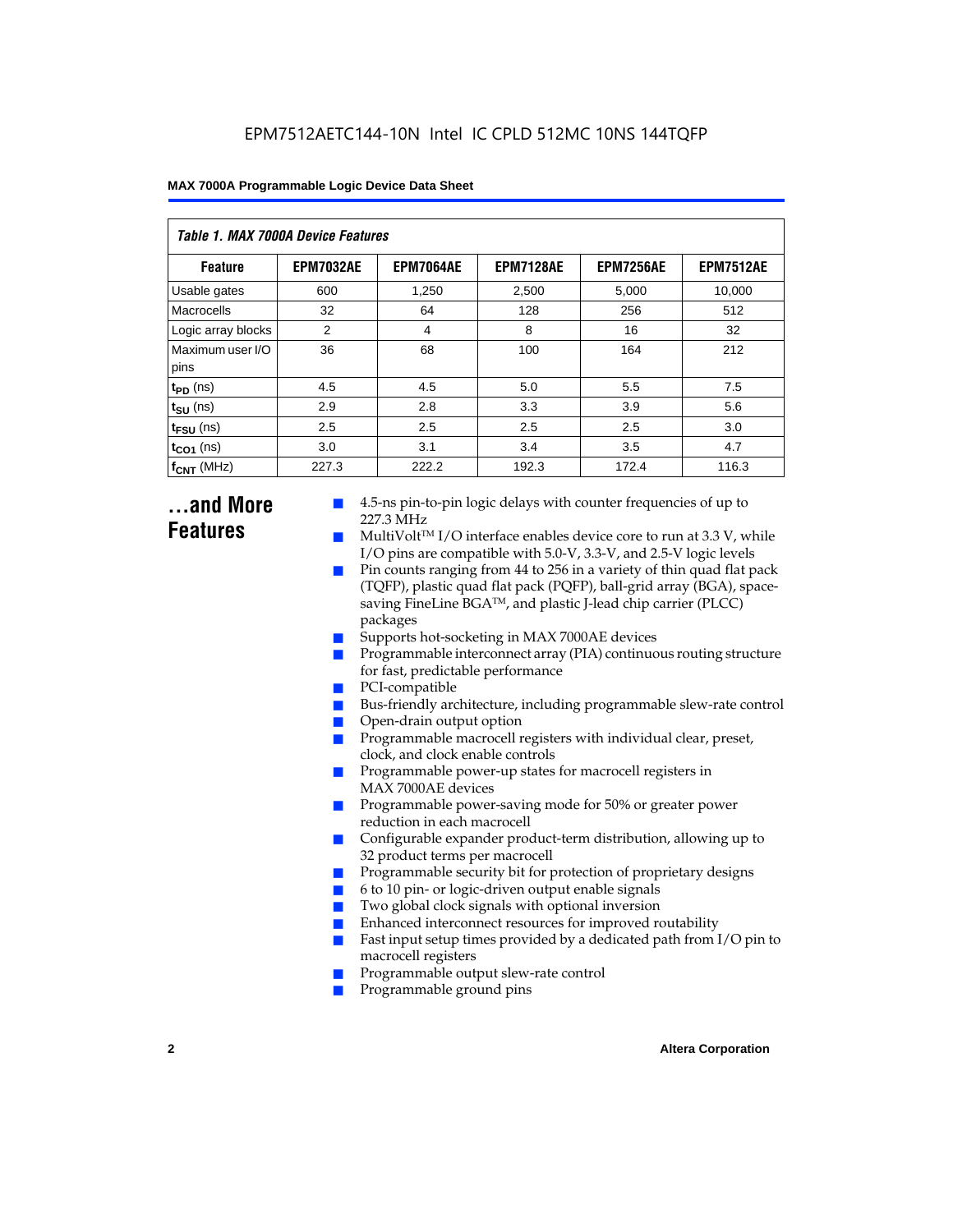- Software design support and automatic place-and-route provided by Altera's development systems for Windows-based PCs and Sun SPARCstation, and HP 9000 Series 700/800 workstations
- Additional design entry and simulation support provided by EDIF 2 0 0 and 3 0 0 netlist files, library of parameterized modules (LPM), Verilog HDL, VHDL, and other interfaces to popular EDA tools from manufacturers such as Cadence, Exemplar Logic, Mentor Graphics, OrCAD, Synopsys, Synplicity, and VeriBest
- Programming support with Altera's Master Programming Unit (MPU), MasterBlaster™ serial/universal serial bus (USB) communications cable, ByteBlasterMVTM parallel port download cable, and BitBlaster™ serial download cable, as well as programming hardware from third-party manufacturers and any JamTM STAPL File (**.jam**), Jam Byte-Code File (**.jbc**), or Serial Vector Format File- (**.svf**) capable in-circuit tester

### **General Description**

MAX 7000A (including MAX 7000AE) devices are high-density, highperformance devices based on Altera's second-generation MAX architecture. Fabricated with advanced CMOS technology, the EEPROMbased MAX 7000A devices operate with a 3.3-V supply voltage and provide 600 to 10,000 usable gates, ISP, pin-to-pin delays as fast as 4.5 ns, and counter speeds of up to 227.3 MHz. MAX 7000A devices in the -4, -5, -6, -7, and some -10 speed grades are compatible with the timing requirements for 33 MHz operation of the PCI Special Interest Group (PCI SIG) *PCI Local Bus Specification, Revision 2.2*. See Table 2.

| Table 2. MAX 7000A Speed Grades |    |    |    |                    |     |       |
|---------------------------------|----|----|----|--------------------|-----|-------|
| <b>Device</b>                   |    |    |    | <b>Speed Grade</b> |     |       |
|                                 | -4 | -5 | -6 | -7                 | -10 | $-12$ |
| EPM7032AE                       |    |    |    |                    |     |       |
| EPM7064AE                       |    |    |    |                    |     |       |
| <b>EPM7128A</b>                 |    |    |    |                    |     |       |
| EPM7128AE                       |    |    |    |                    |     |       |
| <b>EPM7256A</b>                 |    |    |    |                    |     |       |
| EPM7256AE                       |    |    |    |                    |     |       |
| EPM7512AE                       |    |    |    |                    |     |       |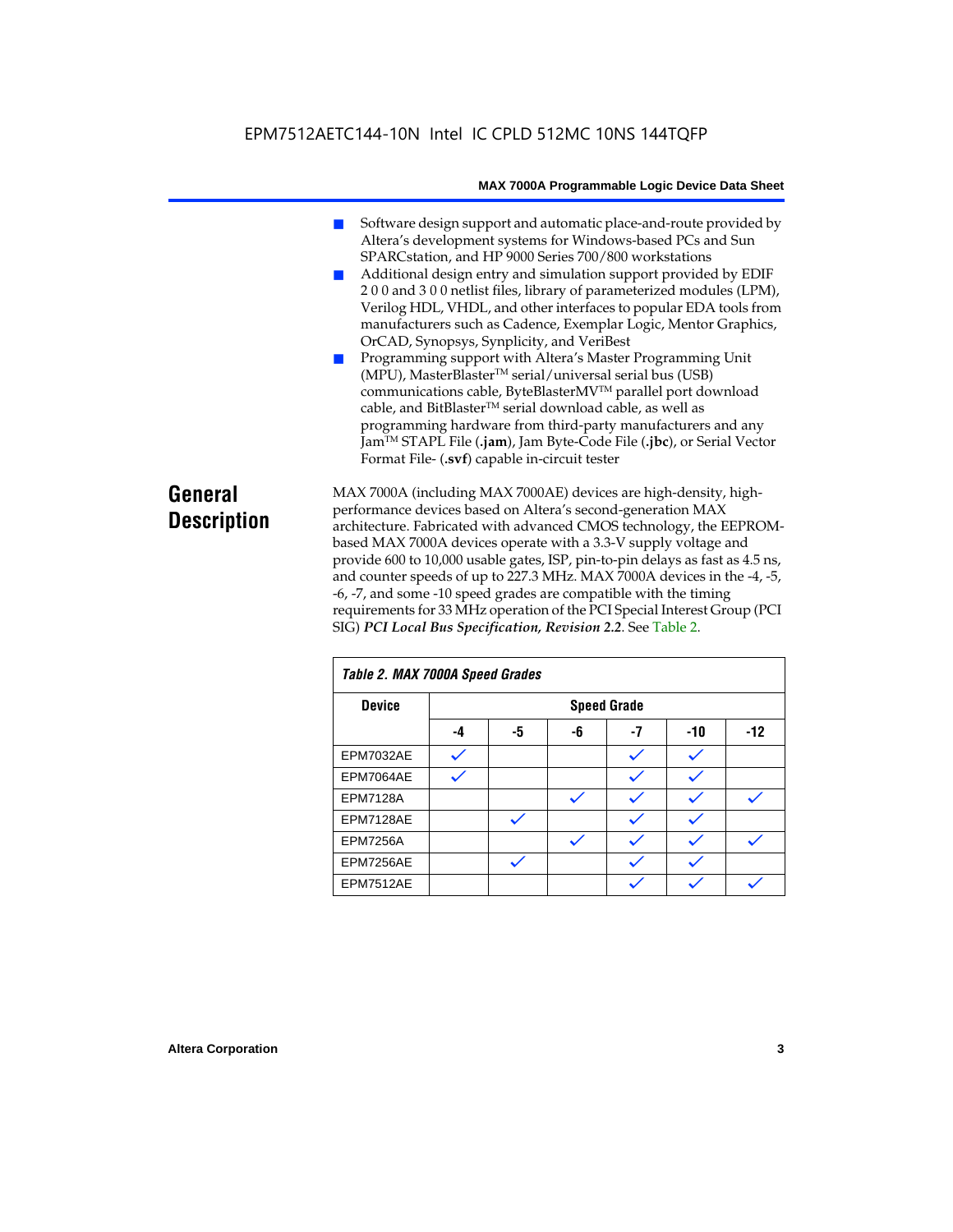The MAX 7000A architecture supports 100% transistor-to-transistor logic (TTL) emulation and high-density integration of SSI, MSI, and LSI logic functions. It easily integrates multiple devices including PALs, GALs, and 22V10s devices. MAX 7000A devices are available in a wide range of packages, including PLCC, BGA, FineLine BGA, Ultra FineLine BGA, PQFP, and TQFP packages. See Table 3 and Table 4.

| Table 3. MAX 7000A Maximum User I/O Pins |             |             | Note $(1)$                                |             |                               |                                        |
|------------------------------------------|-------------|-------------|-------------------------------------------|-------------|-------------------------------|----------------------------------------|
| <b>Device</b>                            | 44-Pin PLCC | 44-Pin TQFP | 49-Pin Ultra<br><b>FineLine</b><br>BGA(2) | 84-Pin PLCC | <b>100-Pin</b><br><b>TQFP</b> | $100-Pin$<br><b>FineLine</b><br>BGA(3) |
| EPM7032AE                                | 36          | 36          |                                           |             |                               |                                        |
| EPM7064AE                                | 36          | 36          | 41                                        |             | 68                            | 68                                     |
| <b>EPM7128A</b>                          |             |             |                                           | 68          | 84                            | 84                                     |
| EPM7128AE                                |             |             |                                           | 68          | 84                            | 84                                     |
| <b>EPM7256A</b>                          |             |             |                                           |             | 84                            |                                        |
| EPM7256AE                                |             |             |                                           |             | 84                            | 84                                     |
| <b>EPM7512AE</b>                         |             |             |                                           |             |                               |                                        |

| Table 4. MAX 7000A Maximum User I/O Pins<br>Note (1) |              |                                     |              |             |                            |  |  |
|------------------------------------------------------|--------------|-------------------------------------|--------------|-------------|----------------------------|--|--|
| <b>Device</b>                                        | 144-Pin TQFP | 169-Pin Ultra<br>FineLine BGA $(2)$ | 208-Pin PQFP | 256-Pin BGA | 256-Pin FineLine<br>BGA(3) |  |  |
| EPM7032AE                                            |              |                                     |              |             |                            |  |  |
| EPM7064AE                                            |              |                                     |              |             |                            |  |  |
| <b>EPM7128A</b>                                      | 100          |                                     |              |             | 100                        |  |  |
| EPM7128AE                                            | 100          | 100                                 |              |             | 100                        |  |  |
| <b>EPM7256A</b>                                      | 120          |                                     | 164          |             | 164                        |  |  |
| EPM7256AE                                            | 120          |                                     | 164          |             | 164                        |  |  |
| EPM7512AE                                            | 120          |                                     | 176          | 212         | 212                        |  |  |

#### *Notes to tables:*

- (1) When the IEEE Std. 1149.1 (JTAG) interface is used for in-system programming or boundary-scan testing, four I/O pins become JTAG pins.
- (2) All Ultra FineLine BGA packages are footprint-compatible via the SameFrame<sup>TM</sup> feature. Therefore, designers can design a board to support a variety of devices, providing a flexible migration path across densities and pin counts. Device migration is fully supported by Altera development tools. See "SameFrame Pin-Outs" on page 15 for more details.
- (3) All FineLine BGA packages are footprint-compatible via the SameFrame feature. Therefore, designers can design a board to support a variety of devices, providing a flexible migration path across densities and pin counts. Device migration is fully supported by Altera development tools. See "SameFrame Pin-Outs" on page 15 for more details.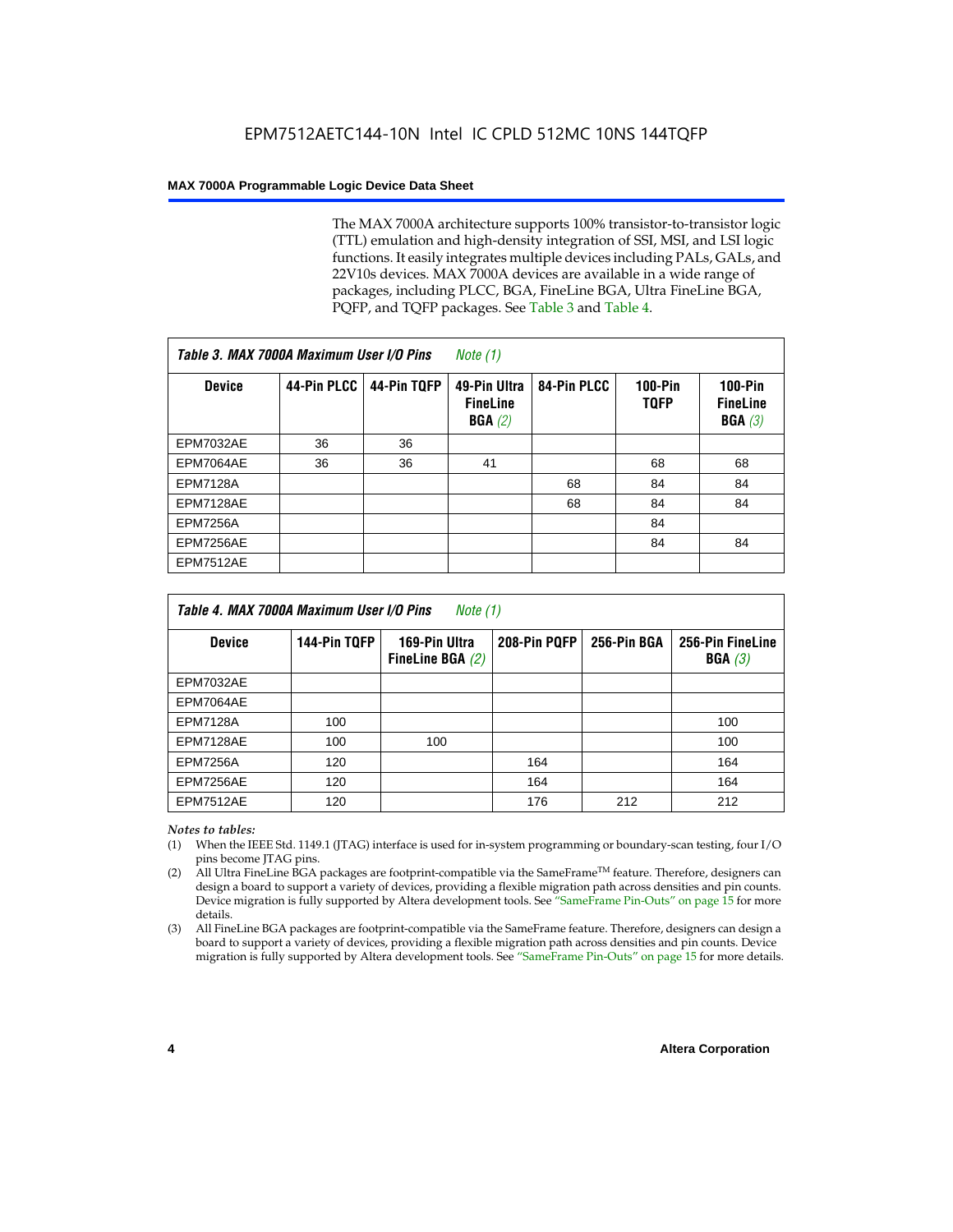MAX 7000A devices use CMOS EEPROM cells to implement logic functions. The user-configurable MAX 7000A architecture accommodates a variety of independent combinatorial and sequential logic functions. The devices can be reprogrammed for quick and efficient iterations during design development and debug cycles, and can be programmed and erased up to 100 times.

MAX 7000A devices contain from 32 to 512 macrocells that are combined into groups of 16 macrocells, called logic array blocks (LABs). Each macrocell has a programmable-AND/fixed-OR array and a configurable register with independently programmable clock, clock enable, clear, and preset functions. To build complex logic functions, each macrocell can be supplemented with both shareable expander product terms and highspeed parallel expander product terms, providing up to 32 product terms per macrocell.

MAX 7000A devices provide programmable speed/power optimization. Speed-critical portions of a design can run at high speed/full power, while the remaining portions run at reduced speed/low power. This speed/power optimization feature enables the designer to configure one or more macrocells to operate at 50% or lower power while adding only a nominal timing delay. MAX 7000A devices also provide an option that reduces the slew rate of the output buffers, minimizing noise transients when non-speed-critical signals are switching. The output drivers of all MAX 7000A devices can be set for 2.5 V or 3.3 V, and all input pins are 2.5-V, 3.3-V, and 5.0-V tolerant, allowing MAX 7000A devices to be used in mixed-voltage systems.

MAX 7000A devices are supported by Altera development systems, which are integrated packages that offer schematic, text—including VHDL, Verilog HDL, and the Altera Hardware Description Language (AHDL)—and waveform design entry, compilation and logic synthesis, simulation and timing analysis, and device programming. The software provides EDIF 2 0 0 and 3 0 0, LPM, VHDL, Verilog HDL, and other interfaces for additional design entry and simulation support from other industry-standard PC- and UNIX-workstation-based EDA tools. The software runs on Windows-based PCs, as well as Sun SPARCstation, and HP 9000 Series 700/800 workstations.

**For more information on development tools, see the** *MAX+PLUS II Programmable Logic Development System & Software Data Sheet* and the *Quartus Programmable Logic Development System & Software Data Sheet*.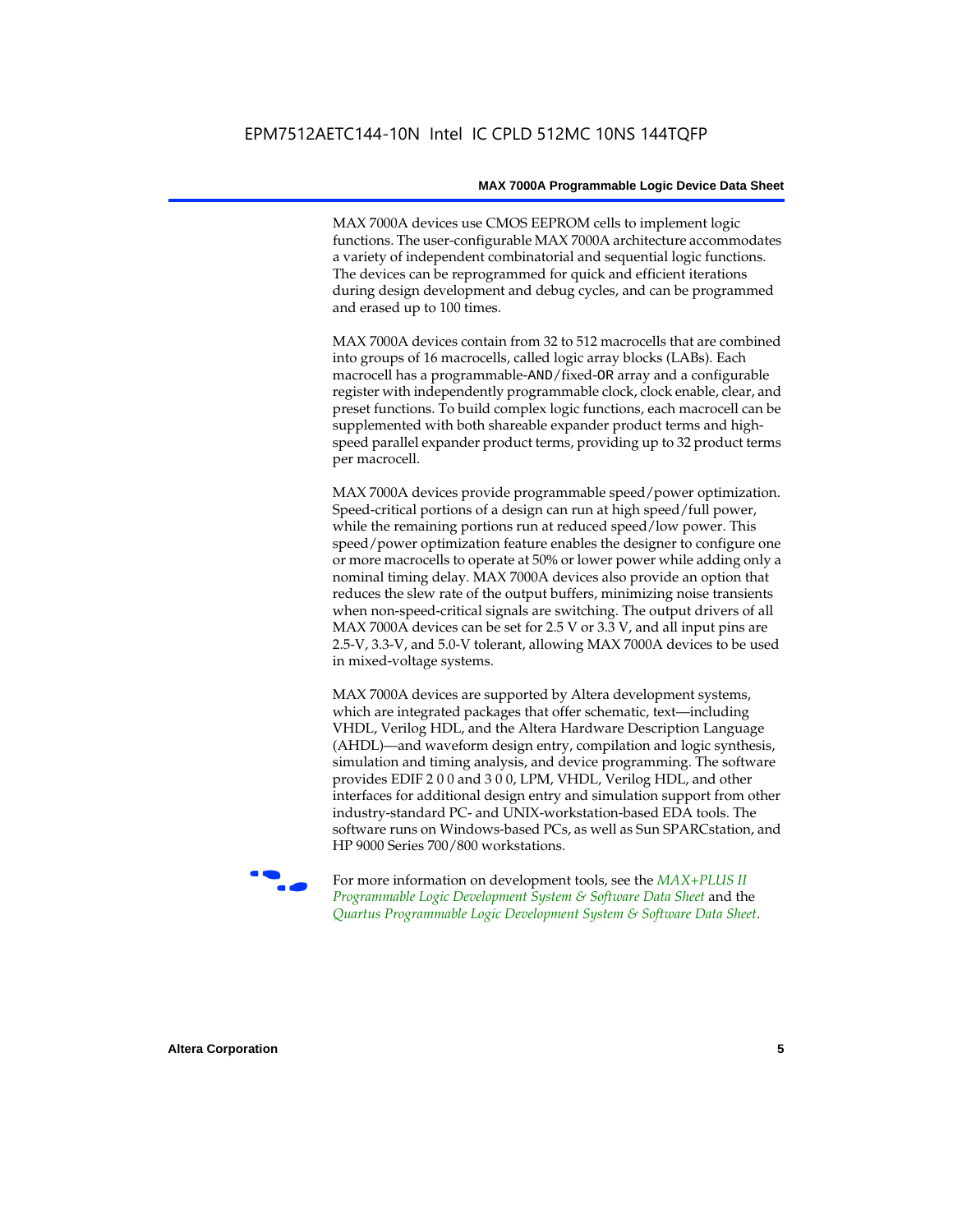### **Functional Description**

The MAX 7000A architecture includes the following elements:

- Logic array blocks (LABs)
- Macrocells
- Expander product terms (shareable and parallel)
- Programmable interconnect array
- I/O control blocks

The MAX 7000A architecture includes four dedicated inputs that can be used as general-purpose inputs or as high-speed, global control signals (clock, clear, and two output enable signals) for each macrocell and I/O pin. Figure 1 shows the architecture of MAX 7000A devices.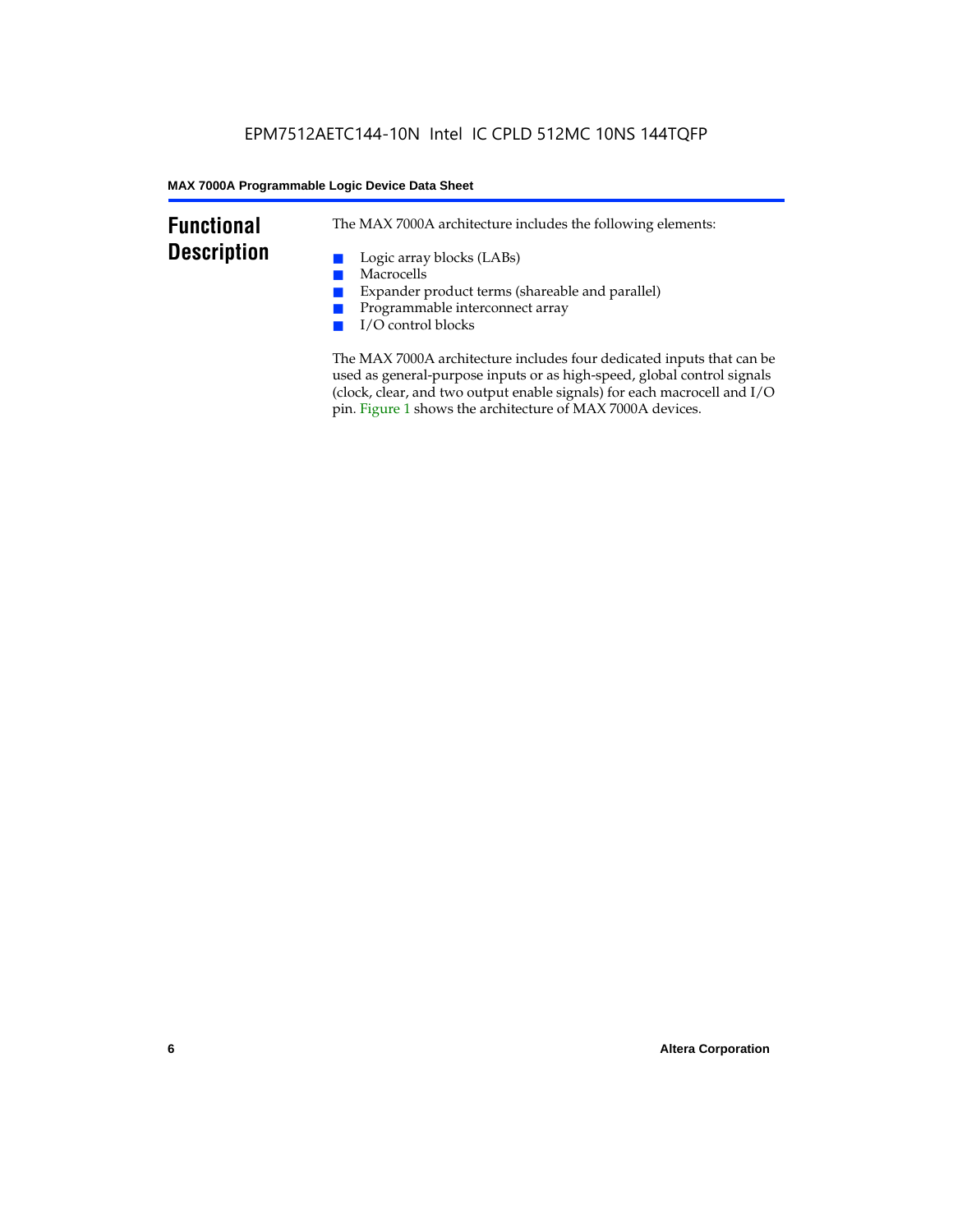

#### *Figure 1. MAX 7000A Device Block Diagram*

#### *Note:*

(1) EPM7032AE, EPM7064AE, EPM7128A, EPM7128AE, EPM7256A, and EPM7256AE devices have six output enables. EPM7512AE devices have 10 output enables.

#### **Logic Array Blocks**

The MAX 7000A device architecture is based on the linking of high-performance LABs. LABs consist of 16-macrocell arrays, as shown in Figure 1. Multiple LABs are linked together via the PIA, a global bus that is fed by all dedicated input pins, I/O pins, and macrocells.

Each LAB is fed by the following signals:

- 36 signals from the PIA that are used for general logic inputs
- Global controls that are used for secondary register functions
- Direct input paths from  $I/O$  pins to the registers that are used for fast setup times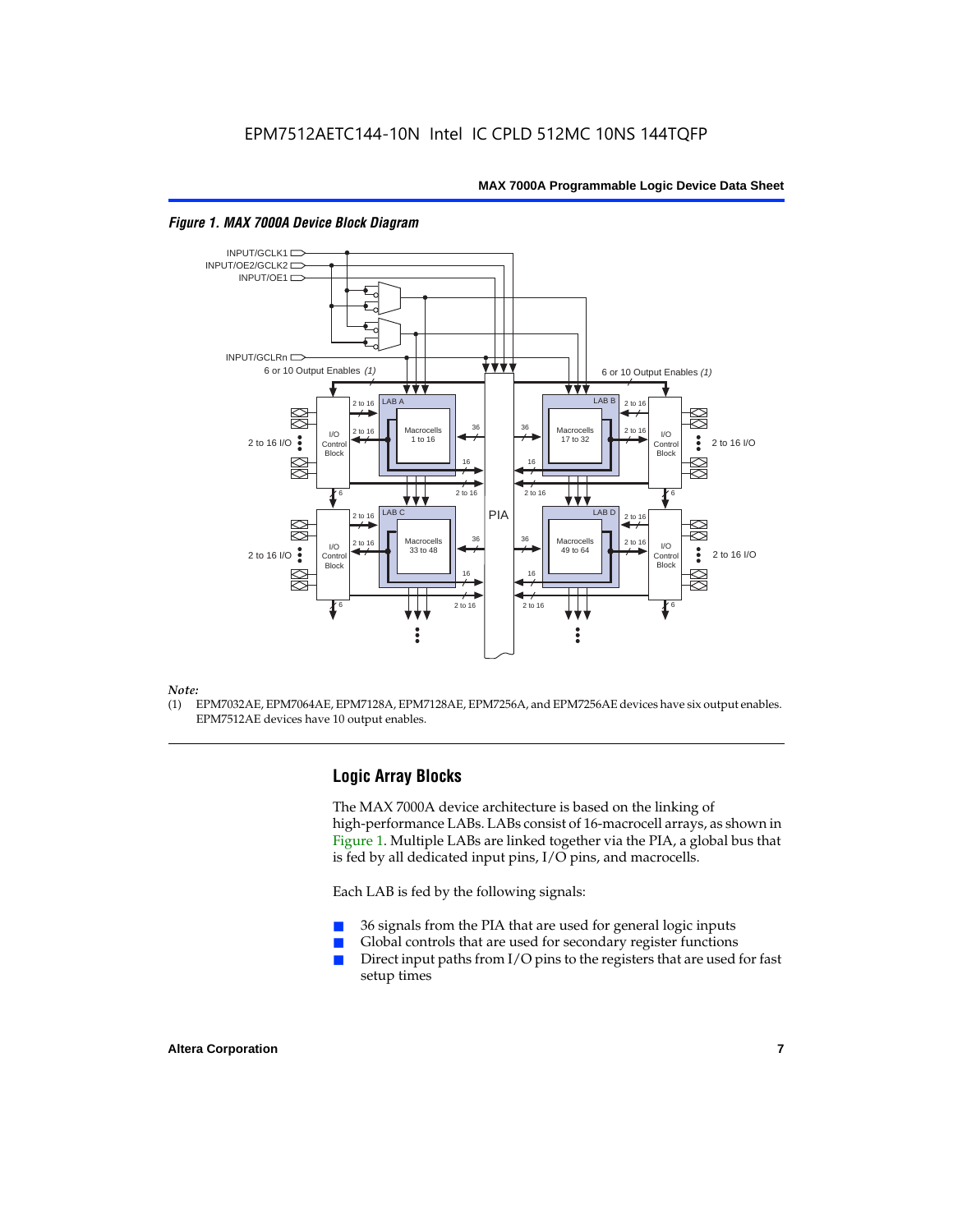#### **Macrocells**

MAX 7000A macrocells can be individually configured for either sequential or combinatorial logic operation. The macrocells consist of three functional blocks: the logic array, the product-term select matrix, and the programmable register. Figure 2 shows a MAX 7000A macrocell.



Combinatorial logic is implemented in the logic array, which provides five product terms per macrocell. The product-term select matrix allocates these product terms for use as either primary logic inputs (to the OR and XOR gates) to implement combinatorial functions, or as secondary inputs to the macrocell's register preset, clock, and clock enable control functions.

Two kinds of expander product terms ("expanders") are available to supplement macrocell logic resources:

- Shareable expanders, which are inverted product terms that are fed back into the logic array
- Parallel expanders, which are product terms borrowed from adjacent macrocells

The Altera development system automatically optimizes product-term allocation according to the logic requirements of the design.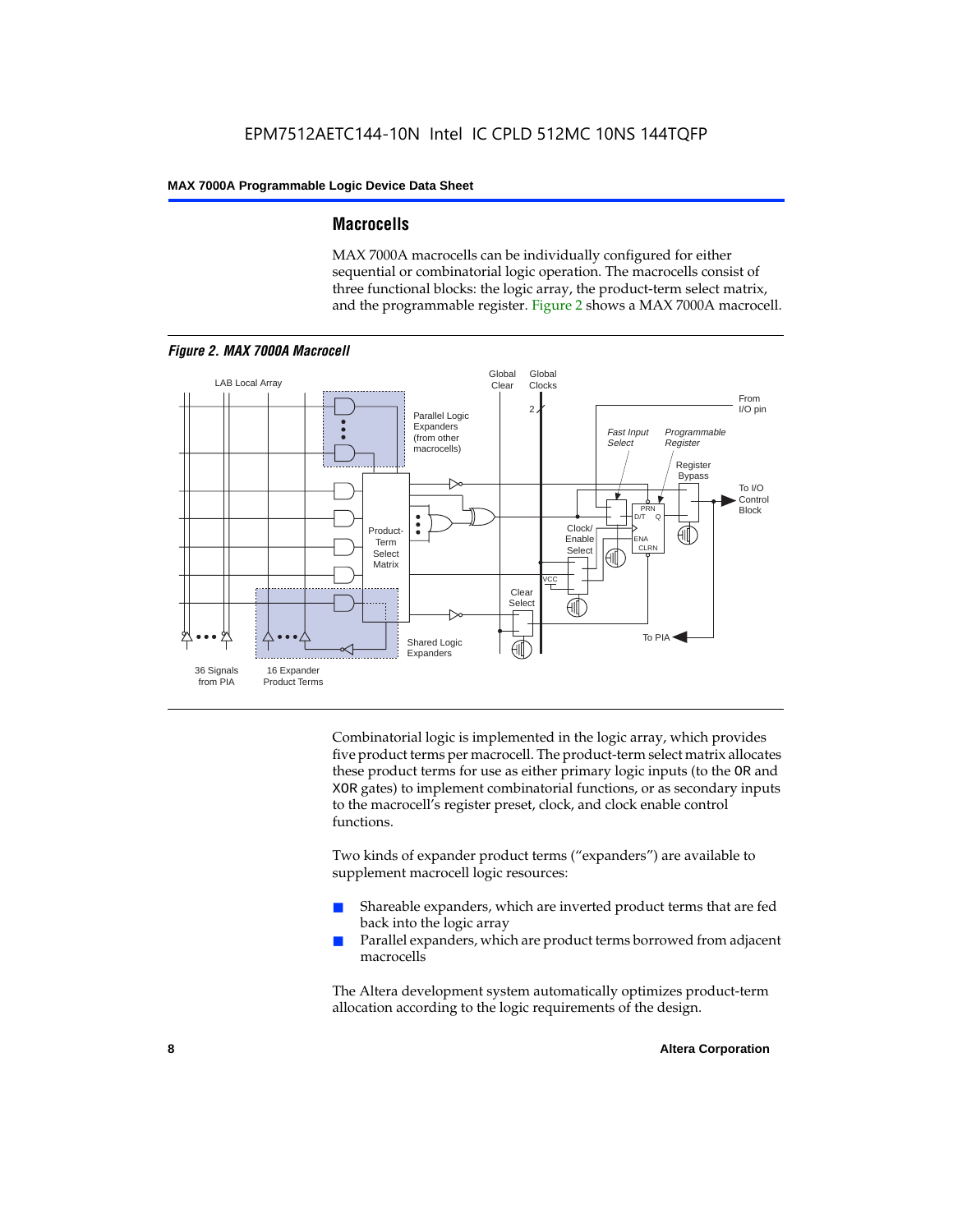For registered functions, each macrocell flipflop can be individually programmed to implement D, T, JK, or SR operation with programmable clock control. The flipflop can be bypassed for combinatorial operation. During design entry, the designer specifies the desired flipflop type; the Altera software then selects the most efficient flipflop operation for each registered function to optimize resource utilization.

Each programmable register can be clocked in three different modes:

- Global clock signal. This mode achieves the fastest clock-to-output performance.
- Global clock signal enabled by an active-high clock enable. A clock enable is generated by a product term. This mode provides an enable on each flipflop while still achieving the fast clock-to-output performance of the global clock.
- Array clock implemented with a product term. In this mode, the flipflop can be clocked by signals from buried macrocells or I/O pins.

Two global clock signals are available in MAX 7000A devices. As shown in Figure 1, these global clock signals can be the true or the complement of either of the global clock pins, GCLK1 or GCLK2.

Each register also supports asynchronous preset and clear functions. As shown in Figure 2, the product-term select matrix allocates product terms to control these operations. Although the product-term-driven preset and clear from the register are active high, active-low control can be obtained by inverting the signal within the logic array. In addition, each register clear function can be individually driven by the active-low dedicated global clear pin (GCLRn). Upon power-up, each register in a MAX 7000AE device may be set to either a high or low state. This power-up state is specified at design entry. Upon power-up, each register in EPM7128A and EPM7256A devices are set to a low state.

All MAX 7000A I/O pins have a fast input path to a macrocell register. This dedicated path allows a signal to bypass the PIA and combinatorial logic and be clocked to an input D flipflop with an extremely fast (as low as 2.5 ns) input setup time.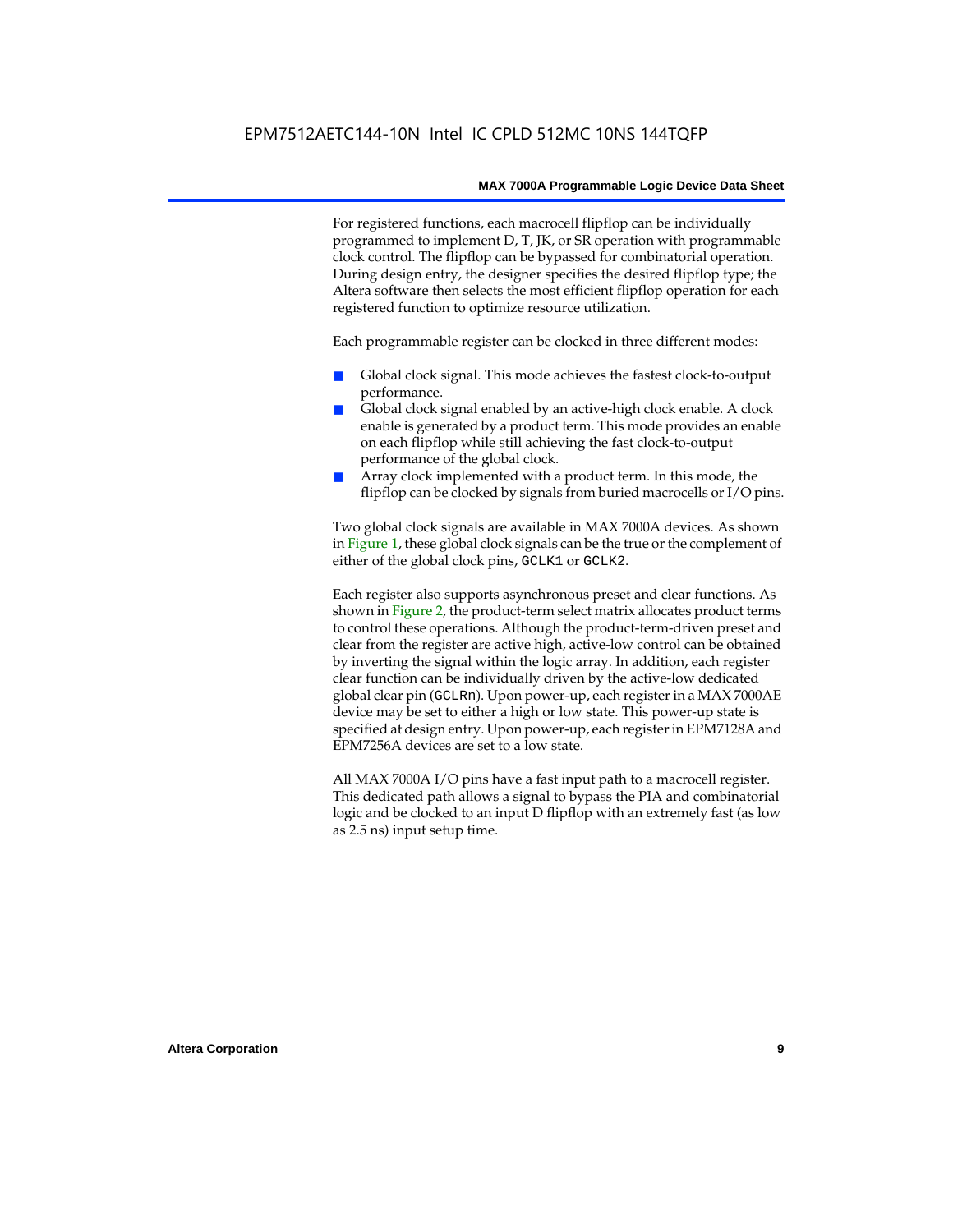#### **Expander Product Terms**

Although most logic functions can be implemented with the five product terms available in each macrocell, more complex logic functions require additional product terms. Another macrocell can be used to supply the required logic resources. However, the MAX 7000A architecture also offers both shareable and parallel expander product terms that provide additional product terms directly to any macrocell in the same LAB. These expanders help ensure that logic is synthesized with the fewest possible logic resources to obtain the fastest possible speed.

#### *Shareable Expanders*

Each LAB has 16 shareable expanders that can be viewed as a pool of uncommitted single product terms (one from each macrocell) with inverted outputs that feed back into the logic array. Each shareable expander can be used and shared by any or all macrocells in the LAB to build complex logic functions. A small delay  $(t_{SFXP})$  is incurred when shareable expanders are used. Figure 3 shows how shareable expanders can feed multiple macrocells.



**Macrocell** Product-Term Logic Product-Term Select Matrix **Macrocell** Product-Term Logic 36 Signals from PIA 16 Shared Expanders

*Shareable expanders can be shared by any or all macrocells in an LAB.*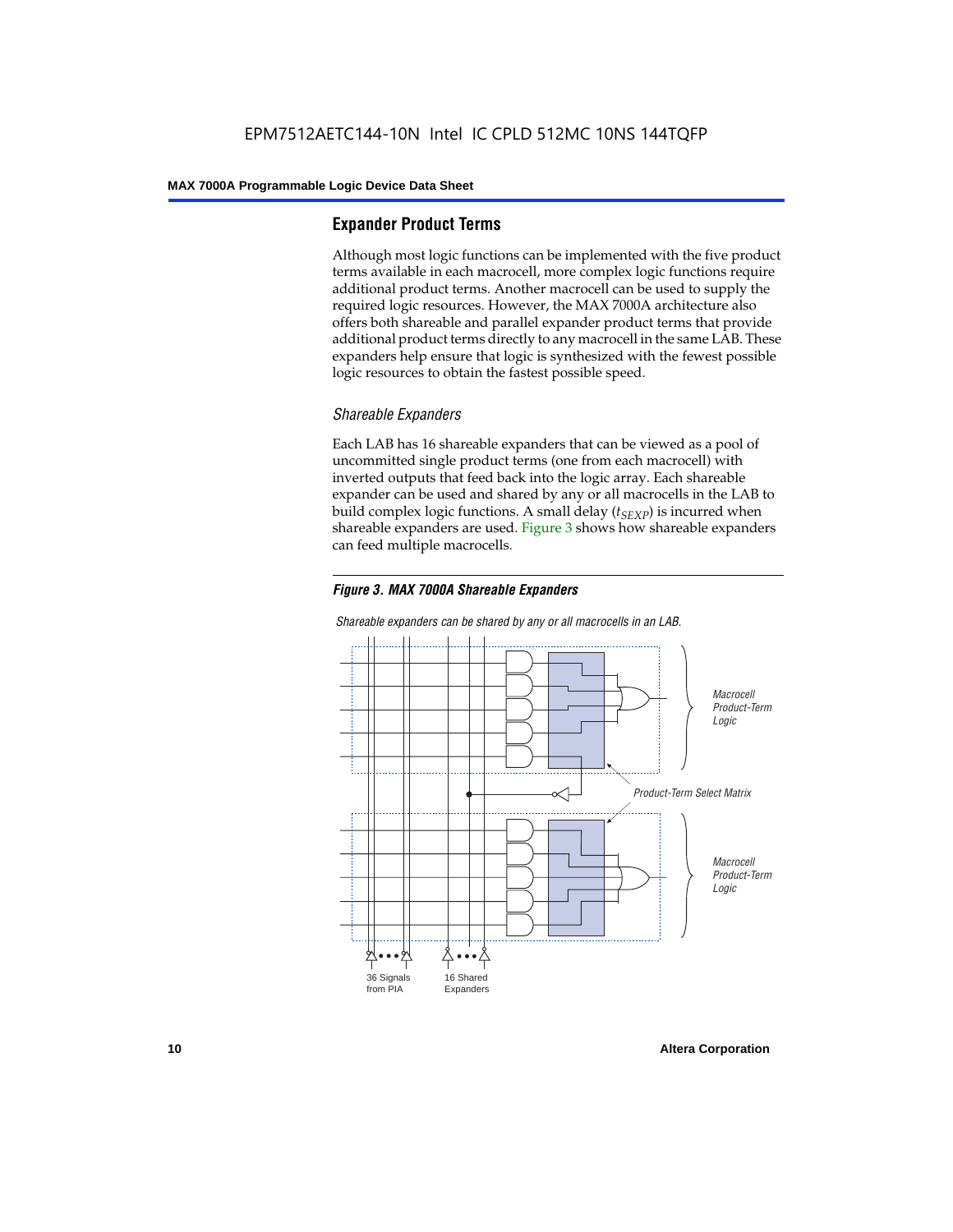#### *Parallel Expanders*

Parallel expanders are unused product terms that can be allocated to a neighboring macrocell to implement fast, complex logic functions. Parallel expanders allow up to 20 product terms to directly feed the macrocell OR logic, with five product terms provided by the macrocell and 15 parallel expanders provided by neighboring macrocells in the LAB.

The compiler can allocate up to three sets of up to five parallel expanders to the macrocells that require additional product terms. Each set of five parallel expanders incurs a small, incremental timing delay (*t<sub>PEXP</sub>*). For example, if a macrocell requires 14 product terms, the compiler uses the five dedicated product terms within the macrocell and allocates two sets of parallel expanders; the first set includes five product terms, and the second set includes four product terms, increasing the total delay by  $2 \times t_{PEXP}$ .

Two groups of eight macrocells within each LAB (e.g., macrocells 1 through 8 and 9 through 16) form two chains to lend or borrow parallel expanders. A macrocell borrows parallel expanders from lowernumbered macrocells. For example, macrocell 8 can borrow parallel expanders from macrocell 7, from macrocells 7 and 6, or from macrocells 7, 6, and 5. Within each group of eight, the lowest-numbered macrocell can only lend parallel expanders, and the highest-numbered macrocell can only borrow them. Figure 4 shows how parallel expanders can be borrowed from a neighboring macrocell.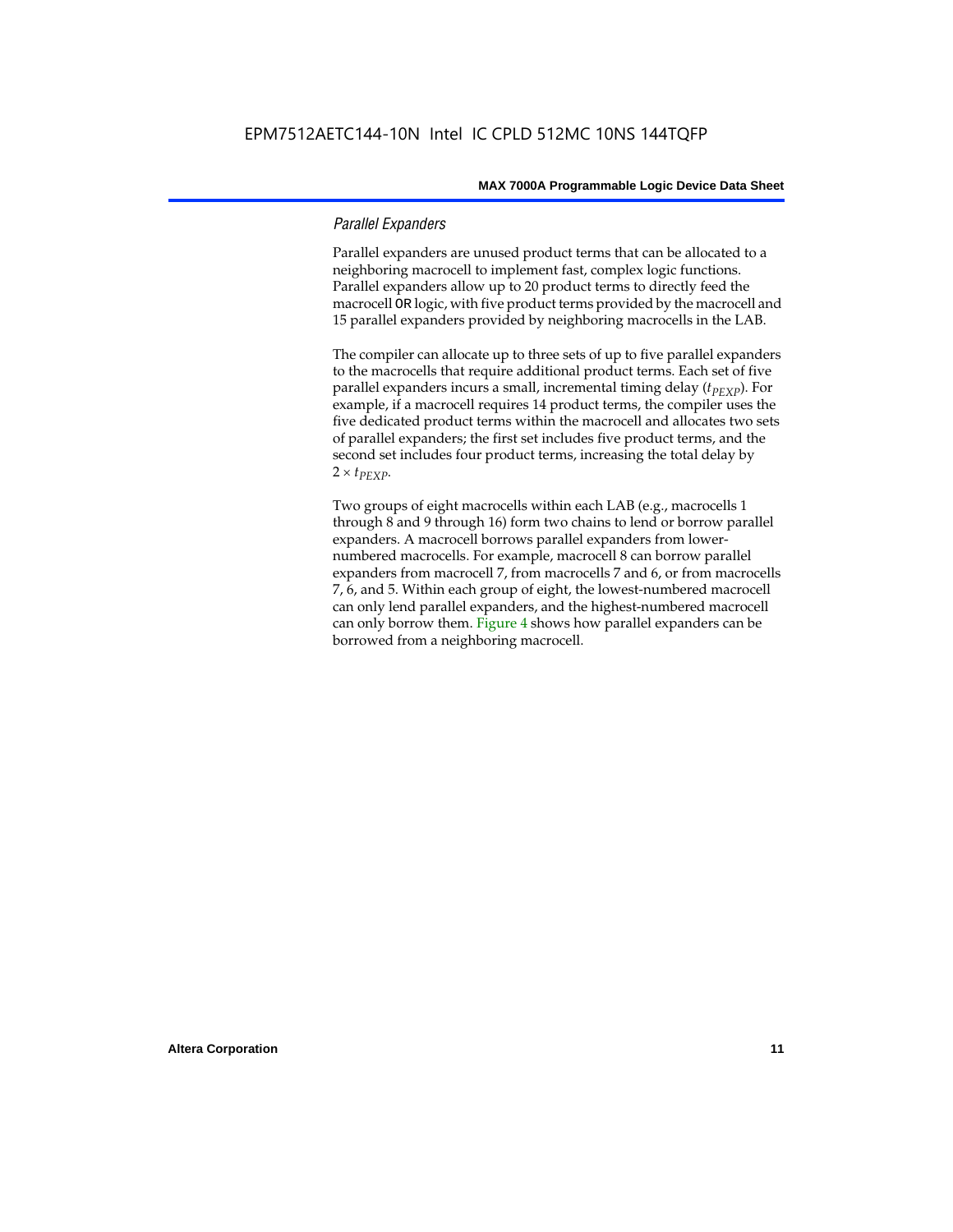#### *Figure 4. MAX 7000A Parallel Expanders*



*Unused product terms in a macrocell can be allocated to a neighboring macrocell.*

### **Programmable Interconnect Array**

Logic is routed between LABs on the PIA. This global bus is a programmable path that connects any signal source to any destination on the device. All MAX 7000A dedicated inputs, I/O pins, and macrocell outputs feed the PIA, which makes the signals available throughout the entire device. Only the signals required by each LAB are actually routed from the PIA into the LAB. Figure 5 shows how the PIA signals are routed into the LAB. An EEPROM cell controls one input to a 2-input AND gate, which selects a PIA signal to drive into the LAB.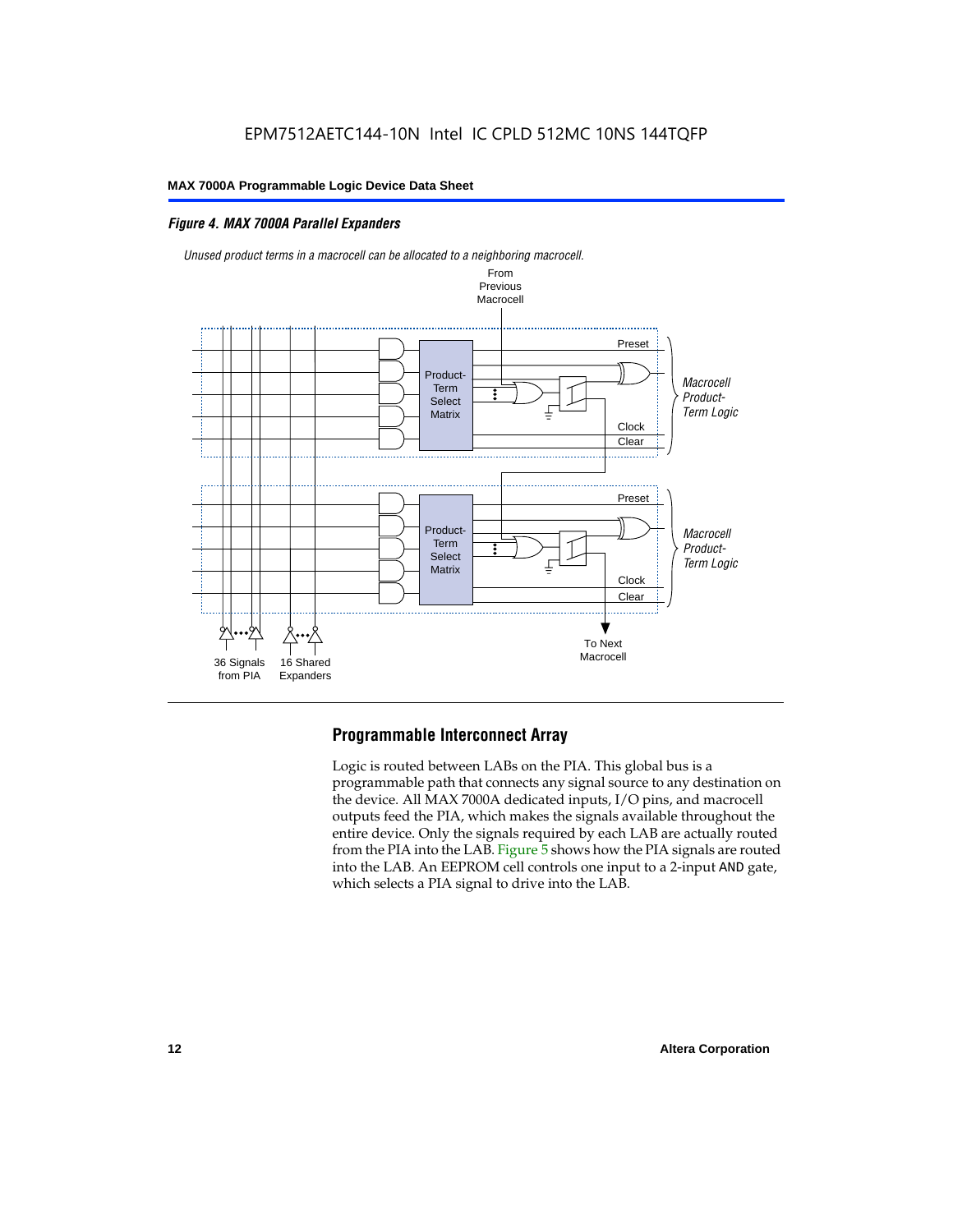

While the routing delays of channel-based routing schemes in masked or FPGAs are cumulative, variable, and path-dependent, the MAX 7000A PIA has a predictable delay. The PIA makes a design's timing performance easy to predict.

#### **I/O Control Blocks**

The I/O control block allows each I/O pin to be individually configured for input, output, or bidirectional operation. All I/O pins have a tri-state buffer that is individually controlled by one of the global output enable signals or directly connected to ground or  $V_{CC}$ . Figure 6 shows the I/O control block for MAX 7000A devices. The I/O control block has 6 or 10 global output enable signals that are driven by the true or complement of two output enable signals, a subset of the I/O pins, or a subset of the I/O macrocells.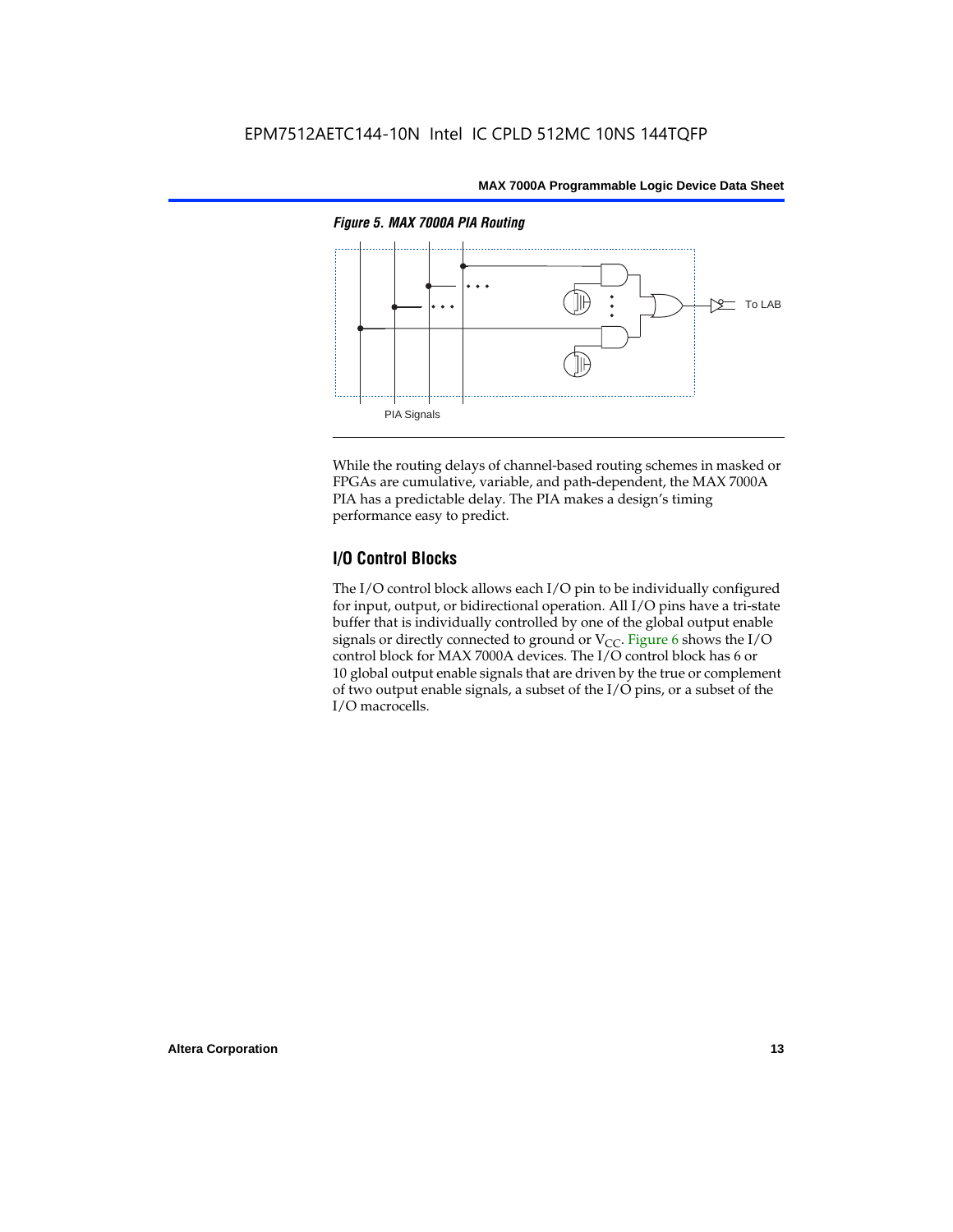



#### *Note:*

(1) EPM7032AE, EPM7064AE, EPM7128A, EPM7128AE, EPM7256A, and EPM7256AE devices have six output enable signals. EPM7512AE devices have 10 output enable signals.

> When the tri-state buffer control is connected to ground, the output is tri-stated (high impedance) and the I/O pin can be used as a dedicated input. When the tri-state buffer control is connected to  $V_{CC}$ , the output is enabled.

The MAX 7000A architecture provides dual I/O feedback, in which macrocell and pin feedbacks are independent. When an I/O pin is configured as an input, the associated macrocell can be used for buried logic.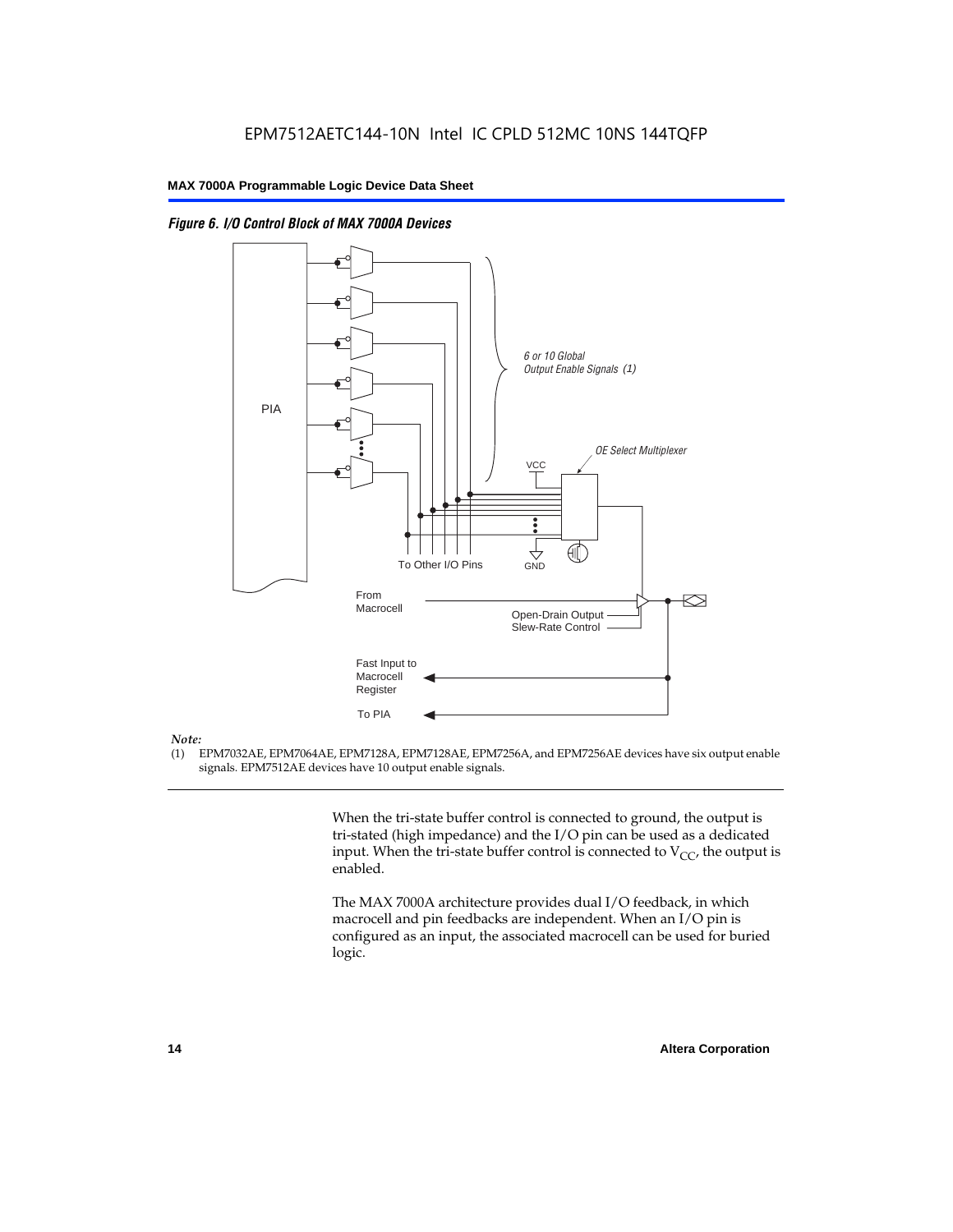### **SameFrame Pin-Outs**

MAX 7000A devices support the SameFrame pin-out feature for FineLine BGA packages. The SameFrame pin-out feature is the arrangement of balls on FineLine BGA packages such that the lower-ballcount packages form a subset of the higher-ball-count packages. SameFrame pin-outs provide the flexibility to migrate not only from device to device within the same package, but also from one package to another. A given printed circuit board (PCB) layout can support multiple device density/package combinations. For example, a single board layout can support a range of devices from an EPM7128AE device in a 100-pin FineLine BGA package to an EPM7512AE device in a 256-pin FineLine BGA package.

The Altera design software provides support to design PCBs with SameFrame pin-out devices. Devices can be defined for present and future use. The software generates pin-outs describing how to lay out a board to take advantage of this migration (see Figure 7).

#### *Figure 7. SameFrame Pin-Out Example*



Designed for 256-Pin FineLine BGA Package Printed Circuit Board



100-Pin FineLine BGA Package (Reduced I/O Count or Logic Requirements) 256-Pin FineLine BGA Package (Increased I/O Count or Logic Requirements)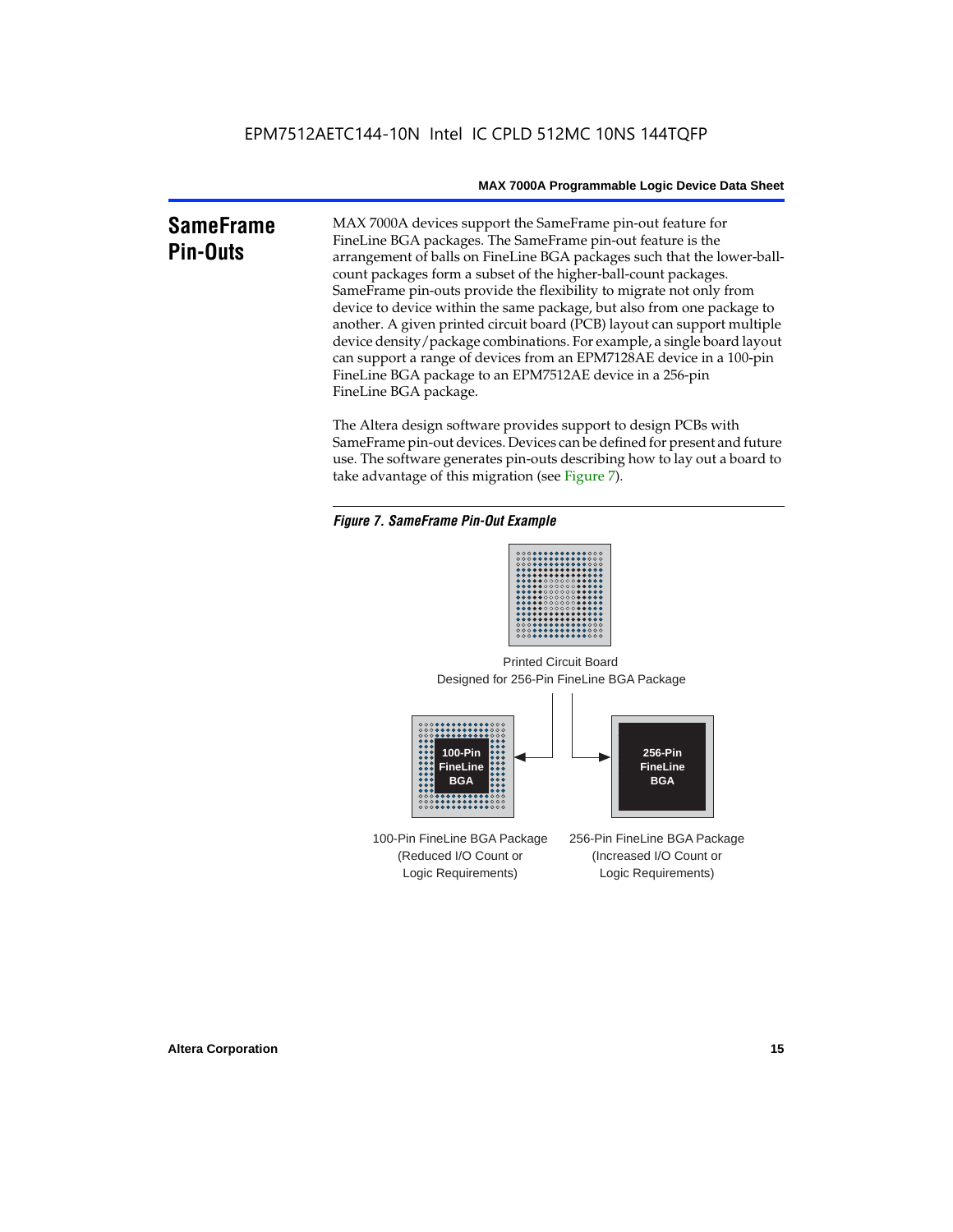### **In-System Programmability**

MAX 7000A devices can be programmed in-system via an industrystandard 4-pin IEEE Std. 1149.1 (JTAG) interface. ISP offers quick, efficient iterations during design development and debugging cycles. The MAX 7000A architecture internally generates the high programming voltages required to program EEPROM cells, allowing in-system programming with only a single 3.3-V power supply. During in-system programming, the I/O pins are tri-stated and weakly pulled-up to eliminate board conflicts. The pull-up value is nominally 50 k $\Omega$ .

MAX 7000AE devices have an enhanced ISP algorithm for faster programming. These devices also offer an ISP\_Done bit that provides safe operation when in-system programming is interrupted. This ISP\_Done bit, which is the last bit programmed, prevents all I/O pins from driving until the bit is programmed. This feature is only available in EPM7032AE, EPM7064AE, EPM7128AE, EPM7256AE, and EPM7512AE devices.

ISP simplifies the manufacturing flow by allowing devices to be mounted on a PCB with standard pick-and-place equipment before they are programmed. MAX 7000A devices can be programmed by downloading the information via in-circuit testers, embedded processors, the Altera MasterBlaster serial/USB communications cable, ByteBlasterMV parallel port download cable, and BitBlaster serial download cable. Programming the devices after they are placed on the board eliminates lead damage on high-pin-count packages (e.g., QFP packages) due to device handling. MAX 7000A devices can be reprogrammed after a system has already shipped to the field. For example, product upgrades can be performed in the field via software or modem.

In-system programming can be accomplished with either an adaptive or constant algorithm. An adaptive algorithm reads information from the unit and adapts subsequent programming steps to achieve the fastest possible programming time for that unit. A constant algorithm uses a predefined (non-adaptive) programming sequence that does not take advantage of adaptive algorithm programming time improvements. Some in-circuit testers cannot program using an adaptive algorithm. Therefore, a constant algorithm must be used. MAX 7000AE devices can be programmed with either an adaptive or constant (non-adaptive) algorithm. EPM7128A and EPM7256A device can only be programmed with an adaptive algorithm; users programming these two devices on platforms that cannot use an adaptive algorithm should use EPM7128AE and EPM7256AE devices.

The Jam Standard Test and Programming Language (STAPL), JEDEC standard JESD 71, can be used to program MAX 7000A devices with incircuit testers, PCs, or embedded processors.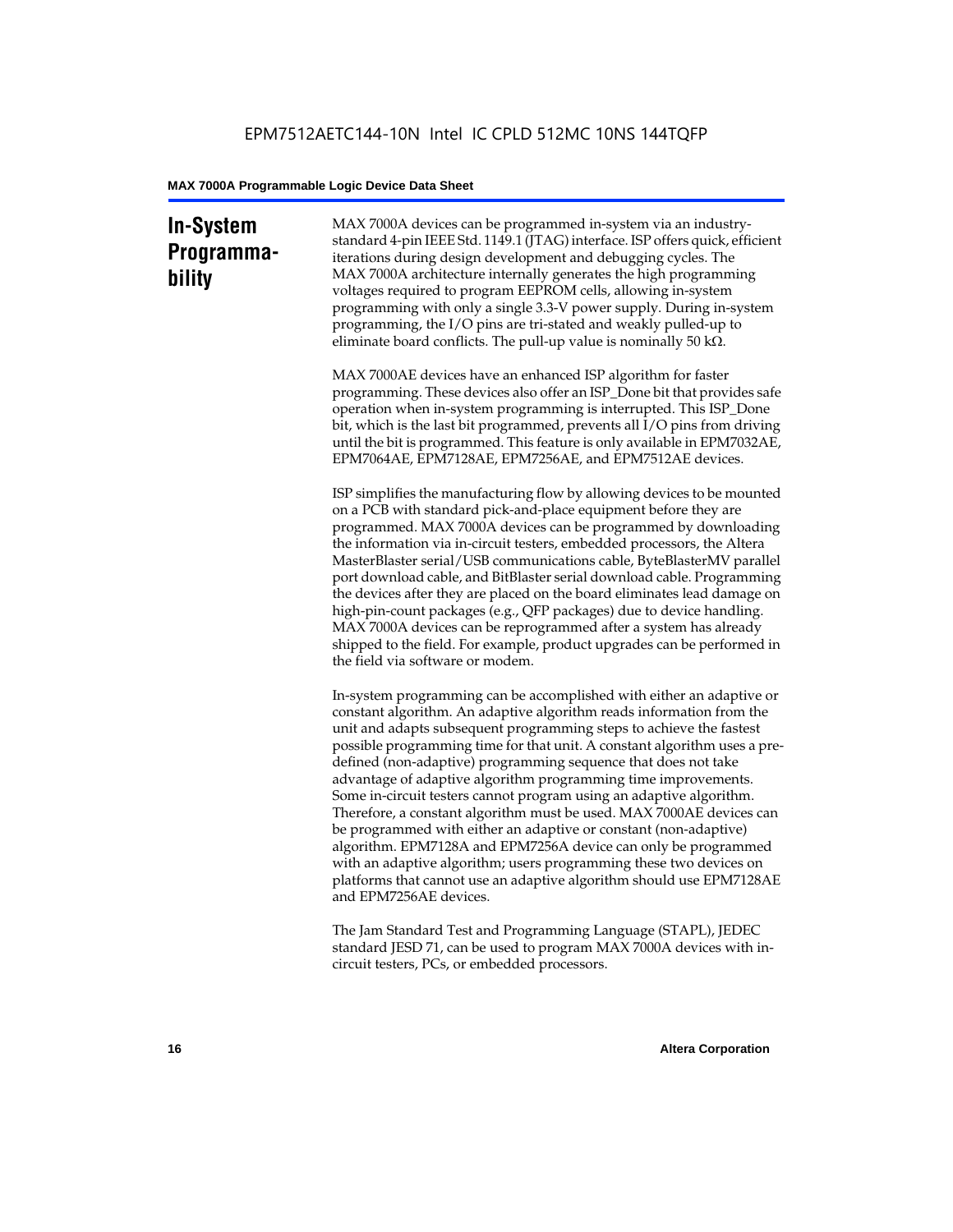f For more information on using the Jam STAPL language, see *Application Note 88 (Using the Jam Language for ISP & ICR via an Embedded Processor)*  and *Application Note 122 (Using Jam STAPL for ISP & ICR via an Embedded Processor)*.

ISP circuitry in MAX 7000AE devices is compliant with the IEEE Std. 1532 specification. The IEEE Std. 1532 is a standard developed to allow concurrent ISP between multiple PLD vendors.

#### **Programming Sequence**

During in-system programming, instructions, addresses, and data are shifted into the MAX 7000A device through the TDI input pin. Data is shifted out through the TDO output pin and compared against the expected data.

Programming a pattern into the device requires the following six ISP stages. A stand-alone verification of a programmed pattern involves only stages 1, 2, 5, and 6.

- 1. *Enter ISP*. The enter ISP stage ensures that the I/O pins transition smoothly from user mode to ISP mode. The enter ISP stage requires 1 ms.
- 2. *Check ID*. Before any program or verify process, the silicon ID is checked. The time required to read this silicon ID is relatively small compared to the overall programming time.
- 3. *Bulk Erase*. Erasing the device in-system involves shifting in the instructions to erase the device and applying one erase pulse of 100 ms.
- 4. *Program*. Programming the device in-system involves shifting in the address and data and then applying the programming pulse to program the EEPROM cells. This process is repeated for each EEPROM address.
- 5. *Verify*. Verifying an Altera device in-system involves shifting in addresses, applying the read pulse to verify the EEPROM cells, and shifting out the data for comparison. This process is repeated for each EEPROM address.
- 6. *Exit ISP*. An exit ISP stage ensures that the I/O pins transition smoothly from ISP mode to user mode. The exit ISP stage requires 1 ms.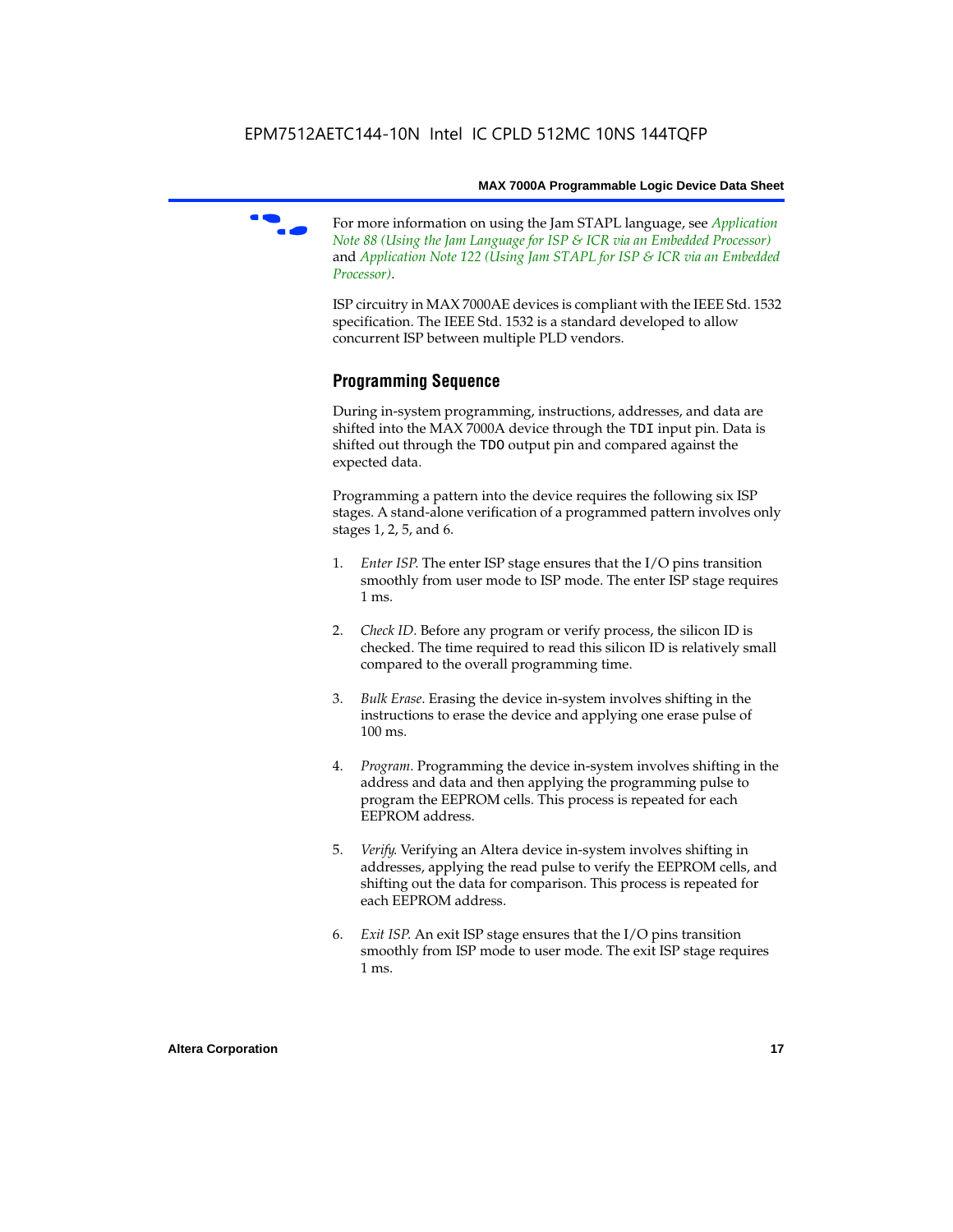#### **Programming Times**

The time required to implement each of the six programming stages can be broken into the following two elements:

- A pulse time to erase, program, or read the EEPROM cells.
- A shifting time based on the test clock (TCK) frequency and the number of TCK cycles to shift instructions, address, and data into the device.

By combining the pulse and shift times for each of the programming stages, the program or verify time can be derived as a function of the TCK frequency, the number of devices, and specific target device(s). Because different ISP-capable devices have a different number of EEPROM cells, both the total fixed and total variable times are unique for a single device.

#### *Programming a Single MAX 7000A Device*

The time required to program a single MAX 7000A device in-system can be calculated from the following formula:

$$
t_{PROG} = t_{PPULSE} + \frac{c_{ycle_{PTCK}}}{f_{TCK}}
$$
  
where:  $t_{PROG}$  = Programming time  
 $t_{PPULSE}$  = Sum of the fixed times to erase, program, and  
verify the EEPROM cells  
 $C_{ycle_{PTCK}}$  = Number of TCK cycles to program a device  
 $f_{TCK}$  = TCK frequency

The ISP times for a stand-alone verification of a single MAX 7000A device can be calculated from the following formula:

| $t_{VER} = t_{VPULSE} + \frac{Cycle_{VTCK}}{f_{TCK}}$ |                                                                                                                                 |
|-------------------------------------------------------|---------------------------------------------------------------------------------------------------------------------------------|
| where: $t_{VER}$<br>$t_{VPULSE}$                      | $=$ Verify time<br>= Sum of the fixed times to verify the EEPROM cells<br>$CycleVTCK$ = Number of TCK cycles to verify a device |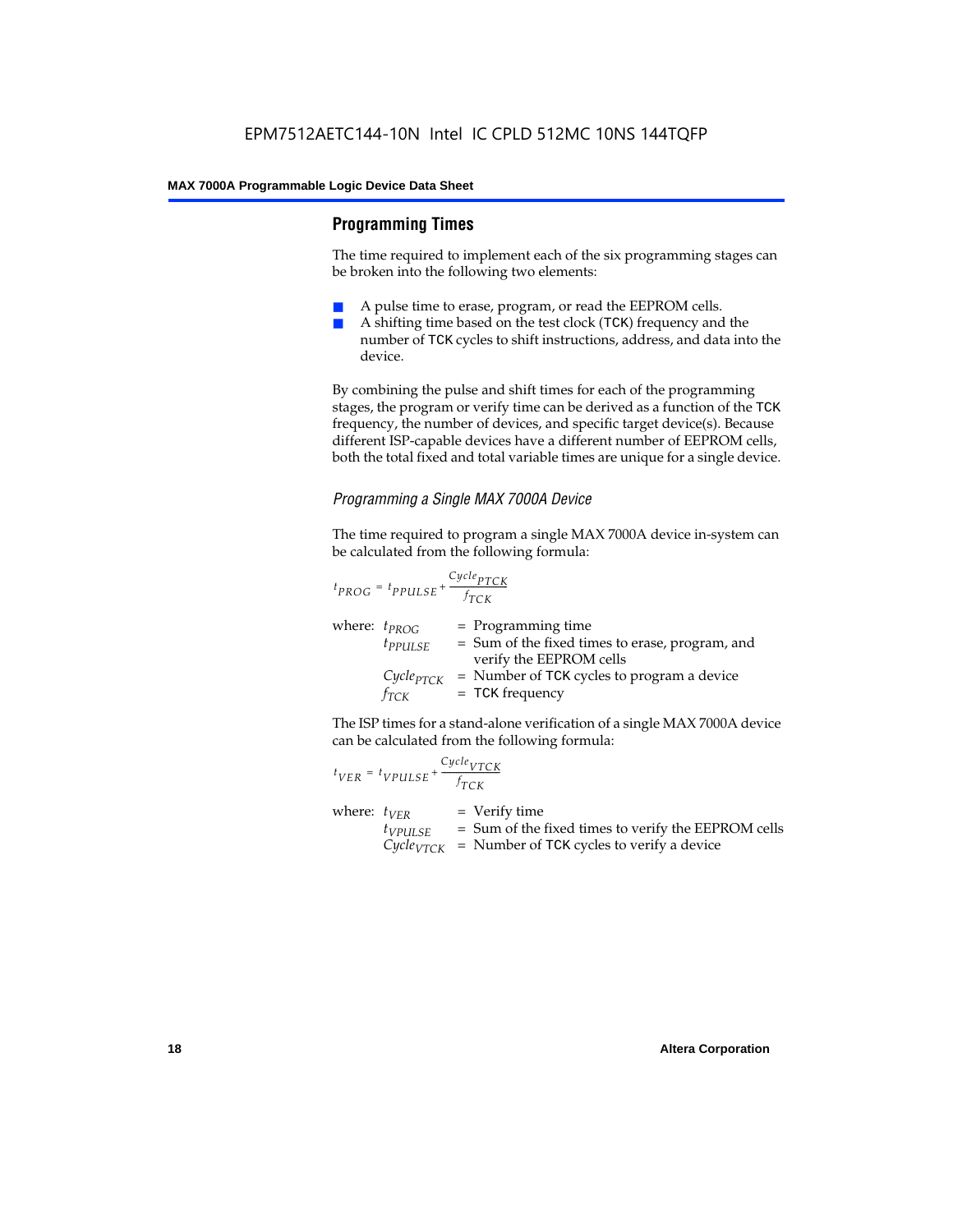The programming times described in Tables 5 through 7 are associated with the worst-case method using the enhanced ISP algorithm.

| Table 5. MAX 7000A t <sub>PULSE</sub> & Cycle <sub>TCK</sub> Values |                 |                       |                                 |                       |  |  |  |  |
|---------------------------------------------------------------------|-----------------|-----------------------|---------------------------------|-----------------------|--|--|--|--|
| <b>Device</b>                                                       |                 | <b>Programming</b>    | <b>Stand-Alone Verification</b> |                       |  |  |  |  |
|                                                                     | $t_{PPULSE}(s)$ | Cycle <sub>PTCK</sub> | $t_{VPULSE}(s)$                 | Cycle <sub>vTCK</sub> |  |  |  |  |
| <b>EPM7032AE</b>                                                    | 2.00            | 55,000                | 0.002                           | 18,000                |  |  |  |  |
| EPM7064AE                                                           | 2.00            | 105,000               | 0.002                           | 35,000                |  |  |  |  |
| EPM7128AE                                                           | 2.00            | 205,000               | 0.002                           | 68,000                |  |  |  |  |
| EPM7256AE                                                           | 2.00            | 447,000               | 0.002                           | 149.000               |  |  |  |  |
| <b>EPM7512AE</b>                                                    | 2.00            | 890,000               | 0.002                           | 297,000               |  |  |  |  |
| EPM7128A (1)                                                        | 5.11            | 832,000               | 0.03                            | 528,000               |  |  |  |  |
| EPM7256A (1)                                                        | 6.43            | 1.603.000             | 0.03                            | 1,024,000             |  |  |  |  |

Tables 6 and 7 show the in-system programming and stand alone verification times for several common test clock frequencies.

| Table 6. MAX 7000A In-System Programming Times for Different Test Clock Frequencies |               |                  |       |       |         |                |                |               |   |
|-------------------------------------------------------------------------------------|---------------|------------------|-------|-------|---------|----------------|----------------|---------------|---|
| <b>Device</b>                                                                       |               | f <sub>ТСК</sub> |       |       |         |                |                |               |   |
|                                                                                     | <b>10 MHz</b> | 5 MHz            | 2 MHz | 1 MHz | 500 kHz | <b>200 kHz</b> | <b>100 kHz</b> | <b>50 kHz</b> |   |
| <b>EPM7032AE</b>                                                                    | 2.01          | 2.01             | 2.03  | 2.06  | 2.11    | 2.28           | 2.55           | 3.10          | s |
| EPM7064AE                                                                           | 2.01          | 2.02             | 2.05  | 2.11  | 2.21    | 2.53           | 3.05           | 4.10          | s |
| EPM7128AE                                                                           | 2.02          | 2.04             | 2.10  | 2.21  | 2.41    | 3.03           | 4.05           | 6.10          | s |
| EPM7256AE                                                                           | 2.05          | 2.09             | 2.23  | 2.45  | 2.90    | 4.24           | 6.47           | 10.94         | s |
| <b>EPM7512AE</b>                                                                    | 2.09          | 2.18             | 2.45  | 2.89  | 3.78    | 6.45           | 10.90          | 19.80         | s |
| EPM7128A (1)                                                                        | 5.19          | 5.27             | 5.52  | 5.94  | 6.77    | 9.27           | 13.43          | 21.75         | s |
| EPM7256A (1)                                                                        | 6.59          | 6.75             | 7.23  | 8.03  | 9.64    | 14.45          | 22.46          | 38.49         | s |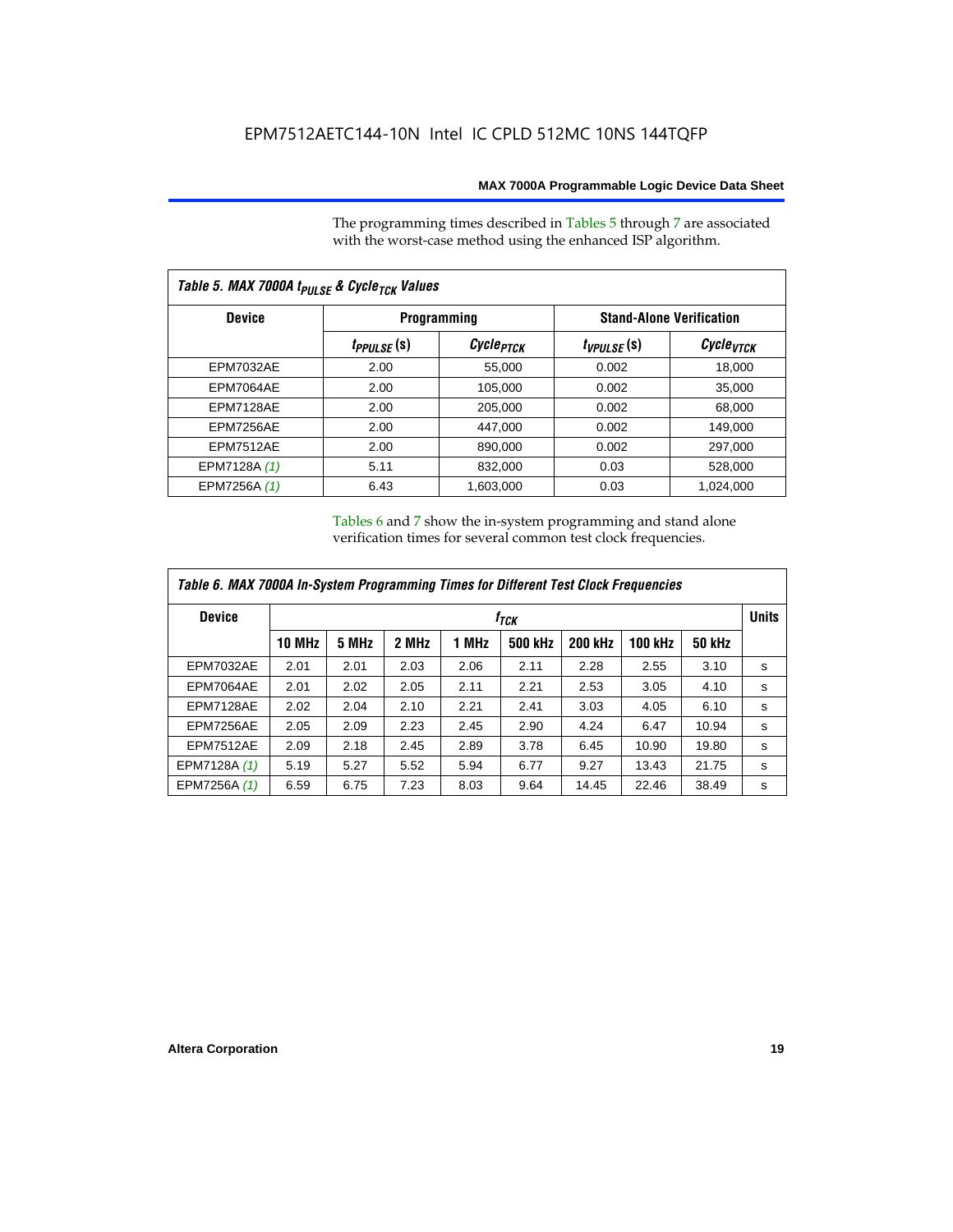| Table 7. MAX 7000A Stand-Alone Verification Times for Different Test Clock Frequencies |               |       |       |       |                  |                |                |               |              |
|----------------------------------------------------------------------------------------|---------------|-------|-------|-------|------------------|----------------|----------------|---------------|--------------|
| <b>Device</b>                                                                          |               |       |       |       | t <sub>тск</sub> |                |                |               | <b>Units</b> |
|                                                                                        | <b>10 MHz</b> | 5 MHz | 2 MHz | 1 MHz | <b>500 kHz</b>   | <b>200 kHz</b> | <b>100 kHz</b> | <b>50 kHz</b> |              |
| <b>EPM7032AE</b>                                                                       | 0.00          | 0.01  | 0.01  | 0.02  | 0.04             | 0.09           | 0.18           | 0.36          | S            |
| EPM7064AE                                                                              | 0.01          | 0.01  | 0.02  | 0.04  | 0.07             | 0.18           | 0.35           | 0.70          | s            |
| EPM7128AE                                                                              | 0.01          | 0.02  | 0.04  | 0.07  | 0.14             | 0.34           | 0.68           | 1.36          | s            |
| EPM7256AE                                                                              | 0.02          | 0.03  | 0.08  | 0.15  | 0.30             | 0.75           | 1.49           | 2.98          | s            |
| <b>EPM7512AE</b>                                                                       | 0.03          | 0.06  | 0.15  | 0.30  | 0.60             | 1.49           | 2.97           | 5.94          | S            |
| EPM7128A (1)                                                                           | 0.08          | 0.14  | 0.29  | 0.56  | 1.09             | 2.67           | 5.31           | 10.59         | S            |
| EPM7256A (1)                                                                           | 0.13          | 0.24  | 0.54  | 1.06  | 2.08             | 5.15           | 10.27          | 20.51         | s            |

#### *Note to tables:*

(1) EPM7128A and EPM7256A devices can only be programmed with an adaptive algorithm; users programming these two devices on platforms that cannot use an adaptive algorithm should use EPM7128AE and EPM7256AE devices.

### **Programming with External Hardware**

MAX 7000A devices can be programmed on Windows-based PCs with an Altera Logic Programmer card, the MPU, and the appropriate device adapter. The MPU performs continuity checks to ensure adequate electrical contact between the adapter and the device.



For more information, see the *Altera Programming Hardware Data Sheet*.

The Altera software can use text- or waveform-format test vectors created with the Altera Text Editor or Waveform Editor to test the programmed device. For added design verification, designers can perform functional testing to compare the functional device behavior with the results of simulation.

Data I/O, BP Microsystems, and other programming hardware manufacturers provide programming support for Altera devices.



For more information, see *Programming Hardware Manufacturers*.

### **IEEE Std. 1149.1 (JTAG) Boundary-Scan Support**

MAX 7000A devices include the JTAG BST circuitry defined by IEEE Std. 1149.1. Table 8 describes the JTAG instructions supported by MAX 7000A devices. The pin-out tables, available from the Altera web site (**http://www.altera.com**), show the location of the JTAG control pins for each device. If the JTAG interface is not required, the JTAG pins are available as user I/O pins.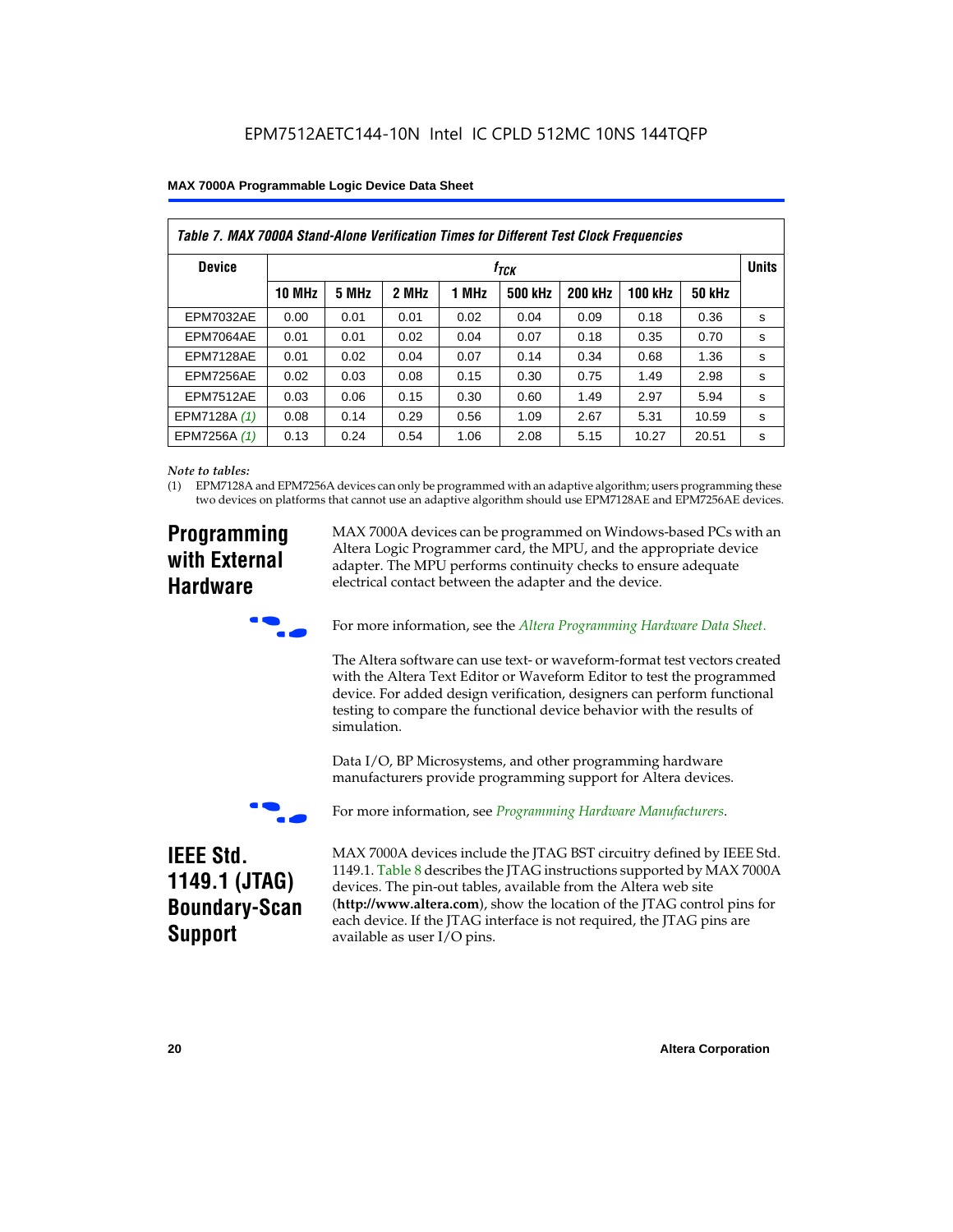| Table 8. MAX 7000A JTAG Instructions |                                                                                                                                                                                                                                                            |  |  |  |  |
|--------------------------------------|------------------------------------------------------------------------------------------------------------------------------------------------------------------------------------------------------------------------------------------------------------|--|--|--|--|
| <b>JTAG Instruction</b>              | <b>Description</b>                                                                                                                                                                                                                                         |  |  |  |  |
| SAMPLE/PRELOAD                       | Allows a snapshot of signals at the device pins to be captured and examined during<br>normal device operation, and permits an initial data pattern output at the device pins                                                                               |  |  |  |  |
| <b>EXTEST</b>                        | Allows the external circuitry and board-level interconnections to be tested by forcing a<br>test pattern at the output pins and capturing test results at the input pins                                                                                   |  |  |  |  |
| <b>BYPASS</b>                        | Places the 1-bit bypass register between the TDI and TDO pins, which allows the BST<br>data to pass synchronously through a selected device to adjacent devices during normal<br>device operation                                                          |  |  |  |  |
| <b>IDCODE</b>                        | Selects the IDCODE register and places it between the TDI and TDO pins, allowing the<br><b>IDCODE</b> to be serially shifted out of TDO                                                                                                                    |  |  |  |  |
| <b>USERCODE</b>                      | Selects the 32-bit USERCODE register and places it between the TDI and TDO pins,<br>allowing the USERCODE value to be shifted out of TDO. The USERCODE instruction is<br>available for MAX 7000AE devices only                                             |  |  |  |  |
| <b>UESCODE</b>                       | These instructions select the user electronic signature (UESCODE) and allow the<br>UESCODE to be shifted out of TDO, UESCODE instructions are available for EPM7128A<br>and EPM7256A devices only.                                                         |  |  |  |  |
| <b>ISP Instructions</b>              | These instructions are used when programming MAX 7000A devices via the JTAG ports<br>with the MasterBlaster, ByteBlasterMV, or BitBlaster download cable, or using a Jam<br>STAPL File, JBC File, or SVF File via an embedded processor or test equipment. |  |  |  |  |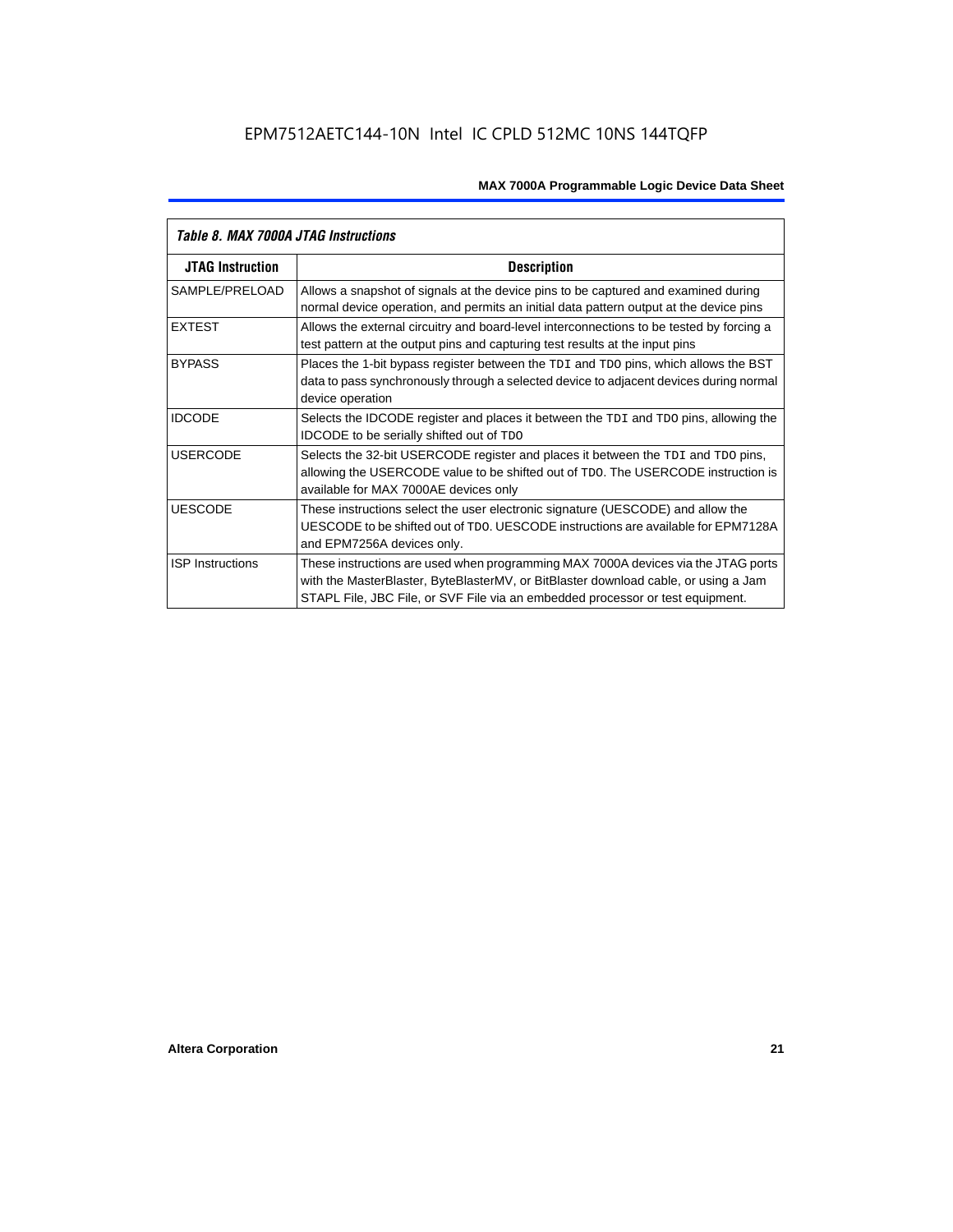The instruction register length of MAX 7000A devices is 10 bits. The user electronic signature (UES) register length in MAX 7000A devices is 16 bits. The MAX 7000AE USERCODE register length is 32 bits. Tables 9 and 10 show the boundary-scan register length and device IDCODE information for MAX 7000A devices.

| Table 9. MAX 7000A Boundary-Scan Register Length |                                      |  |  |  |  |
|--------------------------------------------------|--------------------------------------|--|--|--|--|
| <b>Device</b>                                    | <b>Boundary-Scan Register Length</b> |  |  |  |  |
| <b>EPM7032AE</b>                                 | 96                                   |  |  |  |  |
| EPM7064AE                                        | 192                                  |  |  |  |  |
| <b>EPM7128A</b>                                  | 288                                  |  |  |  |  |
| EPM7128AE                                        | 288                                  |  |  |  |  |
| <b>EPM7256A</b>                                  | 480                                  |  |  |  |  |
| EPM7256AE                                        | 480                                  |  |  |  |  |
| EPM7512AE                                        | 624                                  |  |  |  |  |

| Table 10. 32-Bit MAX 7000A Device IDCODE<br>Note $(1)$ |                            |                           |                                                    |                               |  |  |  |  |  |
|--------------------------------------------------------|----------------------------|---------------------------|----------------------------------------------------|-------------------------------|--|--|--|--|--|
| <b>Device</b>                                          |                            | <b>IDCODE (32 Bits)</b>   |                                                    |                               |  |  |  |  |  |
|                                                        | <b>Version</b><br>(4 Bits) | Part Number (16 Bits)     | <b>Manufacturer's</b><br><b>Identity (11 Bits)</b> | $(1 \text{ Bit})$<br>1<br>(2) |  |  |  |  |  |
| <b>EPM7032AE</b>                                       | 0001                       | 0000 0011<br>0111<br>0010 | 00001101110                                        | 1                             |  |  |  |  |  |
| EPM7064AE                                              | 0001                       | 0111 0000 0110 0100       | 00001101110                                        | 1                             |  |  |  |  |  |
| <b>EPM7128A</b>                                        | 0000                       | 0111 0001 0010 1000       | 00001101110                                        | $\mathbf{1}$                  |  |  |  |  |  |
| EPM7128AE                                              | 0001                       | 0111 0001 0010 1000       | 00001101110                                        | $\mathbf{1}$                  |  |  |  |  |  |
| EPM7256A                                               | 0000                       | 0010 0101<br>0110<br>0111 | 00001101110                                        | 1                             |  |  |  |  |  |
| EPM7256AE                                              | 0001                       | 0010 0101<br>0110<br>0111 | 00001101110                                        | $\mathbf{1}$                  |  |  |  |  |  |
| <b>EPM7512AE</b>                                       | 0001                       | 0101 0001 0010<br>0111    | 00001101110                                        | 1                             |  |  |  |  |  |

#### *Notes:*

(1) The most significant bit (MSB) is on the left.

(2) The least significant bit (LSB) for all JTAG IDCODEs is 1.



**f See Application Note 39 (IEEE 1149.1 (JTAG) Boundary-Scan Testing in Altera** *Devices)* for more information on JTAG BST.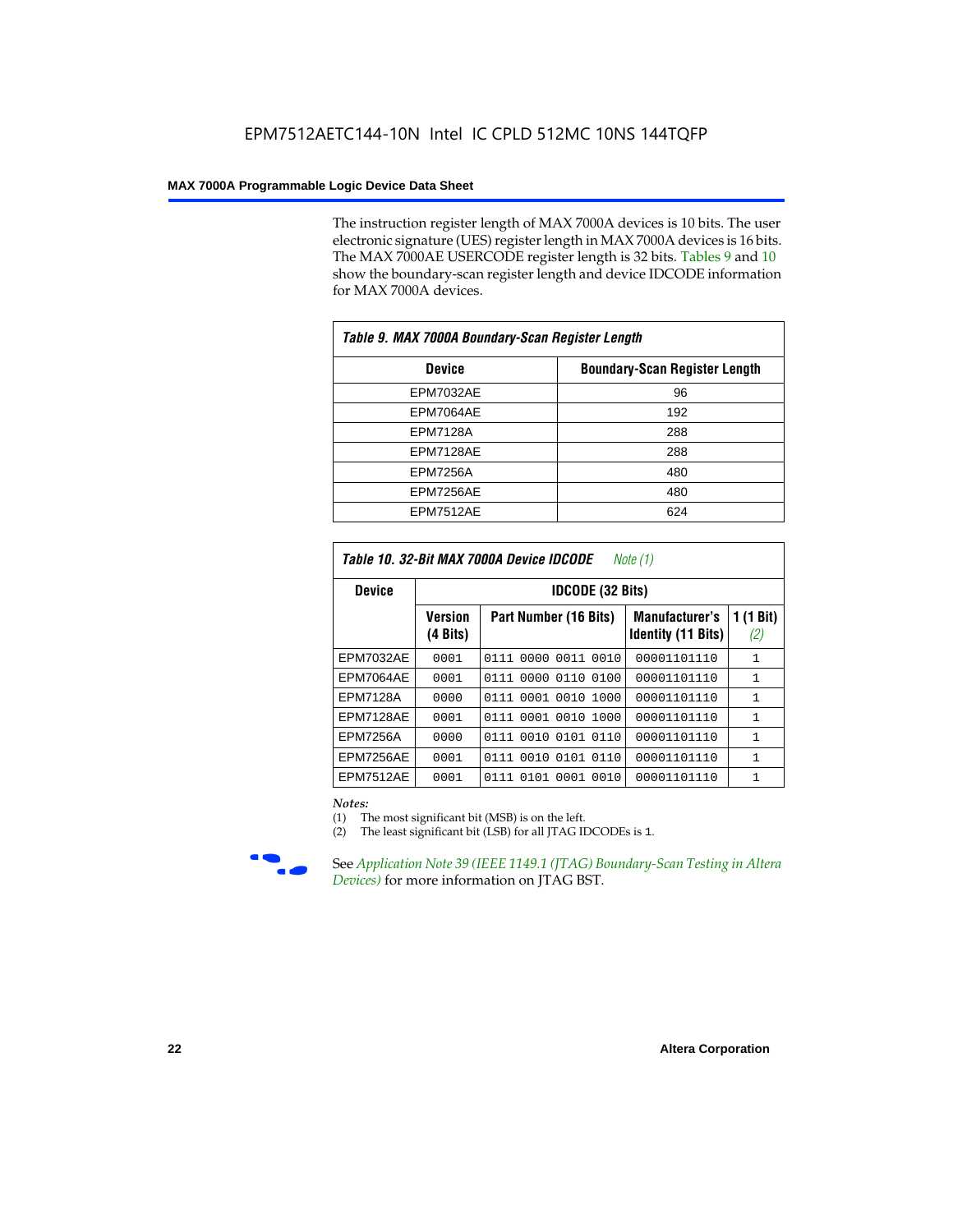



*Figure 8. MAX 7000A JTAG Waveforms*

Table 11 shows the JTAG timing parameters and values for MAX 7000A devices.

| <b>Table 11. JTAG Timing Parameters &amp; Values for MAX 7000A Devices Note (1)</b> |                                                |     |     |      |  |  |  |
|-------------------------------------------------------------------------------------|------------------------------------------------|-----|-----|------|--|--|--|
| Symbol                                                                              | <b>Parameter</b>                               | Min | Max | Unit |  |  |  |
| t <sub>JCP</sub>                                                                    | TCK clock period                               | 100 |     | ns   |  |  |  |
| t <sub>JCH</sub>                                                                    | TCK clock high time                            | 50  |     | ns   |  |  |  |
| tjcl                                                                                | TCK clock low time                             | 50  |     | ns   |  |  |  |
| tjpsu                                                                               | JTAG port setup time                           | 20  |     | ns   |  |  |  |
| t <sub>JPH</sub>                                                                    | JTAG port hold time                            | 45  |     | ns   |  |  |  |
| tjpco                                                                               | JTAG port clock to output                      |     | 25  | ns   |  |  |  |
| t <sub>JPZX</sub>                                                                   | JTAG port high impedance to valid output       |     | 25  | ns   |  |  |  |
| t <sub>JPXZ</sub>                                                                   | JTAG port valid output to high impedance       |     | 25  | ns   |  |  |  |
| tjssu                                                                               | Capture register setup time                    | 20  |     | ns   |  |  |  |
| t <sub>JSH</sub>                                                                    | Capture register hold time                     | 45  |     | ns   |  |  |  |
| t <sub>JSCO</sub>                                                                   | Update register clock to output                |     | 25  | ns   |  |  |  |
| t <sub>JSZX</sub>                                                                   | Update register high impedance to valid output |     | 25  | ns   |  |  |  |
| t <sub>JSXZ</sub>                                                                   | Update register valid output to high impedance |     | 25  | ns   |  |  |  |

*Note:*

(1) Timing parameters shown in this table apply for all specified VCCIO levels.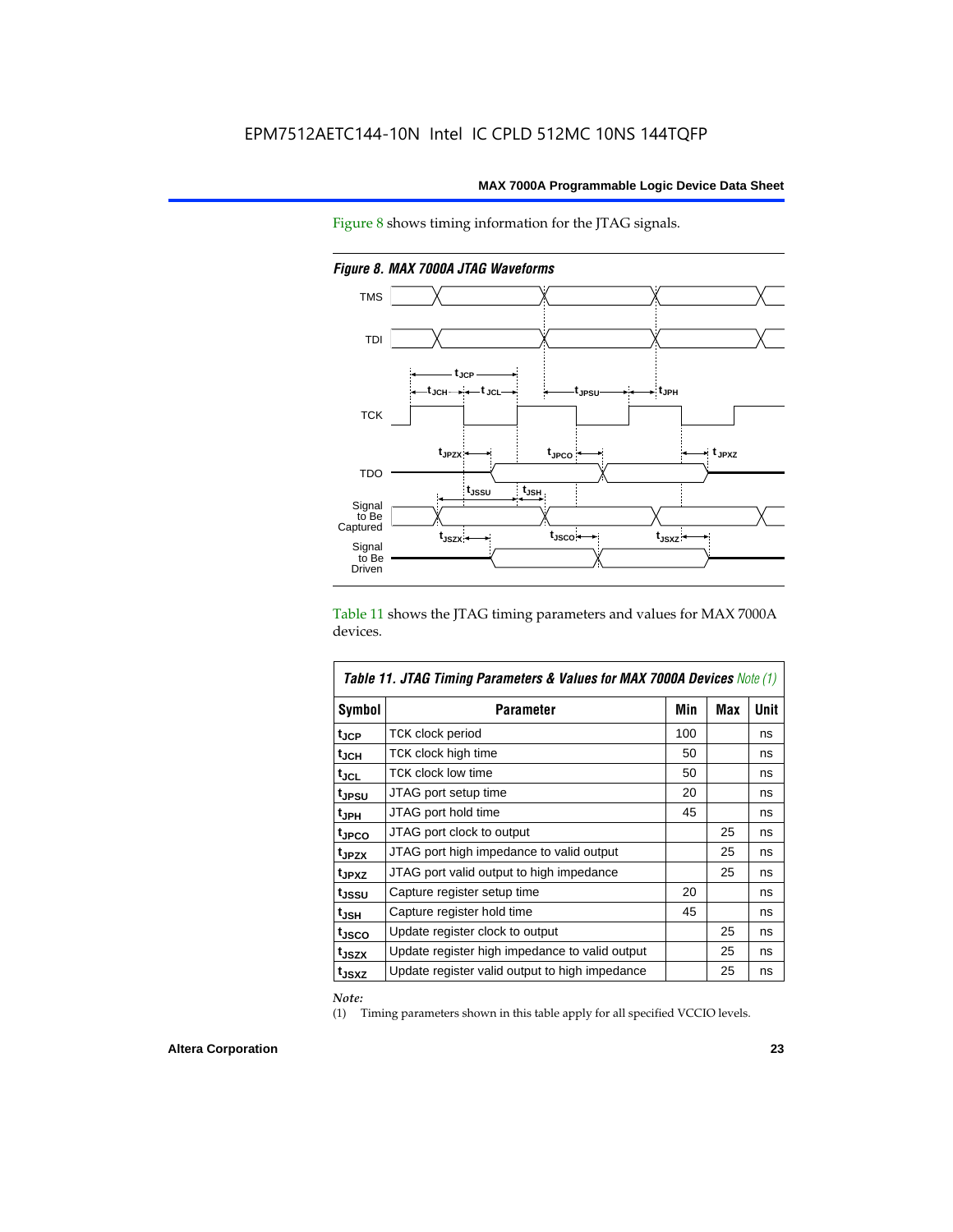### **Programmable Speed/Power Control**

MAX 7000A devices offer a power-saving mode that supports low-power operation across user-defined signal paths or the entire device. This feature allows total power dissipation to be reduced by 50% or more because most logic applications require only a small fraction of all gates to operate at maximum frequency.

The designer can program each individual macrocell in a MAX 7000A device for either high-speed (i.e., with the Turbo  $Bit^{TM}$  option turned on) or low-power operation (i.e., with the Turbo Bit option turned off). As a result, speed-critical paths in the design can run at high speed, while the remaining paths can operate at reduced power. Macrocells that run at low power incur a nominal timing delay adder (*tLPA*) for the *tLAD*, *tLAC*, *tIC*,  $t_{EN}$ ,  $t_{SEXP}$ ,  $t_{ACL}$ , and  $t_{CPPW}$  parameters.

### **Output Configuration**

MAX 7000A device outputs can be programmed to meet a variety of system-level requirements.

### **MultiVolt I/O Interface**

The MAX 7000A device architecture supports the MultiVolt I/O interface feature, which allows MAX 7000A devices to connect to systems with differing supply voltages. MAX 7000A devices in all packages can be set for 2.5-V, 3.3-V, or 5.0-V I/O pin operation. These devices have one set of VCC pins for internal operation and input buffers (VCCINT), and another set for I/O output drivers (VCCIO).

The VCCIO pins can be connected to either a 3.3-V or 2.5-V power supply, depending on the output requirements. When the VCCIO pins are connected to a 2.5-V power supply, the output levels are compatible with 2.5-V systems. When the VCCIO pins are connected to a 3.3-V power supply, the output high is at 3.3 V and is therefore compatible with 3.3-V or 5.0-V systems. Devices operating with  $V_{\text{CCIO}}$  levels lower than 3.0 V incur a slightly greater timing delay of  $t_{OD2}$  instead of  $t_{OD1}$ . Inputs can always be driven by 2.5-V, 3.3-V, or 5.0-V signals.

| Table 12. MAX 7000A MultiVolt I/O Support |     |                                              |     |     |     |     |
|-------------------------------------------|-----|----------------------------------------------|-----|-----|-----|-----|
| V <sub>CCIO</sub> Voltage                 |     | Input Signal (V)<br><b>Output Signal (V)</b> |     |     |     |     |
|                                           | 2.5 | 3.3                                          | 5.0 | 2.5 | 3.3 | 5.0 |
| 2.5                                       |     |                                              |     |     |     |     |
| 3.3                                       |     |                                              |     |     |     |     |

Table 12 describes the MAX 7000A MultiVolt I/O support.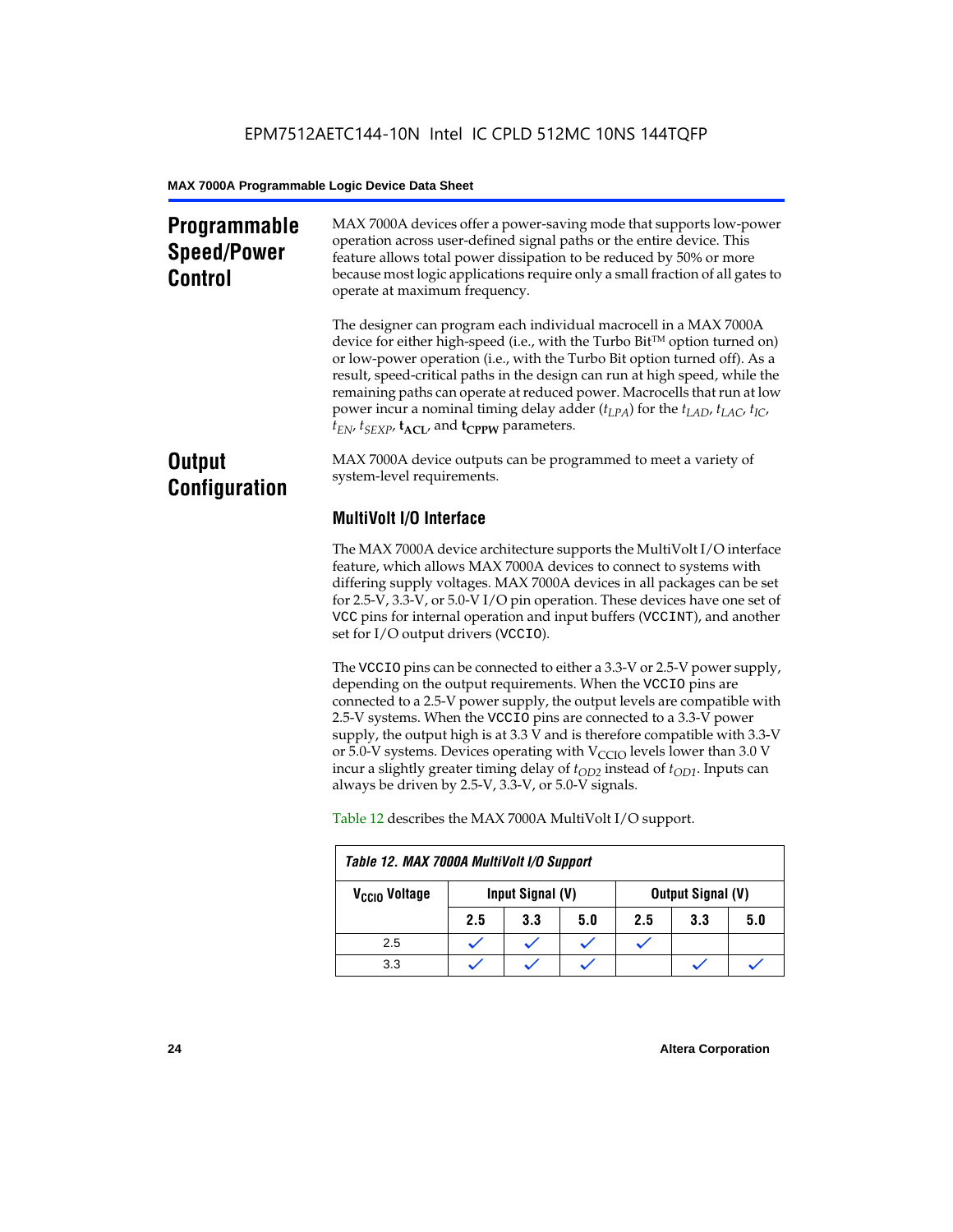#### **Open-Drain Output Option**

MAX 7000A devices provide an optional open-drain (equivalent to open-collector) output for each I/O pin. This open-drain output enables the device to provide system-level control signals (e.g., interrupt and write enable signals) that can be asserted by any of several devices. This output can also provide an additional wired-OR plane.

Open-drain output pins on MAX 7000A devices (with a pull-up resistor to the 5.0-V supply) can drive 5.0-V CMOS input pins that require a high  $V<sub>IH</sub>$ . When the open-drain pin is active, it will drive low. When the pin is inactive, the resistor will pull up the trace to  $5.0$  V to meet CMOS V<sub>OH</sub> requirements. The open-drain pin will only drive low or tri-state; it will never drive high. The rise time is dependent on the value of the pull-up resistor and load impedance. The  $I_{OL}$  current specification should be considered when selecting a pull-up resistor.

### **Programmable Ground Pins**

Each unused I/O pin on MAX 7000A devices may be used as an additional ground pin. In EPM7128A and EPM7256A devices, utilizing unused I/O pins as additional ground pins requires using the associated macrocell. In MAX 7000AE devices, this programmable ground feature does not require the use of the associated macrocell; therefore, the buried macrocell is still available for user logic.

#### **Slew-Rate Control**

The output buffer for each MAX 7000A I/O pin has an adjustable output slew rate that can be configured for low-noise or high-speed performance. A faster slew rate provides high-speed transitions for high-performance systems. However, these fast transitions may introduce noise transients into the system. A slow slew rate reduces system noise, but adds a nominal delay of 4 to 5 ns. When the configuration cell is turned off, the slew rate is set for low-noise performance. Each I/O pin has an individual EEPROM bit that controls the slew rate, allowing designers to specify the slew rate on a pin-by-pin basis. The slew rate control affects both the rising and falling edges of the output signal.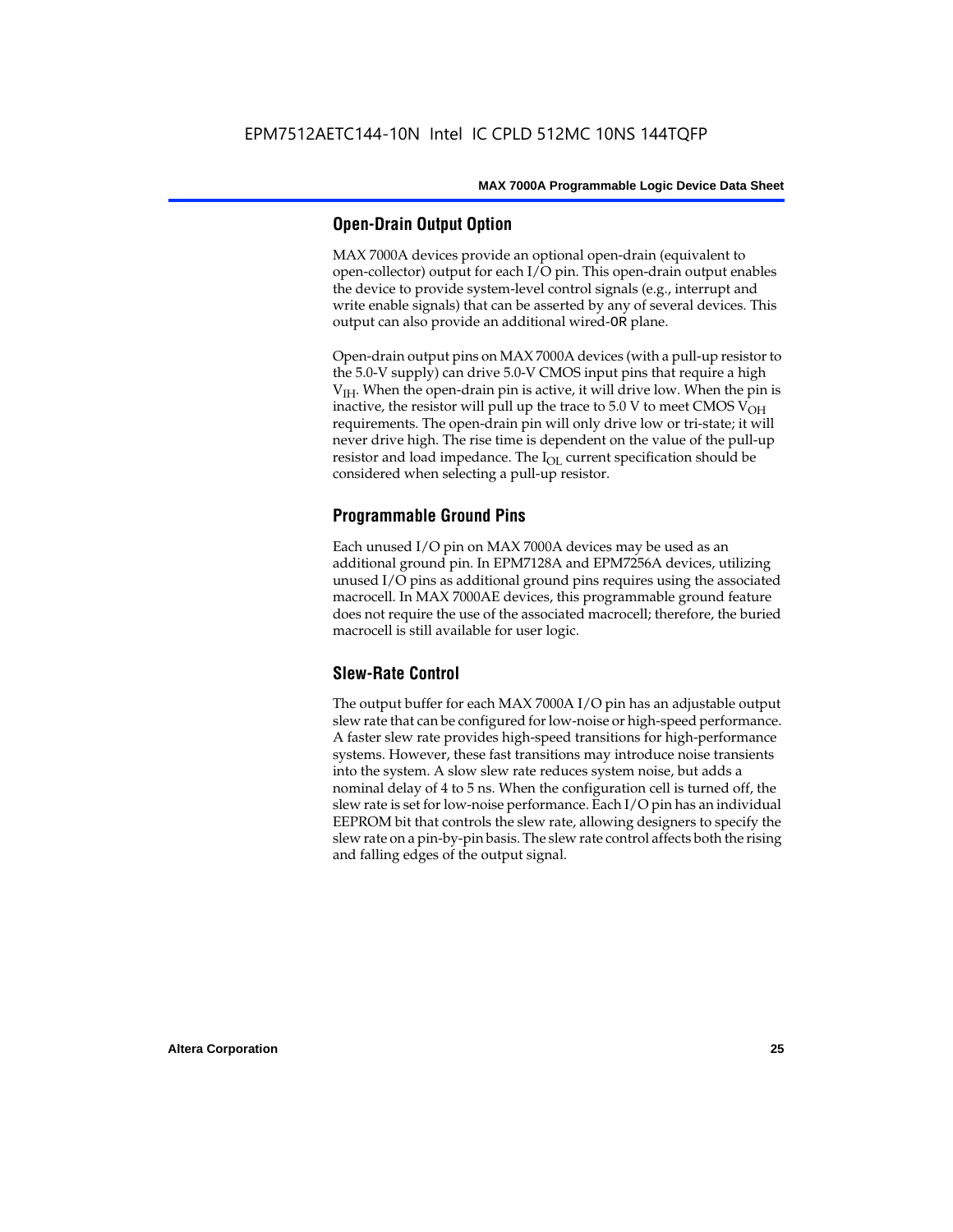| <b>Power</b><br>Sequencing &<br><b>Hot-Socketing</b> | Because MAX 7000A devices can be used in a mixed-voltage environment,<br>they have been designed specifically to tolerate any possible power-up<br>sequence. The $V_{\text{CCIO}}$ and $V_{\text{CCINT}}$ power planes can be powered in any<br>order.                                                                                                                                                                                                                                     |
|------------------------------------------------------|--------------------------------------------------------------------------------------------------------------------------------------------------------------------------------------------------------------------------------------------------------------------------------------------------------------------------------------------------------------------------------------------------------------------------------------------------------------------------------------------|
|                                                      | Signals can be driven into MAX 7000AE devices before and during power-<br>up (and power-down) without damaging the device. Additionally,<br>MAX 7000AE devices do not drive out during power-up. Once operating<br>conditions are reached, MAX 7000AE devices operate as specified by the<br>user.                                                                                                                                                                                         |
|                                                      | MAX 7000AE device I/O pins will not source or sink more than 300 µA of<br>DC current during power-up. All pins can be driven up to 5.75 V during<br>hot-socketing, except the OE1 and GLCRn pins. The OE1 and GLCRn pins<br>can be driven up to 3.6 V during hot-socketing. After $V_{\text{CCINT}}$ and $V_{\text{CCIO}}$<br>reach the recommended operating conditions, these two pins are 5.0-V<br>tolerant.                                                                            |
|                                                      | EPM7128A and EPM7256A devices do not support hot-socketing and may<br>drive out during power-up.                                                                                                                                                                                                                                                                                                                                                                                           |
| <b>Design Security</b>                               | All MAX 7000A devices contain a programmable security bit that controls<br>access to the data programmed into the device. When this bit is<br>programmed, a design implemented in the device cannot be copied or<br>retrieved. This feature provides a high level of design security because<br>programmed data within EEPROM cells is invisible. The security bit that<br>controls this function, as well as all other programmed data, is reset only<br>when the device is reprogrammed. |
| <b>Generic Testing</b>                               | MAX 7000A devices are fully tested. Complete testing of each<br>programmable EEPROM bit and all internal logic elements ensures 100%<br>programming yield. AC test measurements are taken under conditions<br>equivalent to those shown in Figure 9. Test patterns can be used and then<br>erased during early stages of the production flow.                                                                                                                                              |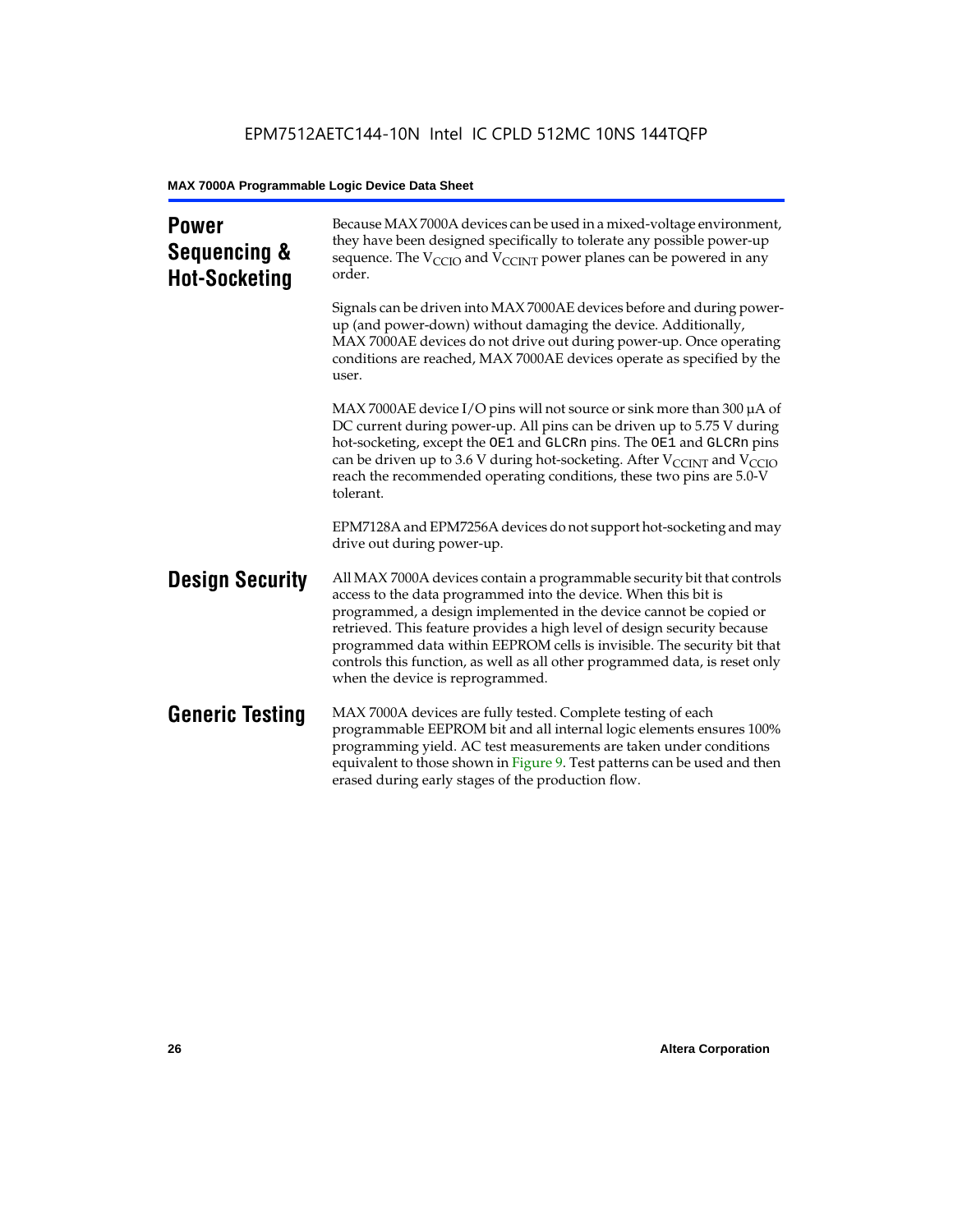#### *Figure 9. MAX 7000A AC Test Conditions*

*3.3-V outputs.*



### **Operating Conditions**

Tables 13 through 16 provide information on absolute maximum ratings, recommended operating conditions, operating conditions, and capacitance for MAX 7000A devices.

|                | Table 13. MAX 7000A Device Absolute Maximum Ratings<br>Note $(1)$ |                                                           |        |      |              |  |  |  |  |  |  |
|----------------|-------------------------------------------------------------------|-----------------------------------------------------------|--------|------|--------------|--|--|--|--|--|--|
| Symbol         | <b>Parameter</b>                                                  | <b>Conditions</b>                                         | Min    | Max  | Unit         |  |  |  |  |  |  |
| $V_{CC}$       | Supply voltage                                                    | With respect to ground $(2)$                              | $-0.5$ | 4.6  | V            |  |  |  |  |  |  |
| V <sub>1</sub> | DC input voltage                                                  |                                                           | $-2.0$ | 5.75 | V            |  |  |  |  |  |  |
| $I_{OUT}$      | DC output current, per pin                                        |                                                           | $-25$  | 25   | mA           |  |  |  |  |  |  |
| $T_{STG}$      | Storage temperature                                               | No bias                                                   | $-65$  | 150  | $^{\circ}$ C |  |  |  |  |  |  |
| $T_A$          | Ambient temperature                                               | Under bias                                                | $-65$  | 135  | ° C          |  |  |  |  |  |  |
| $T_{\rm J}$    | Junction temperature                                              | BGA, FineLine BGA, PQFP, and<br>TQFP packages, under bias |        | 135  | $^{\circ}$ C |  |  |  |  |  |  |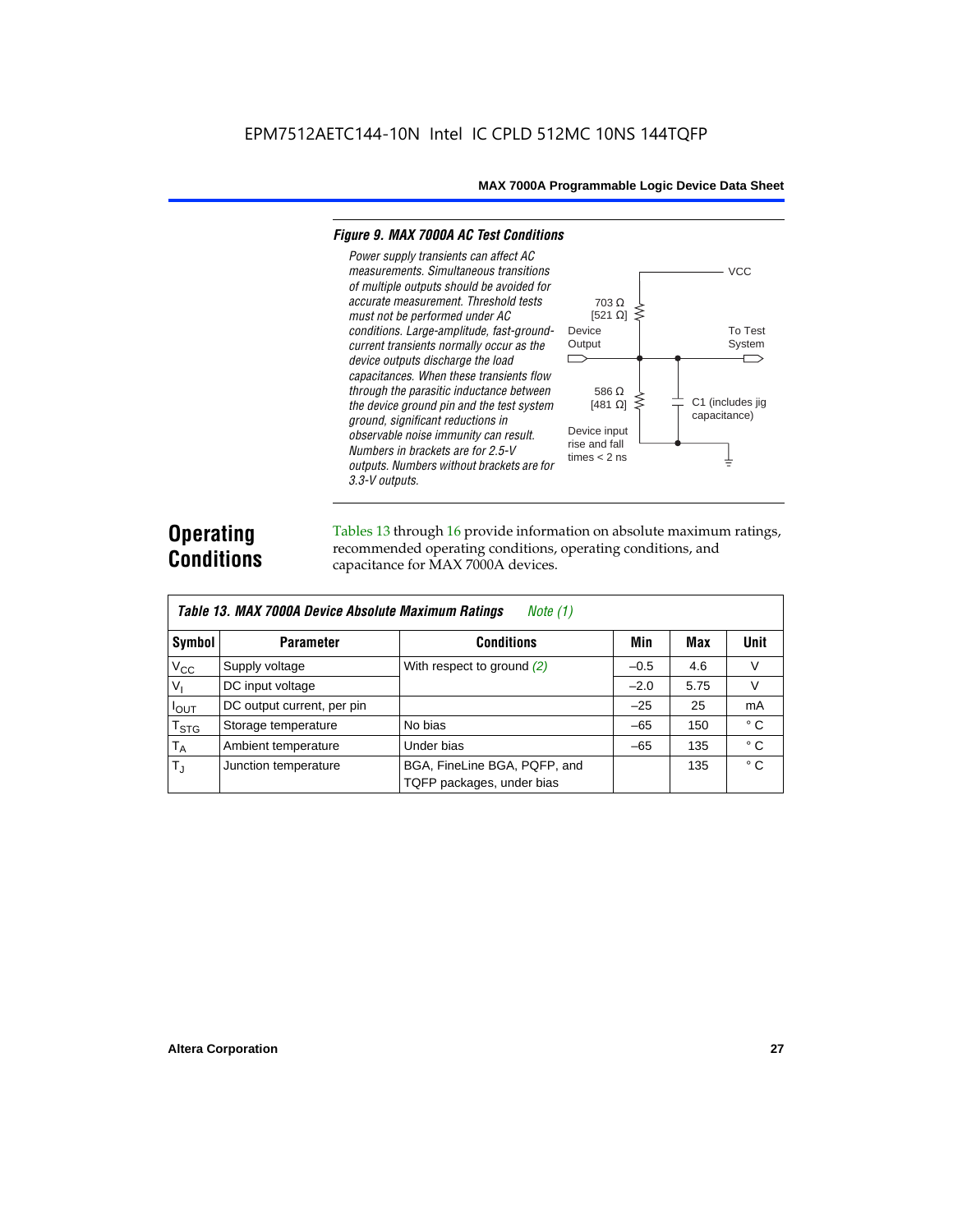|                             | <b>Table 14. MAX 7000A Device Recommended Operating Conditions</b> |                      |          |                   |              |  |  |  |  |  |
|-----------------------------|--------------------------------------------------------------------|----------------------|----------|-------------------|--------------|--|--|--|--|--|
| Symbol                      | <b>Parameter</b>                                                   | <b>Conditions</b>    | Min      | Max               | Unit         |  |  |  |  |  |
| <b>V<sub>CCINT</sub></b>    | Supply voltage for internal logic<br>and input buffers             | (3), (13)            | 3.0      | 3.6               | $\vee$       |  |  |  |  |  |
| V <sub>CCIO</sub>           | Supply voltage for output<br>drivers, 3.3-V operation              | (3)                  | 3.0      | 3.6               | $\vee$       |  |  |  |  |  |
|                             | Supply voltage for output<br>drivers, 2.5-V operation              | (3)                  | 2.3      | 2.7               | $\vee$       |  |  |  |  |  |
| $V_{\text{CCISP}}$          | Supply voltage during in-<br>system programming                    |                      | 3.0      | 3.6               | $\vee$       |  |  |  |  |  |
| $V_{I}$                     | Input voltage                                                      | (4)                  | $-0.5$   | 5.75              | $\vee$       |  |  |  |  |  |
| $V_{\rm O}$                 | Output voltage                                                     |                      | $\Omega$ | V <sub>ccio</sub> | $\vee$       |  |  |  |  |  |
| $T_A$                       | Ambient temperature                                                | Commercial range     | $\Omega$ | 70                | $^{\circ}$ C |  |  |  |  |  |
|                             |                                                                    | Industrial range (5) | $-40$    | 85                | $^{\circ}$ C |  |  |  |  |  |
| $T_{\rm J}$                 | Junction temperature                                               | Commercial range     | $\Omega$ | 90                | $^{\circ}$ C |  |  |  |  |  |
|                             |                                                                    | Industrial range (5) | $-40$    | 105               | $^{\circ}$ C |  |  |  |  |  |
|                             |                                                                    | Extended range (5)   | $-40$    | 130               | $^{\circ}$ C |  |  |  |  |  |
| $t_{\mathsf{R}}$            | Input rise time                                                    |                      |          | 40                | ns           |  |  |  |  |  |
| $\mathfrak{t}_{\mathsf{F}}$ | Input fall time                                                    |                      |          | 40                | ns           |  |  |  |  |  |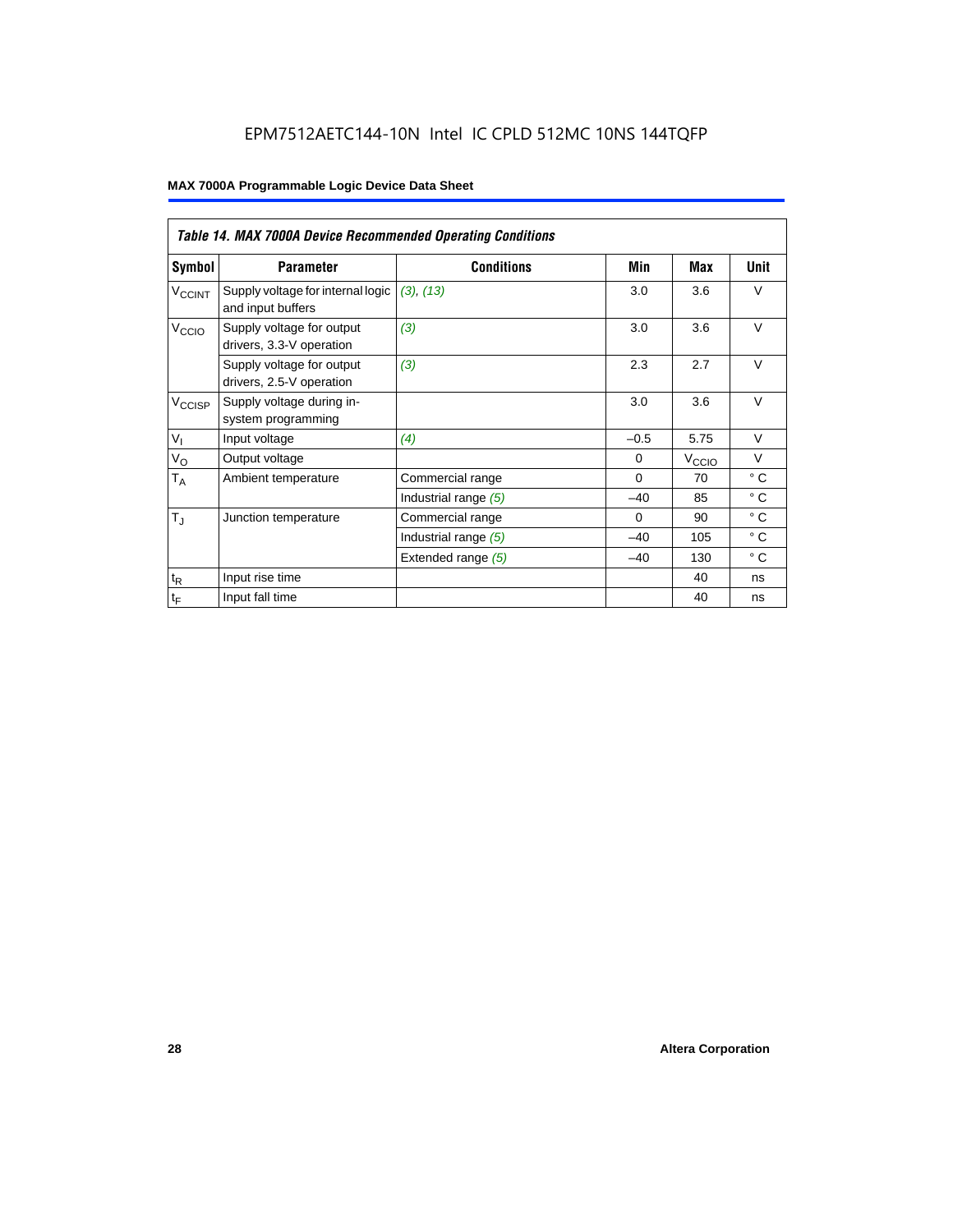|                         | <b>Table 15. MAX 7000A Device DC Operating Conditions</b><br>Note (6) |                                                                                        |                         |      |           |  |  |  |  |  |
|-------------------------|-----------------------------------------------------------------------|----------------------------------------------------------------------------------------|-------------------------|------|-----------|--|--|--|--|--|
| Symbol                  | <b>Parameter</b>                                                      | <b>Conditions</b>                                                                      | Min                     | Max  | Unit      |  |  |  |  |  |
| $V_{\text{IH}}$         | High-level input voltage                                              |                                                                                        | 1.7                     | 5.75 | $\vee$    |  |  |  |  |  |
| $V_{IL}$                | Low-level input voltage                                               |                                                                                        | $-0.5$                  | 0.8  | V         |  |  |  |  |  |
| $V_{OH}$                | 3.3-V high-level TTL output<br>voltage                                | $I_{OH} = -8$ mA DC, $V_{CClO} = 3.00$ V (7)                                           | 2.4                     |      | $\vee$    |  |  |  |  |  |
|                         | 3.3-V high-level CMOS output<br>voltage                               | $I_{OH} = -0.1$ mA DC, $V_{CCD} = 3.00$ V<br>(7)                                       | $V_{\text{CCIO}} - 0.2$ |      | V         |  |  |  |  |  |
|                         |                                                                       | 2.5-V high-level output voltage $ I_{OH} = -100 \mu A DC$ , $V_{CClO} = 2.30 V$<br>(7) | 2.1                     |      | V         |  |  |  |  |  |
|                         |                                                                       | $I_{OH} = -1$ mA DC, $V_{CCIO} = 2.30$ V (7)                                           | 2.0                     |      | $\vee$    |  |  |  |  |  |
|                         |                                                                       | $I_{OH} = -2$ mA DC, $V_{CCIO} = 2.30$ V (7)                                           | 1.7                     |      | $\vee$    |  |  |  |  |  |
| $V_{OL}$                | 3.3-V low-level TTL output<br>voltage                                 | $I_{OL}$ = 8 mA DC, $V_{CCIO}$ = 3.00 V (8)                                            |                         | 0.45 | $\vee$    |  |  |  |  |  |
|                         | 3.3-V low-level CMOS output<br>voltage                                | $I_{\text{OI}} = 0.1 \text{ mA DC}$ , $V_{\text{CCIO}} = 3.00 \text{ V}$ (8)           |                         | 0.2  | V         |  |  |  |  |  |
|                         | 2.5-V low-level output voltage                                        | $I_{OL}$ = 100 µA DC, $V_{CCIO}$ = 2.30 V (8)                                          |                         | 0.2  | $\vee$    |  |  |  |  |  |
|                         |                                                                       | $I_{OL}$ = 1 mA DC, $V_{CCIO}$ = 2.30 V (8)                                            |                         | 0.4  | $\vee$    |  |  |  |  |  |
|                         |                                                                       | $I_{OL}$ = 2 mA DC, $V_{CCIO}$ = 2.30 V (8)                                            |                         | 0.7  | V         |  |  |  |  |  |
| $\mathsf{I}_\mathrm{I}$ | Input leakage current                                                 | $V_1 = -0.5$ to 5.5 V (9)                                                              | $-10$                   | 10   | μA        |  |  |  |  |  |
| $I_{OZ}$                | Tri-state output off-state<br>current                                 | $V_1 = -0.5$ to 5.5 V (9)                                                              | $-10$                   | 10   | μA        |  |  |  |  |  |
| $R_{ISP}$               | Value of I/O pin pull-up resistor                                     | $V_{\text{CCIO}} = 3.0$ to 3.6 V (10)                                                  | 20                      | 50   | $k\Omega$ |  |  |  |  |  |
|                         | during in-system programming                                          | $V_{\text{CCIO}}$ = 2.3 to 2.7 V (10)                                                  | 30                      | 80   | $k\Omega$ |  |  |  |  |  |
|                         | or during power-up                                                    | $V_{\text{CCIO}} = 2.3$ to 3.6 V (11)                                                  | 20                      | 74   | $k\Omega$ |  |  |  |  |  |

| Table 16. MAX 7000A Device Capacitance | Note (12) |
|----------------------------------------|-----------|
|                                        |           |

| <b>Symbol</b> | <b>Parameter</b>      | <b>Conditions</b>                   | Min | Max | Unit |
|---------------|-----------------------|-------------------------------------|-----|-----|------|
| $C_{IN}$      | Input pin capacitance | $V_{IN} = 0$ V, f = 1.0 MHz         |     |     | рF   |
| $v_{I/O}$     | I/O pin capacitance   | $V_{\text{OUT}} = 0 V, f = 1.0 MHz$ |     |     | рF   |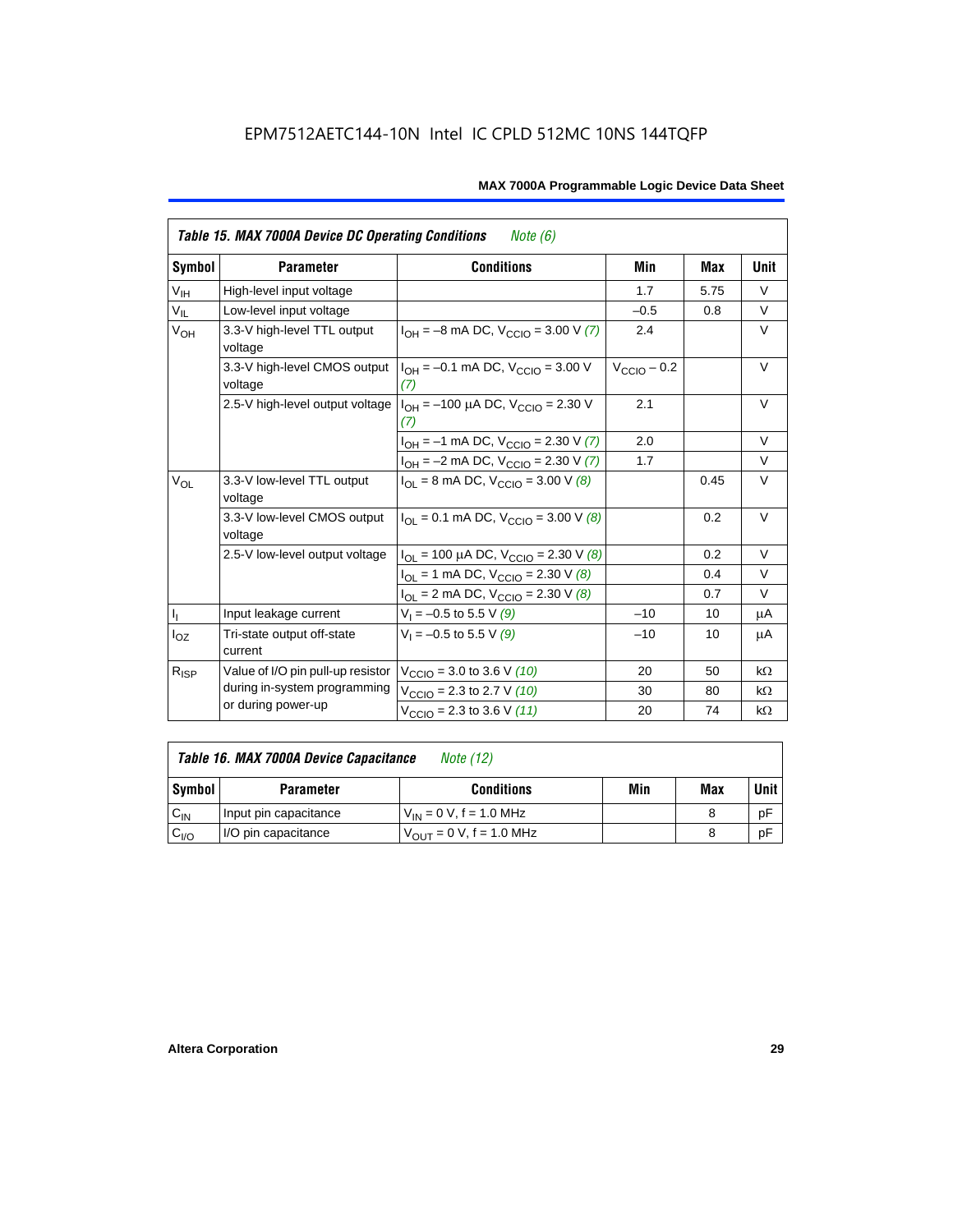#### *Notes to tables:*

- (1) See the *Operating Requirements for Altera Devices Data Sheet.*
- Minimum DC input voltage is –0.5 V. During transitions, the inputs may undershoot to –2.0 V for input currents less than 100 mA and periods shorter than 20 ns.
- (3) For EPM7128A and EPM7256A devices only,  $V_{CC}$  must rise monotonically.
- (4) In MAX 7000AE devices, all pins, including dedicated inputs, I/O pins, and JTAG pins, may be driven before V<sub>CCINT</sub> and V<sub>CCIO</sub> are powered.
- (5) These devices support in-system programming for –40° to 100° C. For in-system programming support between –40° and 0° C, contact Altera Applications.
- (6) These values are specified under the recommended operating conditions shown in Table 14 on page 28.
- (7) The parameter is measured with 50% of the outputs each sourcing the specified current. The  $I_{OH}$  parameter refers to high-level TTL or CMOS output current.
- (8) The parameter is measured with 50% of the outputs each sinking the specified current. The  $I_{OL}$  parameter refers to low-level TTL or CMOS output current.
- (9) This value is specified for normal device operation. For MAX 7000AE devices, the maximum leakage current during power-up is ±300 µA. For EPM7128A and EPM7256A devices, leakage current during power-up is not specified.
- (10) For EPM7128A and EPM7256A devices, this pull-up exists while a device is programmed in-system.
- (11) For MAX 7000AE devices, this pull-up exists while devices are programmed in-system and in unprogrammed devices during power-up.
- (12) Capacitance is measured at 25 °C and is sample-tested only. The OE1 pin (high-voltage pin during programming) has a maximum capacitance of 20 pF.
- (13) The POR time for MAX 7000AE devices (except MAX 7128A and MAX 7256A devices) does not exceed 100 µs. The sufficient V<sub>CCINT</sub> voltage level for POR is 3.0 V. The device is fully initialized within the POR time after V<sub>CCINT</sub> reaches the sufficient POR voltage level.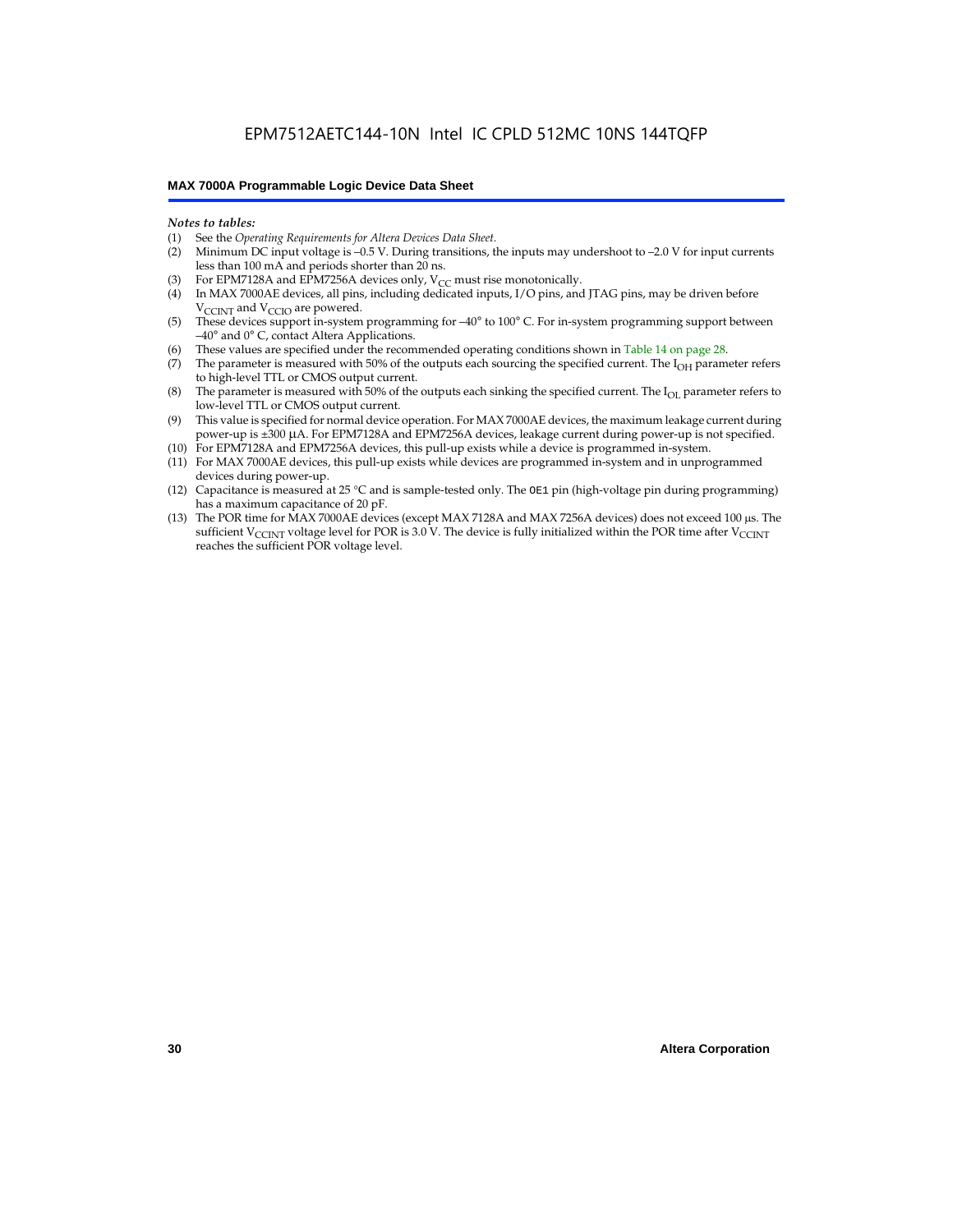Figure 10 shows the typical output drive characteristics of MAX 7000A devices.





**Timing Model** MAX 7000A device timing can be analyzed with the Altera software, a variety of popular industry-standard EDA simulators and timing analyzers, or with the timing model shown in Figure 11. MAX 7000A devices have predictable internal delays that enable the designer to determine the worst-case timing of any design. The software provides timing simulation, point-to-point delay prediction, and detailed timing analysis for device-wide performance evaluation.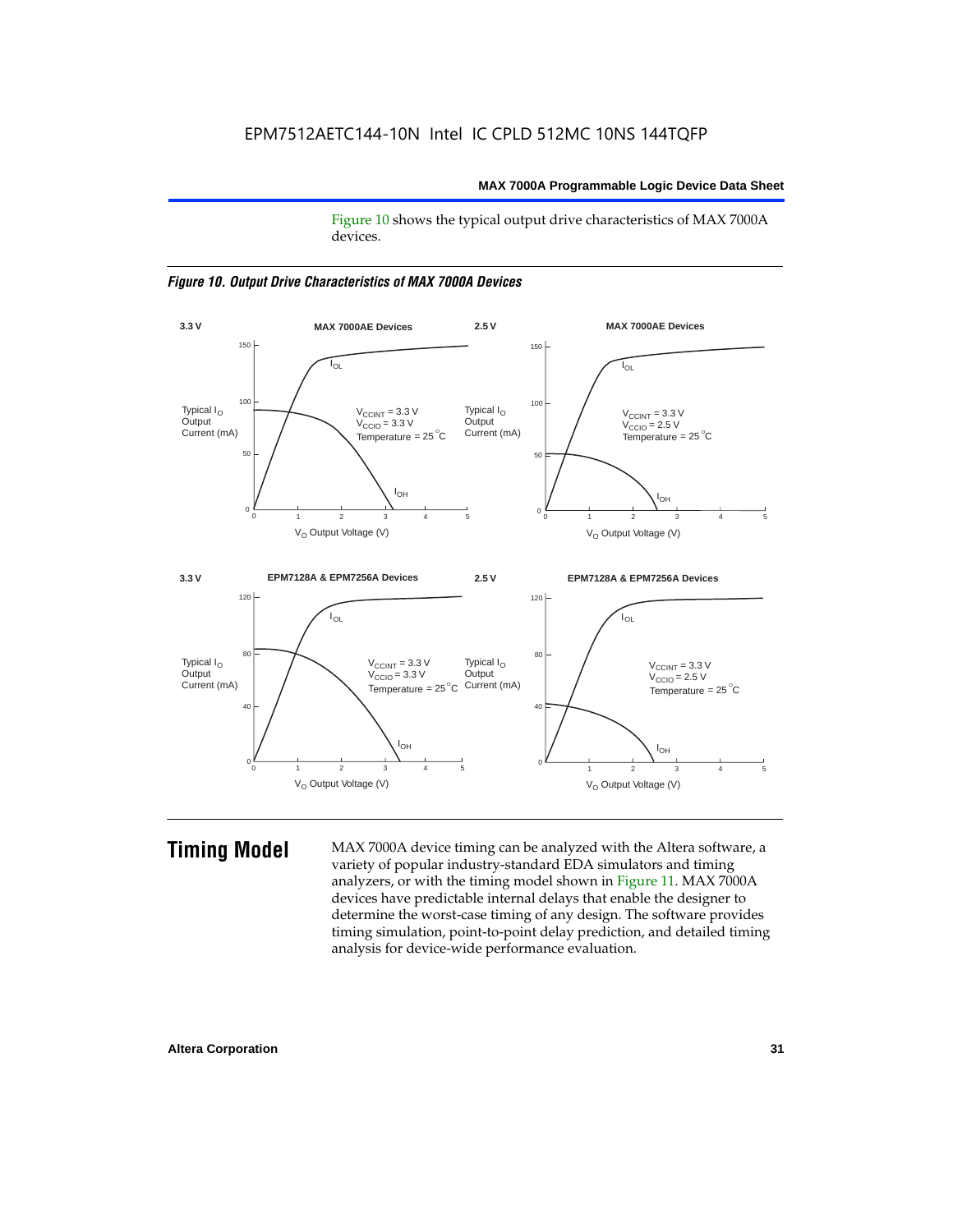



The timing characteristics of any signal path can be derived from the timing model and parameters of a particular device. External timing parameters, which represent pin-to-pin timing delays, can be calculated as the sum of internal parameters. Figure 12 shows the timing relationship between internal and external delay parameters.



f See *Application Note 94 (Understanding MAX 7000 Timing)* for more information.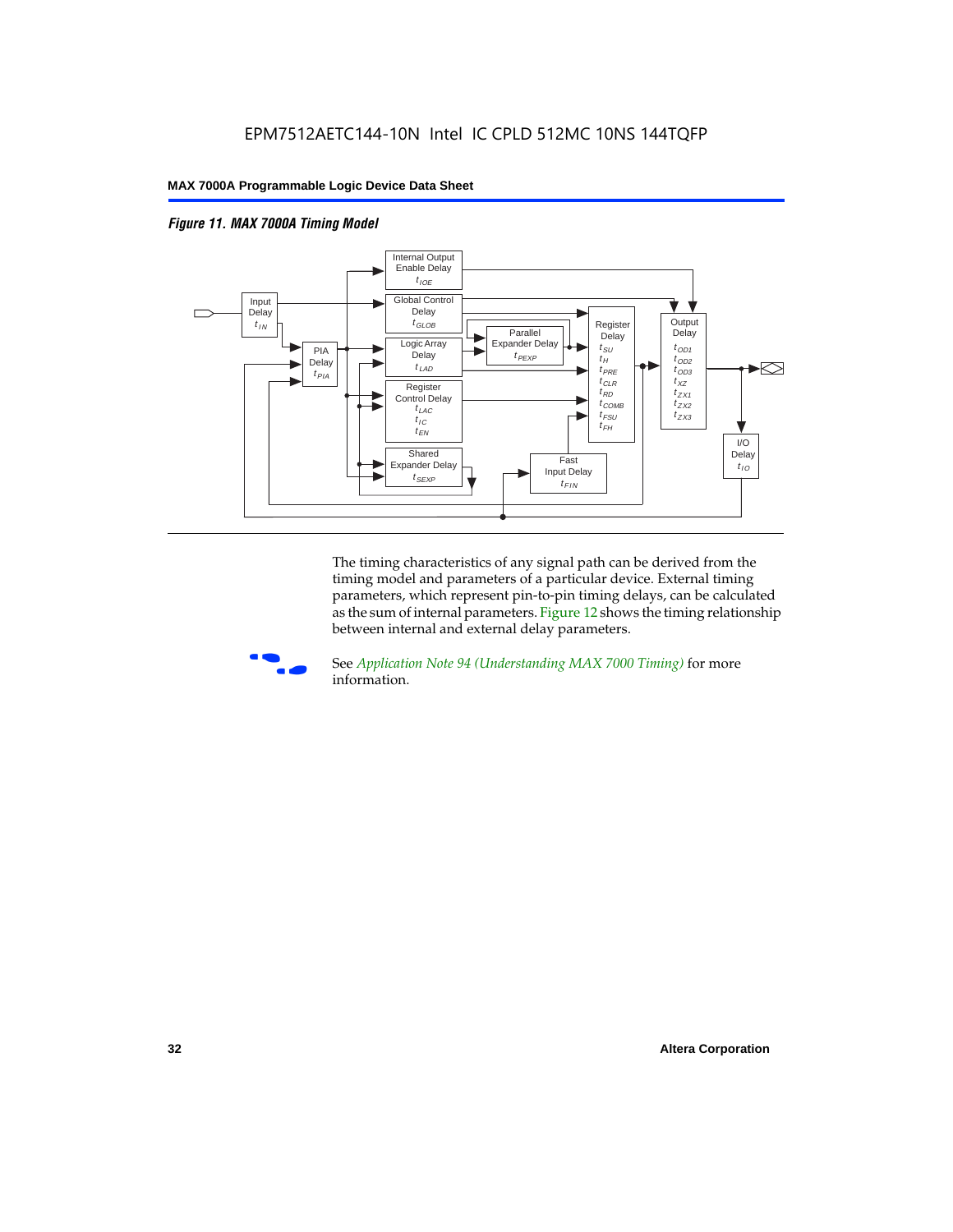#### *Figure 12. MAX 7000A Switching Waveforms*

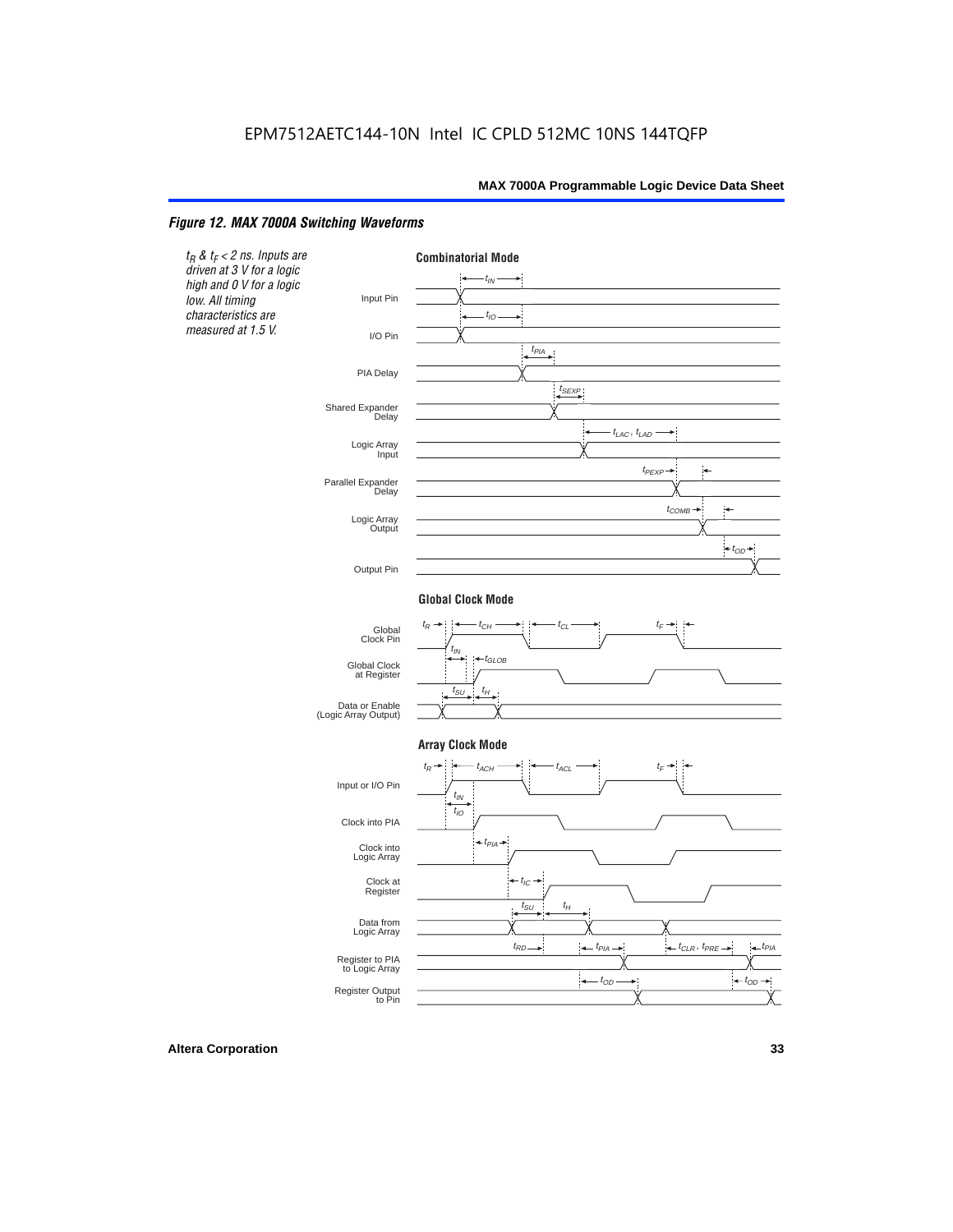Tables 17 through 30 show EPM7032AE, EPM7064AE, EPM7128AE, EPM7256AE, EPM7512AE, EPM7128A, and EPM7256A timing information.

|                         | <b>Table 17. EPM7032AE External Timing Parameters</b><br>Note $(1)$ |                    |       |      |                    |            |       |       |             |  |
|-------------------------|---------------------------------------------------------------------|--------------------|-------|------|--------------------|------------|-------|-------|-------------|--|
| Symbol                  | <b>Parameter</b>                                                    | <b>Conditions</b>  |       |      | <b>Speed Grade</b> |            |       |       | <b>Unit</b> |  |
|                         |                                                                     |                    |       | $-4$ |                    | $-7$       |       | $-10$ |             |  |
|                         |                                                                     |                    | Min   | Max  | Min                | <b>Max</b> | Min   | Max   |             |  |
| t <sub>PD1</sub>        | Input to non-registered<br>output                                   | $C1 = 35$ pF $(2)$ |       | 4.5  |                    | 7.5        |       | 10    | ns          |  |
| $t_{PD2}$               | I/O input to non-registered<br>output                               | $C1 = 35 pF(2)$    |       | 4.5  |                    | 7.5        |       | 10    | ns          |  |
| $t_{\text{SU}}$         | Global clock setup time                                             | (2)                | 2.9   |      | 4.7                |            | 6.3   |       | ns          |  |
| $t_H$                   | Global clock hold time                                              | (2)                | 0.0   |      | 0.0                |            | 0.0   |       | ns          |  |
| t <sub>FSU</sub>        | Global clock setup time of<br>fast input                            |                    | 2.5   |      | 3.0                |            | 3.0   |       | ns          |  |
| $t_{FH}$                | Global clock hold time of<br>fast input                             |                    | 0.0   |      | 0.0                |            | 0.0   |       | ns          |  |
| $t_{CO1}$               | Global clock to output delay                                        | $C1 = 35 pF$       | 1.0   | 3.0  | 1.0                | 5.0        | 1.0   | 6.7   | ns          |  |
| $t_{CH}$                | Global clock high time                                              |                    | 2.0   |      | 3.0                |            | 4.0   |       | ns          |  |
| $t_{CL}$                | Global clock low time                                               |                    | 2.0   |      | 3.0                |            | 4.0   |       | ns          |  |
| t <sub>ASU</sub>        | Array clock setup time                                              | (2)                | 1.6   |      | 2.5                |            | 3.6   |       | ns          |  |
| t <sub>АН</sub>         | Array clock hold time                                               | (2)                | 0.3   |      | 0.5                |            | 0.5   |       | ns          |  |
| t <sub>ACO1</sub>       | Array clock to output delay                                         | $C1 = 35$ pF $(2)$ | 1.0   | 4.3  | 1.0                | 7.2        | 1.0   | 9.4   | ns          |  |
| $t_{ACH}$               | Array clock high time                                               |                    | 2.0   |      | 3.0                |            | 4.0   |       | ns          |  |
| $t_{ACL}$               | Array clock low time                                                |                    | 2.0   |      | 3.0                |            | 4.0   |       | ns          |  |
| tcPPW                   | Minimum pulse width for<br>clear and preset                         | (3)                | 2.0   |      | 3.0                |            | 4.0   |       | ns          |  |
| $t_{CNT}$               | Minimum global clock<br>period                                      | (2)                |       | 4.4  |                    | 7.2        |       | 9.7   | ns          |  |
| $f_{CNT}$               | Maximum internal global<br>clock frequency                          | (2), (4)           | 227.3 |      | 138.9              |            | 103.1 |       | <b>MHz</b>  |  |
| <b>t<sub>ACNT</sub></b> | Minimum array clock period                                          | (2)                |       | 4.4  |                    | 7.2        |       | 9.7   | ns          |  |
| $f_{ACNT}$              | Maximum internal array<br>clock frequency                           | (2), (4)           | 227.3 |      | 138.9              |            | 103.1 |       | <b>MHz</b>  |  |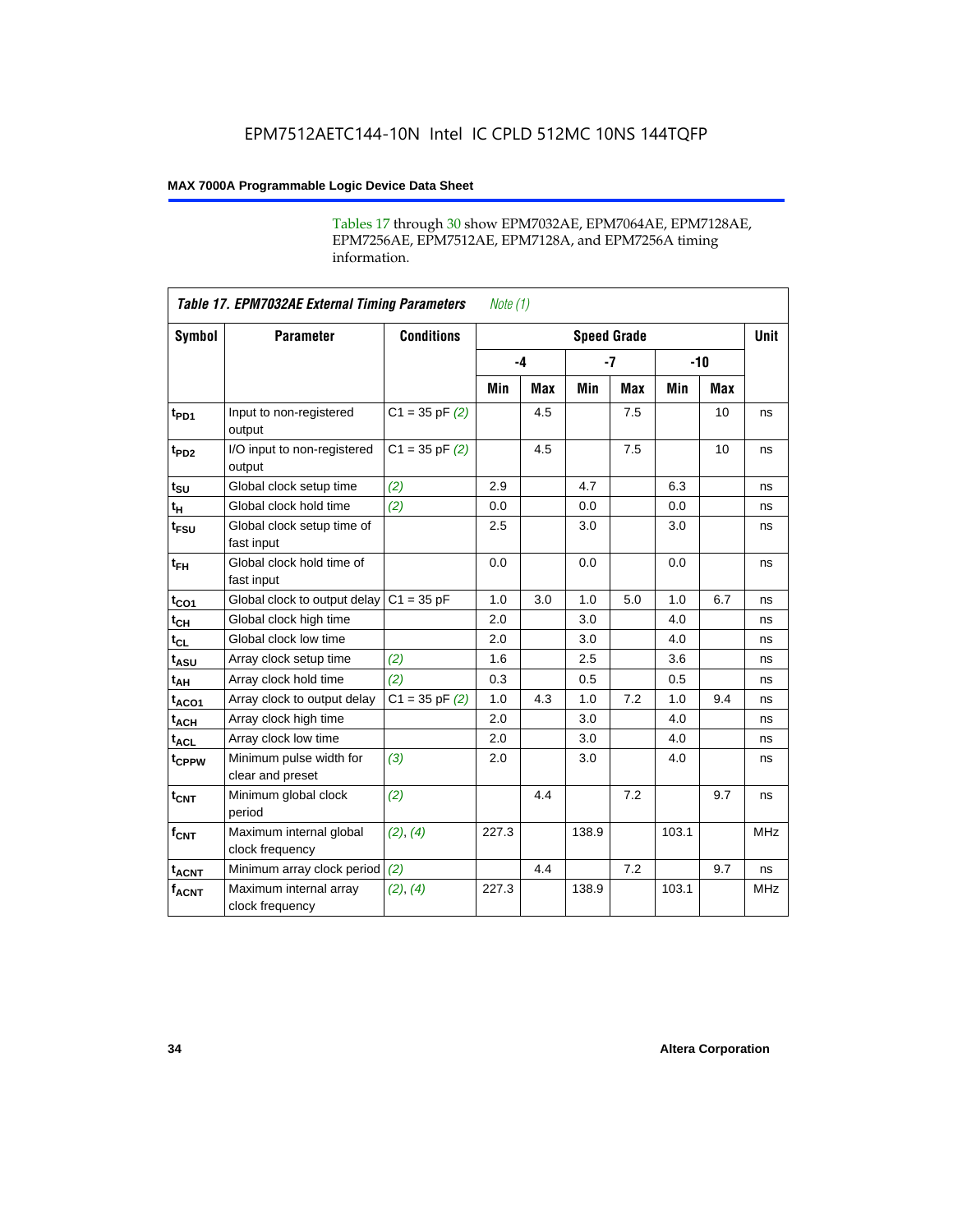|                    | Table 18. EPM7032AE Internal Timing Parameters (Part 1 of 2)<br>Note $(1)$                                   |                     |     |     |     |                    |     |      |             |  |
|--------------------|--------------------------------------------------------------------------------------------------------------|---------------------|-----|-----|-----|--------------------|-----|------|-------------|--|
| Symbol             | <b>Parameter</b>                                                                                             | <b>Conditions</b>   |     |     |     | <b>Speed Grade</b> |     |      | <b>Unit</b> |  |
|                    |                                                                                                              |                     |     | -4  |     | -7                 |     | -10  |             |  |
|                    |                                                                                                              |                     | Min | Max | Min | Max                | Min | Max  |             |  |
| $t_{IN}$           | Input pad and buffer delay                                                                                   |                     |     | 0.7 |     | 1.2                |     | 1.5  | ns          |  |
| $t_{IO}$           | I/O input pad and buffer<br>delay                                                                            |                     |     | 0.7 |     | 1.2                |     | 1.5  | ns          |  |
| $t_{\sf FIN}$      | Fast input delay                                                                                             |                     |     | 2.3 |     | 2.8                |     | 3.4  | ns          |  |
| $t_{SEXP}$         | Shared expander delay                                                                                        |                     |     | 1.9 |     | 3.1                |     | 4.0  | ns          |  |
| $t_{PEXP}$         | Parallel expander delay                                                                                      |                     |     | 0.5 |     | 0.8                |     | 1.0  | ns          |  |
| $t_{LAD}$          | Logic array delay                                                                                            |                     |     | 1.5 |     | 2.5                |     | 3.3  | ns          |  |
| $t_{LAC}$          | Logic control array delay                                                                                    |                     |     | 0.6 |     | 1.0                |     | 1.2  | ns          |  |
| $t_{IOE}$          | Internal output enable delay                                                                                 |                     |     | 0.0 |     | 0.0                |     | 0.0  | ns          |  |
| $t_{OD1}$          | Output buffer and pad<br>delay, slow slew rate $=$ off<br>$V_{\text{CCIO}} = 3.3 \text{ V}$                  | $C1 = 35 pF$        |     | 0.8 |     | 1.3                |     | 1.8  | ns          |  |
| $t_{OD2}$          | Output buffer and pad<br>delay, slow slew rate $=$ off<br>$VCCIO = 2.5 V$                                    | $C1 = 35 pF$<br>(5) |     | 1.3 |     | 1.8                |     | 2.3  | ns          |  |
| $t_{OD3}$          | Output buffer and pad<br>delay, slow slew rate $=$ on<br>$V_{\text{CCIO}} = 2.5 \text{ V or } 3.3 \text{ V}$ | $C1 = 35 pF$        |     | 5.8 |     | 6.3                |     | 6.8  | ns          |  |
| $t_{ZX1}$          | Output buffer enable delay,<br>slow slew rate $=$ off<br>$V_{\text{CCIO}} = 3.3 \text{ V}$                   | $C1 = 35 pF$        |     | 4.0 |     | 4.0                |     | 5.0  | ns          |  |
| t <sub>ZX2</sub>   | Output buffer enable delay,<br>slow slew rate $=$ off<br>$V_{\text{CCIO}}$ = 2.5 V                           | $C1 = 35 pF$<br>(5) |     | 4.5 |     | 4.5                |     | 5.5  | ns          |  |
| $t_{ZX3}$          | Output buffer enable delay,<br>slow slew rate $=$ on<br>$V_{\text{CCIO}} = 3.3 \text{ V}$                    | $C1 = 35 pF$        |     | 9.0 |     | 9.0                |     | 10.0 | ns          |  |
| $t_{XZ}$           | Output buffer disable delay                                                                                  | $C1 = 5pF$          |     | 4.0 |     | 4.0                |     | 5.0  | ns          |  |
| $t_{\text{SU}}$    | Register setup time                                                                                          |                     | 1.3 |     | 2.0 |                    | 2.8 |      | ns          |  |
| $t_H$              | Register hold time                                                                                           |                     | 0.6 |     | 1.0 |                    | 1.3 |      | ns          |  |
| $t_{\mathit{FSU}}$ | Register setup time of fast<br>input                                                                         |                     | 1.0 |     | 1.5 |                    | 1.5 |      | ns          |  |
| $t_{FH}$           | Register hold time of fast<br>input                                                                          |                     | 1.5 |     | 1.5 |                    | 1.5 |      | ns          |  |
| $t_{RD}$           | Register delay                                                                                               |                     |     | 0.7 |     | 1.2                |     | 1.5  | ns          |  |
| $t_{COMB}$         | Combinatorial delay                                                                                          |                     |     | 0.6 |     | 1.0                |     | 1.3  | ns          |  |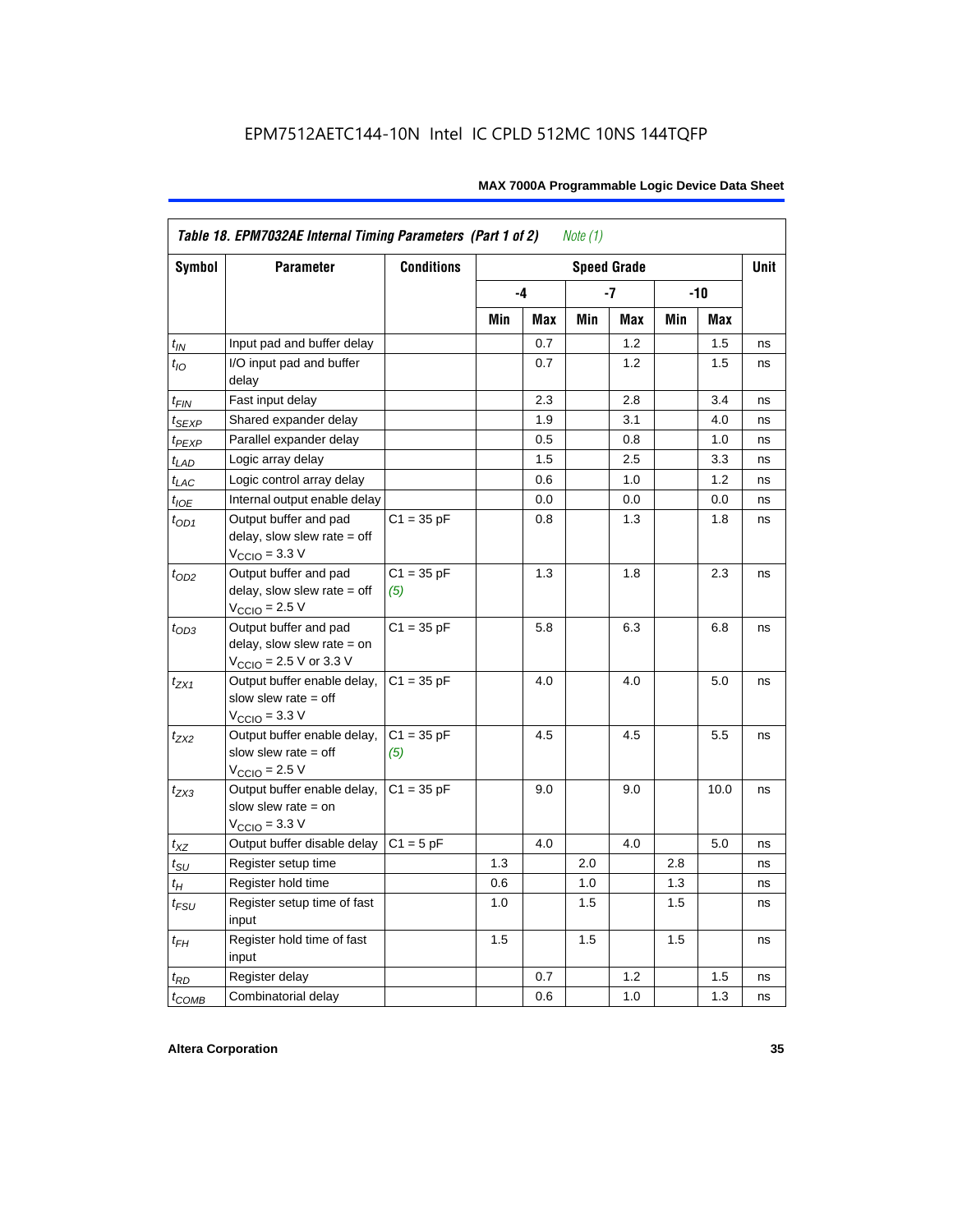| Table 18. EPM7032AE Internal Timing Parameters (Part 2 of 2)<br>Note (1) |                      |                   |                    |            |     |            |     |     |             |
|--------------------------------------------------------------------------|----------------------|-------------------|--------------------|------------|-----|------------|-----|-----|-------------|
| Symbol                                                                   | <b>Parameter</b>     | <b>Conditions</b> | <b>Speed Grade</b> |            |     |            |     |     | <b>Unit</b> |
|                                                                          |                      |                   |                    | -7<br>-4   |     | $-10$      |     |     |             |
|                                                                          |                      |                   | Min                | <b>Max</b> | Min | <b>Max</b> | Min | Max |             |
| $t_{IC}$                                                                 | Array clock delay    |                   |                    | 1.2        |     | 2.0        |     | 2.5 | ns          |
| $t_{EN}$                                                                 | Register enable time |                   |                    | 0.6        |     | 1.0        |     | 1.2 | ns          |
| $t_{GLOB}$                                                               | Global control delay |                   |                    | 0.8        |     | 1.3        |     | 1.9 | ns          |
| $t_{PRE}$                                                                | Register preset time |                   |                    | 1.2        |     | 1.9        |     | 2.6 | ns          |
| $t_{CLR}$                                                                | Register clear time  |                   |                    | 1.2        |     | 1.9        |     | 2.6 | ns          |
| t <sub>PIA</sub>                                                         | PIA delay            | (2)               |                    | 0.9        |     | 1.5        |     | 2.1 | ns          |
| $t_{LPA}$                                                                | Low-power adder      | (6)               |                    | 2.5        |     | 4.0        |     | 5.0 | ns          |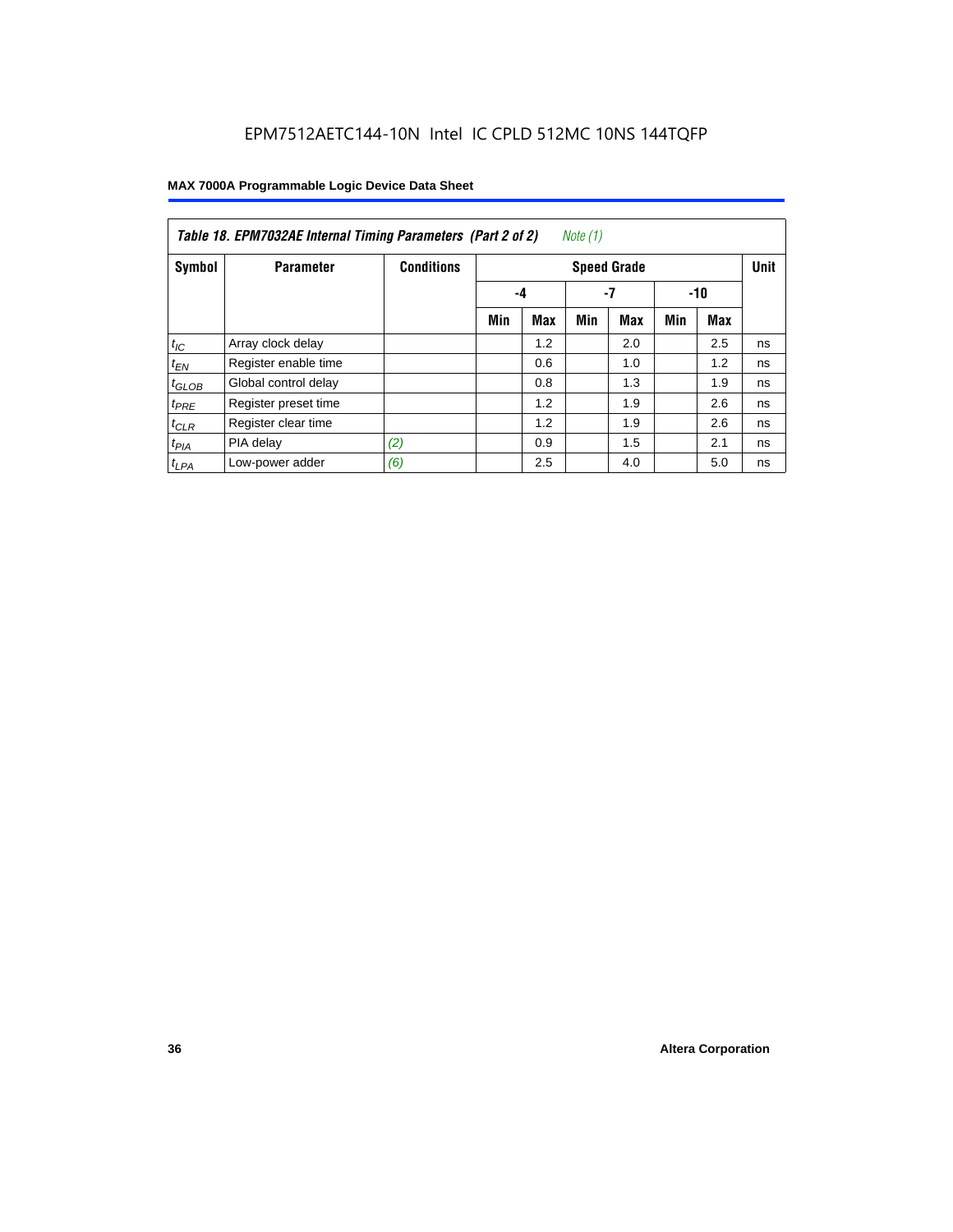| <b>Symbol</b>          | <b>Parameter</b>                            | <b>Conditions</b>   |       |            | <b>Speed Grade</b> |            |       |       | <b>Unit</b> |
|------------------------|---------------------------------------------|---------------------|-------|------------|--------------------|------------|-------|-------|-------------|
|                        |                                             |                     | -4    |            |                    | $-7$       |       | $-10$ |             |
|                        |                                             |                     | Min   | <b>Max</b> | Min                | <b>Max</b> | Min   | Max   |             |
| $t_{PD1}$              | Input to non-<br>registered output          | $C1 = 35 pF$<br>(2) |       | 4.5        |                    | 7.5        |       | 10.0  | ns          |
| t <sub>PD2</sub>       | I/O input to non-<br>registered output      | $C1 = 35 pF$<br>(2) |       | 4.5        |                    | 7.5        |       | 10.0  | ns          |
| $t_{\text{SU}}$        | Global clock setup<br>time                  | (2)                 | 2.8   |            | 4.7                |            | 6.2   |       | ns          |
| $t_H$                  | Global clock hold time                      | (2)                 | 0.0   |            | 0.0                |            | 0.0   |       | ns          |
| t <sub>FSU</sub>       | Global clock setup<br>time of fast input    |                     | 2.5   |            | 3.0                |            | 3.0   |       | ns          |
| $t_{FH}$               | Global clock hold time<br>of fast input     |                     | 0.0   |            | 0.0                |            | 0.0   |       | ns          |
| $t_{CO1}$              | Global clock to output<br>delay             | $C1 = 35 pF$        | 1.0   | 3.1        | 1.0                | 5.1        | 1.0   | 7.0   | ns          |
| $t_{C\underline{H}}$   | Global clock high time                      |                     | 2.0   |            | 3.0                |            | 4.0   |       | ns          |
| $t_{CL}$               | Global clock low time                       |                     | 2.0   |            | 3.0                |            | 4.0   |       | ns          |
| $t_{ASU}$              | Array clock setup time                      | (2)                 | 1.6   |            | 2.6                |            | 3.6   |       | ns          |
| $t_{AH}$               | Array clock hold time                       | (2)                 | 0.3   |            | 0.4                |            | 0.6   |       | ns          |
| t <sub>ACO1</sub>      | Array clock to output<br>delay              | $C1 = 35 pF$<br>(2) | 1.0   | 4.3        | 1.0                | 7.2        | 1.0   | 9.6   | ns          |
| $t_{ACH}$              | Array clock high time                       |                     | 2.0   |            | 3.0                |            | 4.0   |       | ns          |
| <b>t<sub>ACL</sub></b> | Array clock low time                        |                     | 2.0   |            | 3.0                |            | 4.0   |       | ns          |
| tcPPW                  | Minimum pulse width<br>for clear and preset | (3)                 | 2.0   |            | 3.0                |            | 4.0   |       | ns          |
| $t_{\text{CNT}}$       | Minimum global clock<br>period              | (2)                 |       | 4.5        |                    | 7.4        |       | 10.0  | ns          |
| $f_{CNT}$              | Maximum internal<br>global clock frequency  | (2), (4)            | 222.2 |            | 135.1              |            | 100.0 |       | <b>MHz</b>  |
| $t_{ACNT}$             | Minimum array clock<br>period               | (2)                 |       | 4.5        |                    | 7.4        |       | 10.0  | ns          |
| <b>fACNT</b>           | Maximum internal<br>array clock frequency   | (2), (4)            | 222.2 |            | 135.1              |            | 100.0 |       | <b>MHz</b>  |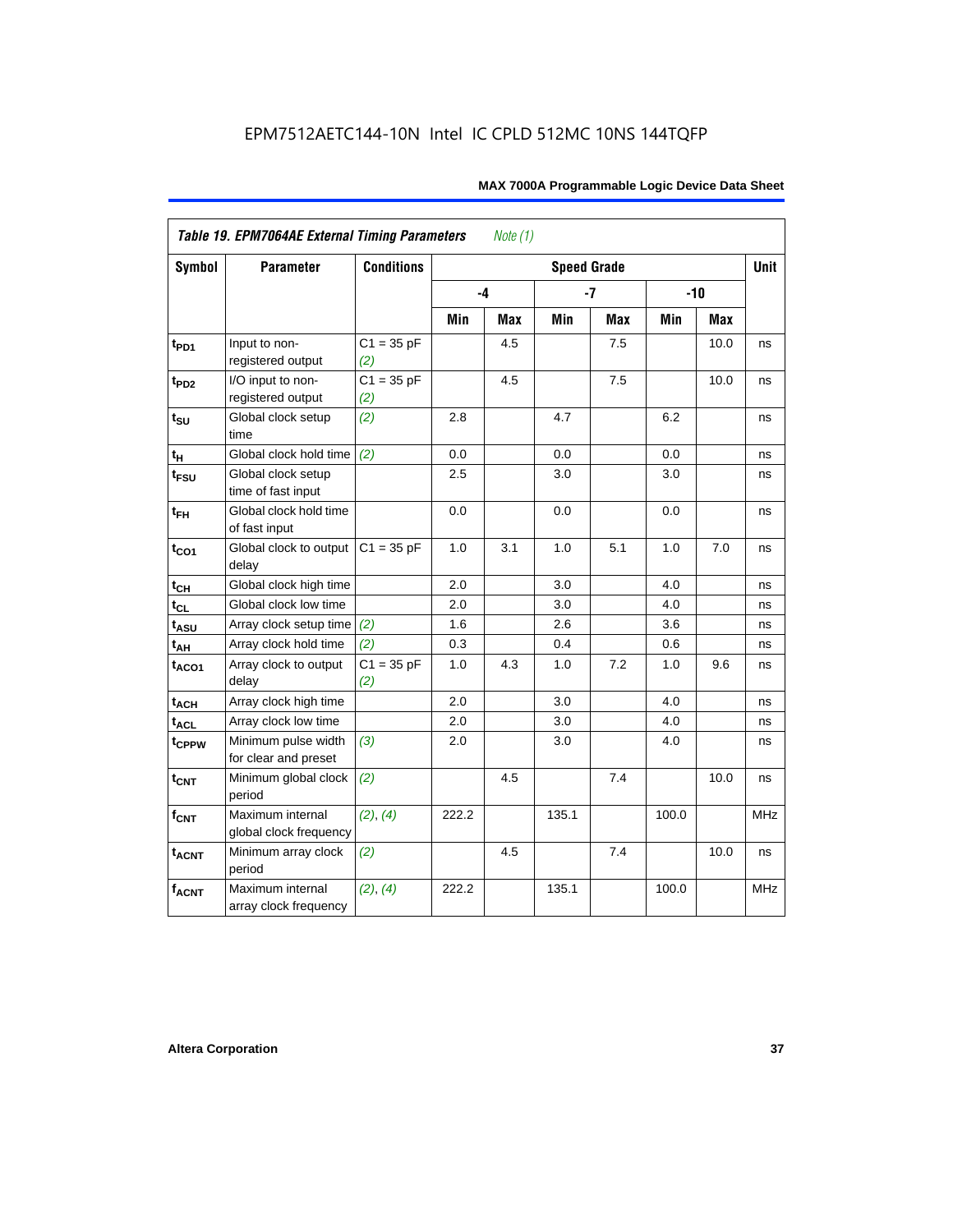|                   | Table 20. EPM7064AE Internal Timing Parameters (Part 1 of 2)<br>Note $(1)$                                   |                     |     |      |     |                    |       |      |             |  |
|-------------------|--------------------------------------------------------------------------------------------------------------|---------------------|-----|------|-----|--------------------|-------|------|-------------|--|
| <b>Symbol</b>     | <b>Parameter</b>                                                                                             | <b>Conditions</b>   |     |      |     | <b>Speed Grade</b> |       |      | <b>Unit</b> |  |
|                   |                                                                                                              |                     |     | $-4$ |     | -7                 | $-10$ |      |             |  |
|                   |                                                                                                              |                     | Min | Max  | Min | Max                | Min   | Max  |             |  |
| $t_{IN}$          | Input pad and buffer delay                                                                                   |                     |     | 0.6  |     | 1.1                |       | 1.4  | ns          |  |
| $t_{IO}$          | I/O input pad and buffer<br>delay                                                                            |                     |     | 0.6  |     | 1.1                |       | 1.4  | ns          |  |
| $t_{FIN}$         | Fast input delay                                                                                             |                     |     | 2.5  |     | 3.0                |       | 3.7  | ns          |  |
| t <sub>SEXP</sub> | Shared expander delay                                                                                        |                     |     | 1.8  |     | 3.0                |       | 3.9  | ns          |  |
| t <sub>PEXP</sub> | Parallel expander delay                                                                                      |                     |     | 0.4  |     | 0.7                |       | 0.9  | ns          |  |
| $t_{LAD}$         | Logic array delay                                                                                            |                     |     | 1.5  |     | 2.5                |       | 3.2  | ns          |  |
| $t_{LAC}$         | Logic control array delay                                                                                    |                     |     | 0.6  |     | 1.0                |       | 1.2  | ns          |  |
| $t_{IOE}$         | Internal output enable delay                                                                                 |                     |     | 0.0  |     | 0.0                |       | 0.0  | ns          |  |
| $t_{OD1}$         | Output buffer and pad<br>delay, slow slew rate $=$ off<br>$V_{\text{CCIO}} = 3.3 \text{ V}$                  | $C1 = 35 pF$        |     | 0.8  |     | 1.3                |       | 1.8  | ns          |  |
| $t_{OD2}$         | Output buffer and pad<br>delay, slow slew rate $=$ off<br>$V_{\text{CCIO}}$ = 2.5 V                          | $C1 = 35 pF$<br>(5) |     | 1.3  |     | 1.8                |       | 2.3  | ns          |  |
| $t_{OD3}$         | Output buffer and pad<br>delay, slow slew rate $=$ on<br>$V_{\text{CCIO}} = 2.5 \text{ V or } 3.3 \text{ V}$ | $C1 = 35 pF$        |     | 5.8  |     | 6.3                |       | 6.8  | ns          |  |
| $t_{ZX1}$         | Output buffer enable delay,<br>slow slew rate $=$ off<br>$V_{\text{CCIO}} = 3.3 \text{ V}$                   | $C1 = 35 pF$        |     | 4.0  |     | 4.0                |       | 5.0  | ns          |  |
| $t_{ZX2}$         | Output buffer enable delay,<br>slow slew rate $=$ off<br>$V_{\text{CCIO}} = 2.5 V$                           | $C1 = 35 pF$<br>(5) |     | 4.5  |     | 4.5                |       | 5.5  | ns          |  |
| $t_{ZX3}$         | Output buffer enable delay,<br>slow slew rate $=$ on<br>$V_{\text{CCIO}} = 3.3 \text{ V}$                    | $C1 = 35 pF$        |     | 9.0  |     | 9.0                |       | 10.0 | ns          |  |
| $t_{XZ}$          | Output buffer disable delay                                                                                  | $C1 = 5pF$          |     | 4.0  |     | 4.0                |       | 5.0  | ns          |  |
| $t_{\text{SU}}$   | Register setup time                                                                                          |                     | 1.3 |      | 2.0 |                    | 2.9   |      | ns          |  |
| $t_H$             | Register hold time                                                                                           |                     | 0.6 |      | 1.0 |                    | 1.3   |      | ns          |  |
| $t_{FSU}$         | Register setup time of fast<br>input                                                                         |                     | 1.0 |      | 1.5 |                    | 1.5   |      | ns          |  |
| $t_{FH}$          | Register hold time of fast<br>input                                                                          |                     | 1.5 |      | 1.5 |                    | 1.5   |      | ns          |  |
| $t_{RD}$          | Register delay                                                                                               |                     |     | 0.7  |     | 1.2                |       | 1.6  | ns          |  |
| $t_{COMB}$        | Combinatorial delay                                                                                          |                     |     | 0.6  |     | 0.9                |       | 1.3  | ns          |  |
| $t_{IC}$          | Array clock delay                                                                                            |                     |     | 1.2  |     | 1.9                |       | 2.5  | ns          |  |

**38 Altera Corporation**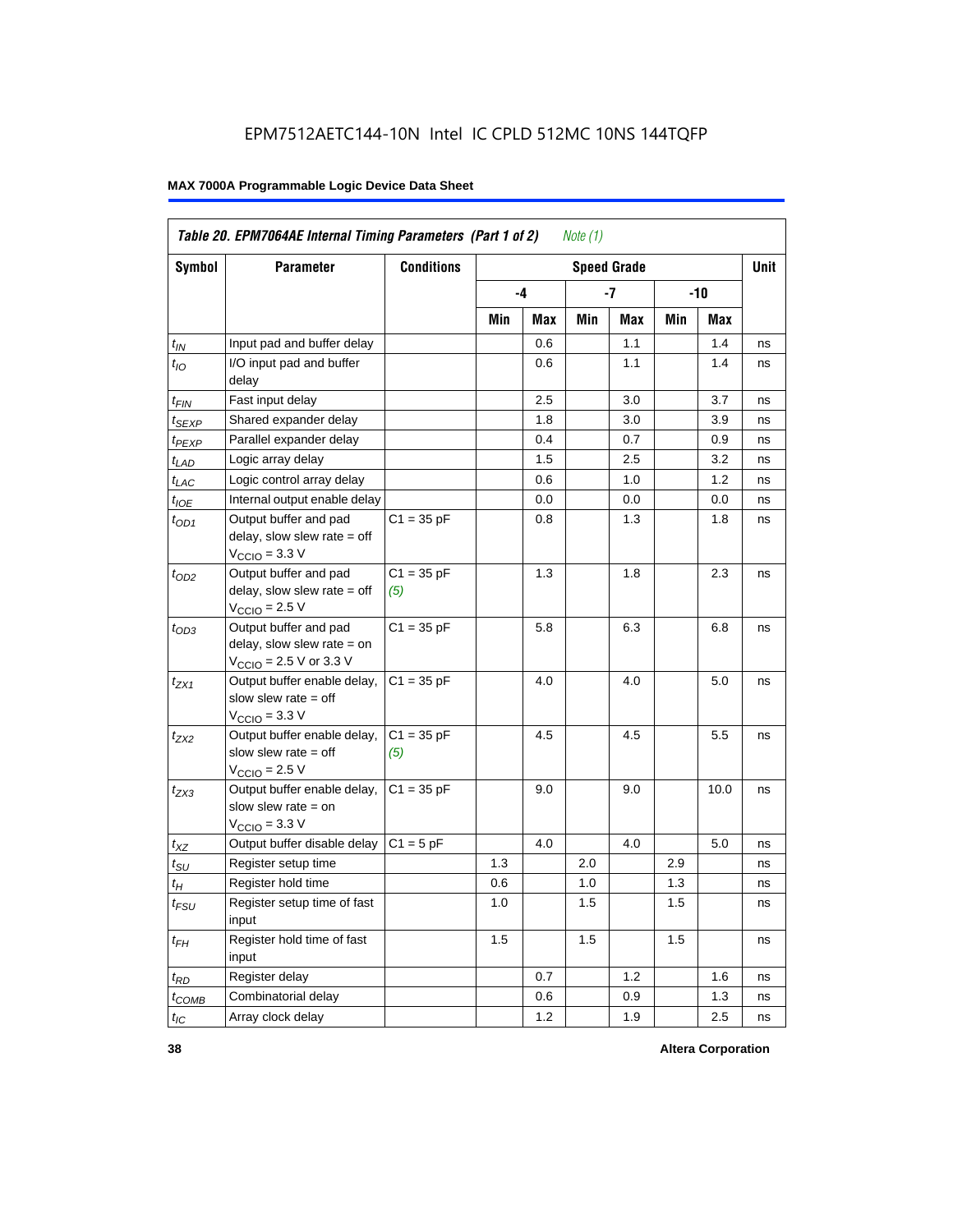| Note $(1)$<br>Table 20. EPM7064AE Internal Timing Parameters (Part 2 of 2) |                      |                   |     |            |     |                    |     |     |             |  |  |
|----------------------------------------------------------------------------|----------------------|-------------------|-----|------------|-----|--------------------|-----|-----|-------------|--|--|
| Symbol                                                                     | <b>Parameter</b>     | <b>Conditions</b> |     |            |     | <b>Speed Grade</b> |     |     | <b>Unit</b> |  |  |
|                                                                            |                      |                   | -4  | -10        |     |                    |     |     |             |  |  |
|                                                                            |                      |                   | Min | <b>Max</b> | Min | <b>Max</b>         | Min | Max |             |  |  |
| $t_{EN}$                                                                   | Register enable time |                   |     | 0.6        |     | 1.0                |     | 1.2 | ns          |  |  |
| $t_{GLOB}$                                                                 | Global control delay |                   |     | 1.0        |     | 1.5                |     | 2.2 | ns          |  |  |
| $t_{PRE}$                                                                  | Register preset time |                   |     | 1.3        |     | 2.1                |     | 2.9 | ns          |  |  |
| $t_{CLR}$                                                                  | Register clear time  |                   |     | 1.3        |     | 2.1                |     | 2.9 | ns          |  |  |
| $t_{PIA}$                                                                  | PIA delay            | (2)               |     | 1.0        |     | 1.7                |     | 2.3 | ns          |  |  |
| $t_{LPA}$                                                                  | Low-power adder      | (6)               |     | 3.5        |     | 4.0                |     | 5.0 | ns          |  |  |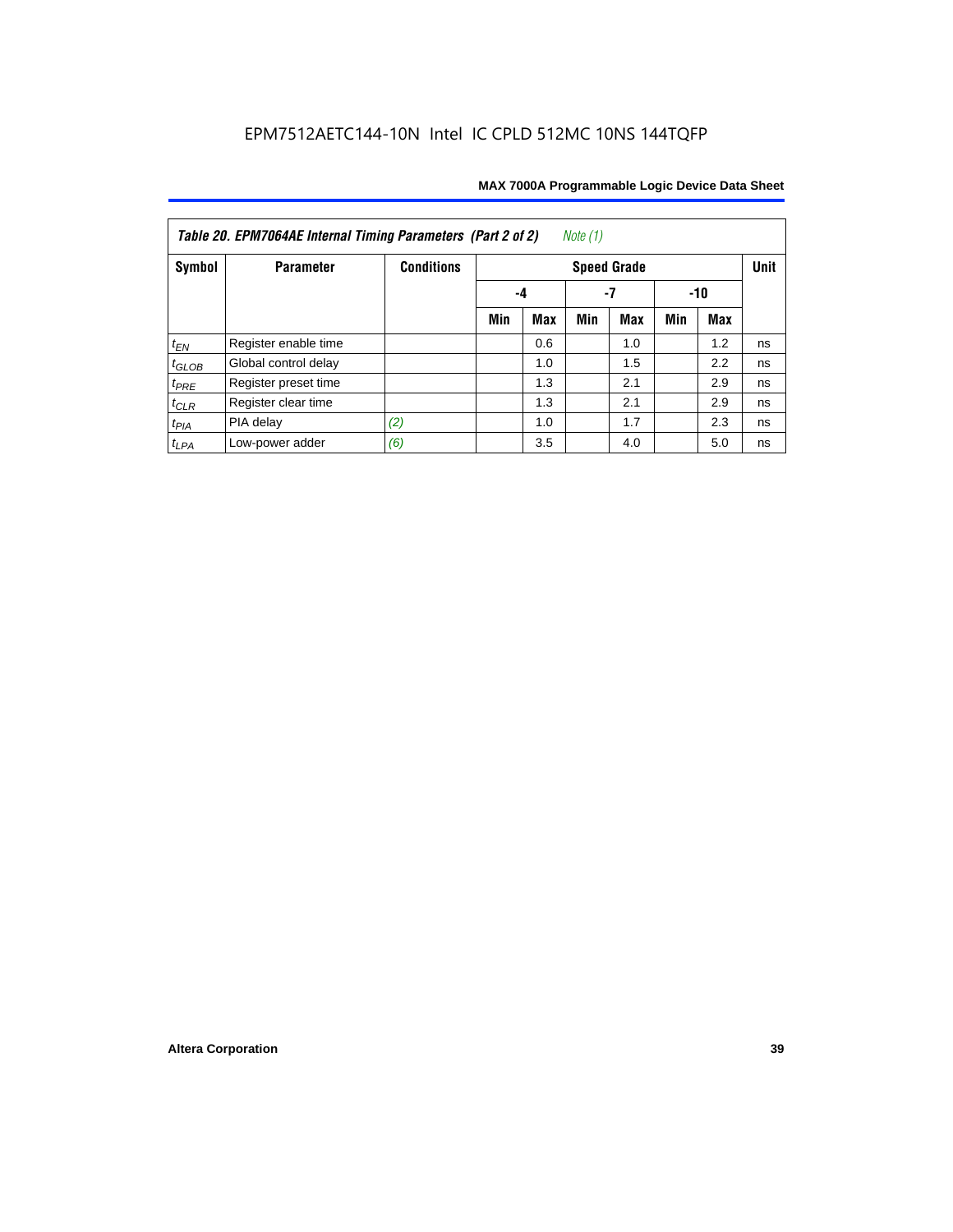|                   | Table 21. EPM7128AE External Timing Parameters |                     |       | Note $(1)$ |                    |            |      |            |             |
|-------------------|------------------------------------------------|---------------------|-------|------------|--------------------|------------|------|------------|-------------|
| Symbol            | <b>Parameter</b>                               | <b>Conditions</b>   |       |            | <b>Speed Grade</b> |            |      |            | <b>Unit</b> |
|                   |                                                |                     | -5    |            |                    | $-7$       |      | $-10$      |             |
|                   |                                                |                     | Min   | <b>Max</b> | Min                | <b>Max</b> | Min  | <b>Max</b> |             |
| t <sub>PD1</sub>  | Input to non-<br>registered output             | $C1 = 35 pF$<br>(2) |       | 5.0        |                    | 7.5        |      | 10         | ns          |
| t <sub>PD2</sub>  | I/O input to non-<br>registered output         | $C1 = 35 pF$<br>(2) |       | 5.0        |                    | 7.5        |      | 10         | ns          |
| $t_{\text{SU}}$   | Global clock setup<br>time                     | (2)                 | 3.3   |            | 4.9                |            | 6.6  |            | ns          |
| $t_H$             | Global clock hold time                         | (2)                 | 0.0   |            | 0.0                |            | 0.0  |            | ns          |
| t <sub>FSU</sub>  | Global clock setup<br>time of fast input       |                     | 2.5   |            | 3.0                |            | 3.0  |            | ns          |
| $t_{FH}$          | Global clock hold time<br>of fast input        |                     | 0.0   |            | 0.0                |            | 0.0  |            | ns          |
| $t_{CO1}$         | Global clock to output<br>delay                | $C1 = 35 pF$        | 1.0   | 3.4        | 1.0                | 5.0        | 1.0  | 6.6        | ns          |
| $t_{CH}$          | Global clock high time                         |                     | 2.0   |            | 3.0                |            | 4.0  |            | ns          |
| $t_{CL}$          | Global clock low time                          |                     | 2.0   |            | 3.0                |            | 4.0  |            | ns          |
| t <sub>ASU</sub>  | Array clock setup time                         | (2)                 | 1.8   |            | 2.8                |            | 3.8  |            | ns          |
| $t_{AH}$          | Array clock hold time                          | (2)                 | 0.2   |            | 0.3                |            | 0.4  |            | ns          |
| $t_{ACO1}$        | Array clock to output<br>delay                 | $C1 = 35 pF$<br>(2) | 1.0   | 4.9        | 1.0                | 7.1        | 1.0  | 9.4        | ns          |
| $t_{ACH}$         | Array clock high time                          |                     | 2.0   |            | 3.0                |            | 4.0  |            | ns          |
| t <sub>ACL</sub>  | Array clock low time                           |                     | 2.0   |            | 3.0                |            | 4.0  |            | ns          |
| t <sub>CPPW</sub> | Minimum pulse width<br>for clear and preset    | (3)                 | 2.0   |            | 3.0                |            | 4.0  |            | ns          |
| $t_{\text{CNT}}$  | Minimum global clock<br>period                 | (2)                 |       | 5.2        |                    | 7.7        |      | 10.2       | ns          |
| $f_{CNT}$         | Maximum internal<br>global clock frequency     | (2), (4)            | 192.3 |            | 129.9              |            | 98.0 |            | <b>MHz</b>  |
| $t_{ACNT}$        | Minimum array clock<br>period                  | (2)                 |       | 5.2        |                    | 7.7        |      | 10.2       | ns          |
| <b>fACNT</b>      | Maximum internal<br>array clock frequency      | (2), (4)            | 192.3 |            | 129.9              |            | 98.0 |            | MHz         |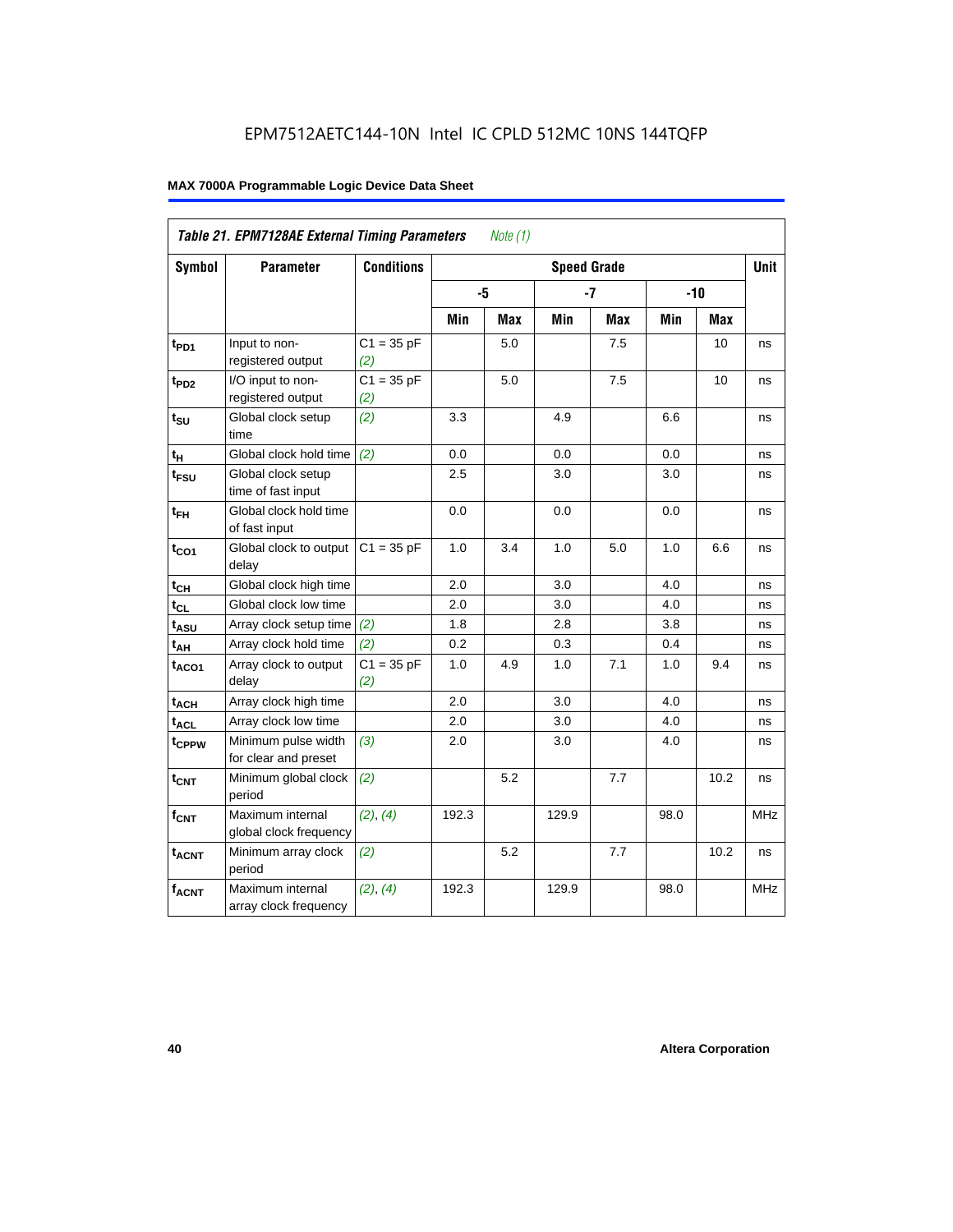|                    | Table 22. EPM7128AE Internal Timing Parameters (Part 1 of 2)                                |                     |     |     | Note $(1)$ |                    |     |         |             |
|--------------------|---------------------------------------------------------------------------------------------|---------------------|-----|-----|------------|--------------------|-----|---------|-------------|
| Symbol             | <b>Parameter</b>                                                                            | <b>Conditions</b>   |     |     |            | <b>Speed Grade</b> |     |         | <b>Unit</b> |
|                    |                                                                                             |                     |     | -5  |            | $-7$               |     | $-10$   |             |
|                    |                                                                                             |                     | Min | Max | Min        | Max                | Min | Max     |             |
| $t_{IN}$           | Input pad and buffer delay                                                                  |                     |     | 0.7 |            | 1.0                |     | 1.4     | ns          |
| $t_{IO}$           | I/O input pad and buffer<br>delay                                                           |                     |     | 0.7 |            | 1.0                |     | 1.4     | ns          |
| $t_{\mathsf{FIN}}$ | Fast input delay                                                                            |                     |     | 2.5 |            | 3.0                |     | 3.4     | ns          |
| $t_{SEXP}$         | Shared expander delay                                                                       |                     |     | 2.0 |            | 2.9                |     | 3.8     | ns          |
| $t_{PEXP}$         | Parallel expander delay                                                                     |                     |     | 0.4 |            | 0.7                |     | 0.9     | ns          |
| $t_{LAD}$          | Logic array delay                                                                           |                     |     | 1.6 |            | 2.4                |     | 3.1     | ns          |
| $t_{LAC}$          | Logic control array delay                                                                   |                     |     | 0.7 |            | 1.0                |     | 1.3     | ns          |
| $t_{IOE}$          | Internal output enable delay                                                                |                     |     | 0.0 |            | 0.0                |     | 0.0     | ns          |
| $t_{OD1}$          | Output buffer and pad<br>delay, slow slew rate = off<br>$VCCIO = 3.3 V$                     | $C1 = 35 pF$        |     | 0.8 |            | 1.2                |     | 1.6     | ns          |
| $t_{OD2}$          | Output buffer and pad<br>$delay$ , slow slew rate = off<br>$VCCIO = 2.5 V$                  | $C1 = 35 pF$<br>(5) |     | 1.3 |            | 1.7                |     | 2.1     | ns          |
| $t_{OD3}$          | Output buffer and pad<br>delay, slow slew rate $=$ on<br>$V_{\text{CCIO}}$ = 2.5 V or 3.3 V | $C1 = 35 pF$        |     | 5.8 |            | 6.2                |     | 6.6     | ns          |
| $t_{ZX1}$          | Output buffer enable delay,<br>slow slew rate $=$ off<br>$VCCIO = 3.3 V$                    | $C1 = 35 pF$        |     | 4.0 |            | 4.0                |     | 5.0     | ns          |
| $t_{7X2}$          | Output buffer enable delay,<br>slow slew rate $=$ off<br>$V_{\text{CCIO}} = 2.5 V$          | $C1 = 35 pF$<br>(5) |     | 4.5 |            | 4.5                |     | $5.5\,$ | ns          |
| $t_{ZX3}$          | Output buffer enable delay,<br>slow slew rate $=$ on<br>$V_{\text{CCIO}} = 3.3 \text{ V}$   | $C1 = 35 pF$        |     | 9.0 |            | 9.0                |     | 10.0    | ns          |
| $t_{XZ}$           | Output buffer disable delay                                                                 | $C1 = 5 pF$         |     | 4.0 |            | 4.0                |     | 5.0     | ns          |
| $t_{\text{SU}}$    | Register setup time                                                                         |                     | 1.4 |     | 2.1        |                    | 2.9 |         | ns          |
| $t_H$              | Register hold time                                                                          |                     | 0.6 |     | 1.0        |                    | 1.3 |         | ns          |
| $t_{\mathit{FSU}}$ | Register setup time of fast<br>input                                                        |                     | 1.1 |     | 1.6        |                    | 1.6 |         | ns          |
| $t_{FH}$           | Register hold time of fast<br>input                                                         |                     | 1.4 |     | 1.4        |                    | 1.4 |         | ns          |
| $t_{RD}$           | Register delay                                                                              |                     |     | 0.8 |            | 1.2                |     | 1.6     | ns          |
| $t_{COMB}$         | Combinatorial delay                                                                         |                     |     | 0.5 |            | 0.9                |     | 1.3     | ns          |
| $t_{IC}$           | Array clock delay                                                                           |                     |     | 1.2 |            | 1.7                |     | 2.2     | ns          |

**Altera Corporation 41**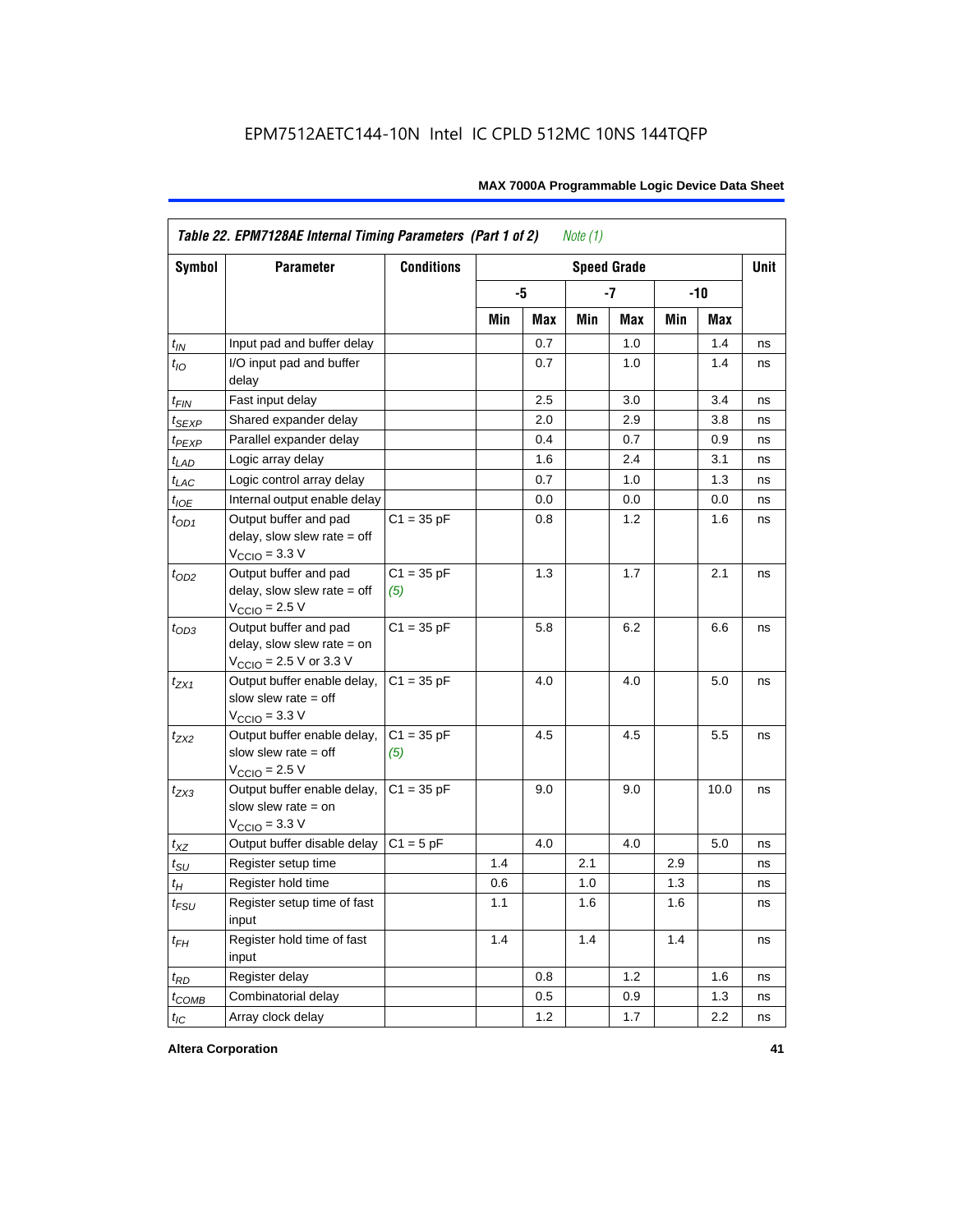| Note (1)<br>Table 22. EPM7128AE Internal Timing Parameters (Part 2 of 2) |                      |                   |     |                 |     |                    |     |            |             |  |  |  |
|--------------------------------------------------------------------------|----------------------|-------------------|-----|-----------------|-----|--------------------|-----|------------|-------------|--|--|--|
| Symbol                                                                   | <b>Parameter</b>     | <b>Conditions</b> |     |                 |     | <b>Speed Grade</b> |     |            | <b>Unit</b> |  |  |  |
|                                                                          |                      |                   |     | -5<br>-7<br>-10 |     |                    |     |            |             |  |  |  |
|                                                                          |                      |                   | Min | <b>Max</b>      | Min | <b>Max</b>         | Min | <b>Max</b> |             |  |  |  |
| $t_{EN}$                                                                 | Register enable time |                   |     | 0.7             |     | 1.0                |     | 1.3        | ns          |  |  |  |
| $t_{GLOB}$                                                               | Global control delay |                   |     | 1.1             |     | 1.6                |     | 2.0        | ns          |  |  |  |
| $t_{PRE}$                                                                | Register preset time |                   |     | 1.4             |     | 2.0                |     | 2.7        | ns          |  |  |  |
| $t_{CLR}$                                                                | Register clear time  |                   |     | 1.4             |     | 2.0                |     | 2.7        | ns          |  |  |  |
| $t_{PIA}$                                                                | PIA delay            | (2)               |     | 1.4             |     | 2.0                |     | 2.6        | ns          |  |  |  |
| $t_{LPA}$                                                                | Low-power adder      | (6)               |     | 4.0             |     | 4.0                |     | 5.0        | ns          |  |  |  |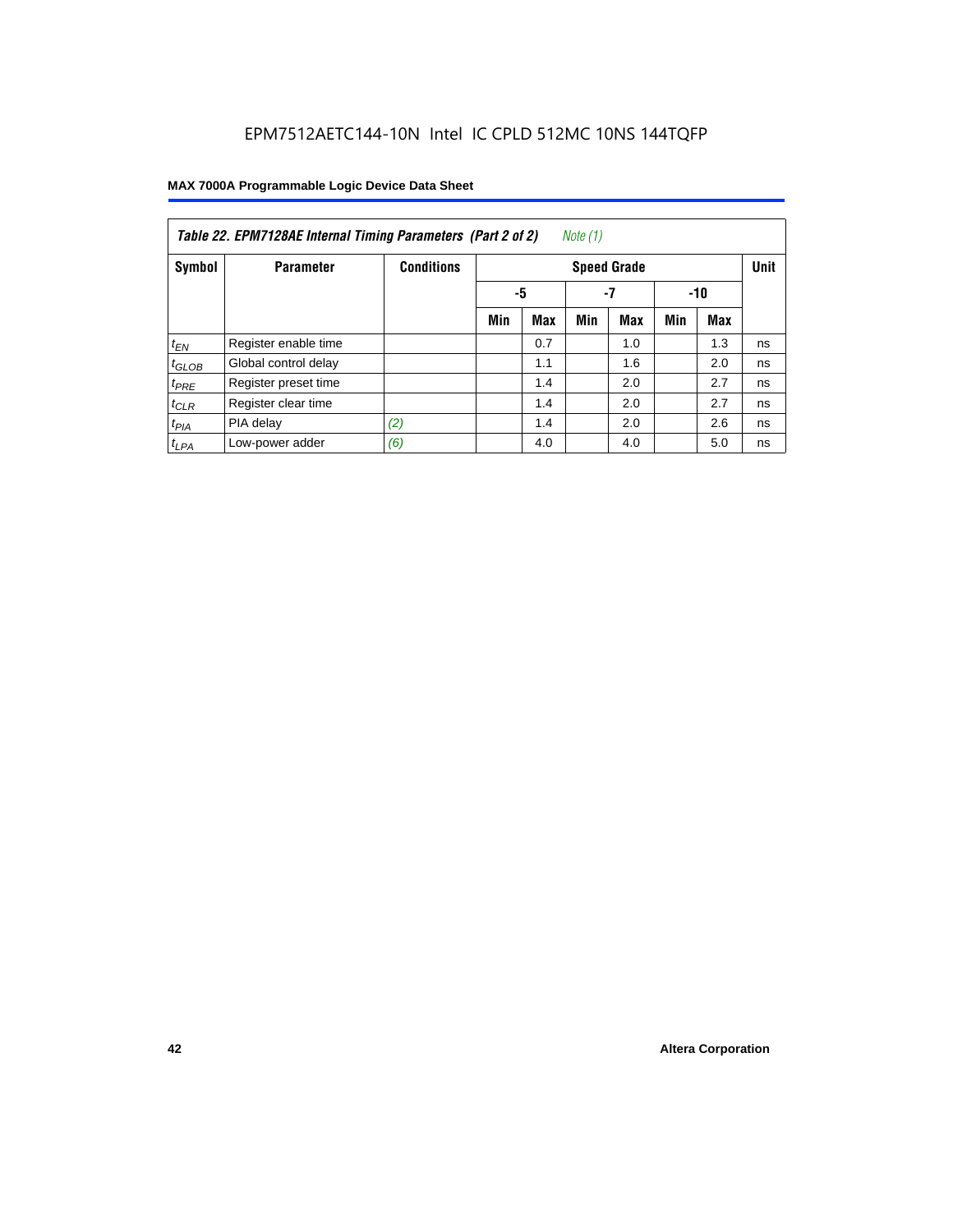| <b>Symbol</b>     | Table 23. EPM7256AE External Timing Parameters<br><b>Parameter</b> | <b>Conditions</b>   | Note $(1)$<br><b>Speed Grade</b> |     |       |            |      |        |             |  |  |
|-------------------|--------------------------------------------------------------------|---------------------|----------------------------------|-----|-------|------------|------|--------|-------------|--|--|
|                   |                                                                    |                     |                                  |     |       |            |      |        | <b>Unit</b> |  |  |
|                   |                                                                    |                     |                                  | -5  |       | $-7$       |      | $-10$  |             |  |  |
|                   |                                                                    |                     | Min                              | Max | Min   | <b>Max</b> | Min  | Max    |             |  |  |
| $t_{PD1}$         | Input to non-<br>registered output                                 | $C1 = 35 pF$<br>(2) |                                  | 5.5 |       | 7.5        |      | 10     | ns          |  |  |
| t <sub>PD2</sub>  | I/O input to non-<br>registered output                             | $C1 = 35 pF$<br>(2) |                                  | 5.5 |       | 7.5        |      | 10     | ns          |  |  |
| $t_{\text{SU}}$   | Global clock setup<br>time                                         | (2)                 | 3.9                              |     | 5.2   |            | 6.9  |        | ns          |  |  |
| tμ                | Global clock hold time                                             | (2)                 | 0.0                              |     | 0.0   |            | 0.0  |        | ns          |  |  |
| $t_{FSU}$         | Global clock setup<br>time of fast input                           |                     | 2.5                              |     | 3.0   |            | 3.0  |        | ns          |  |  |
| $t_{FH}$          | Global clock hold time<br>of fast input                            |                     | 0.0                              |     | 0.0   |            | 0.0  |        | ns          |  |  |
| $t_{CO1}$         | Global clock to output<br>delay                                    | $C1 = 35 pF$        | 1.0                              | 3.5 | 1.0   | 4.8        | 1.0  | 6.4    | ns          |  |  |
| $t_{CH}$          | Global clock high time                                             |                     | 2.0                              |     | 3.0   |            | 4.0  |        | ns          |  |  |
| $t_{CL}$          | Global clock low time                                              |                     | 2.0                              |     | 3.0   |            | 4.0  |        | ns          |  |  |
| $t_{ASU}$         | Array clock setup time                                             | (2)                 | 2.0                              |     | 2.7   |            | 3.6  |        | ns          |  |  |
| $t_{AH}$          | Array clock hold time                                              | (2)                 | 0.2                              |     | 0.3   |            | 0.5  |        | ns          |  |  |
| t <sub>ACO1</sub> | Array clock to output<br>delay                                     | $C1 = 35 pF$<br>(2) | 1.0                              | 5.4 | 1.0   | 7.3        | 1.0  | 9.7    | ns          |  |  |
| $t_{ACH}$         | Array clock high time                                              |                     | 2.0                              |     | 3.0   |            | 4.0  |        | ns          |  |  |
| t <sub>ACL</sub>  | Array clock low time                                               |                     | 2.0                              |     | 3.0   |            | 4.0  |        | ns          |  |  |
| t <sub>CPPW</sub> | Minimum pulse width<br>for clear and preset                        | (3)                 | 2.0                              |     | 3.0   |            | 4.0  |        | ns          |  |  |
| $t_{CNT}$         | Minimum global clock<br>period                                     | (2)                 |                                  | 5.8 |       | 7.9        |      | $10.5$ | ns          |  |  |
| $f_{CNT}$         | Maximum internal<br>global clock frequency                         | (2), (4)            | 172.4                            |     | 126.6 |            | 95.2 |        | <b>MHz</b>  |  |  |
| $t_{ACNT}$        | Minimum array clock<br>period                                      | (2)                 |                                  | 5.8 |       | 7.9        |      | 10.5   | ns          |  |  |
| <b>fACNT</b>      | Maximum internal<br>array clock frequency                          | (2), (4)            | 172.4                            |     | 126.6 |            | 95.2 |        | <b>MHz</b>  |  |  |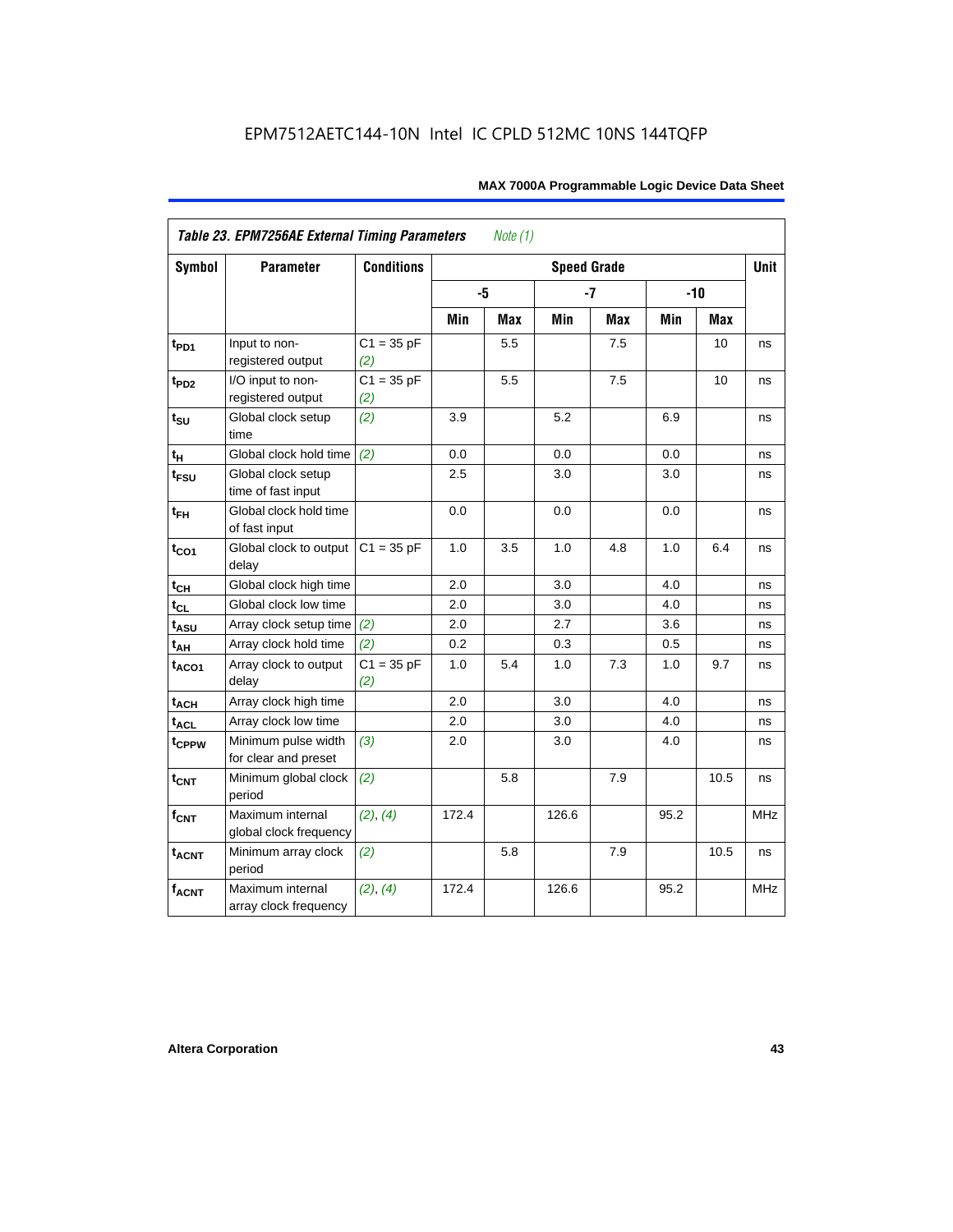| Symbol              | <b>Parameter</b>                                                                                             | <b>Conditions</b>   |     |     |     | <b>Speed Grade</b> |     |      | <b>Unit</b> |
|---------------------|--------------------------------------------------------------------------------------------------------------|---------------------|-----|-----|-----|--------------------|-----|------|-------------|
|                     |                                                                                                              |                     |     | -5  |     | -7                 |     | -10  |             |
|                     |                                                                                                              |                     | Min | Max | Min | Max                | Min | Max  |             |
| $t_{\mathit{IN}}$   | Input pad and buffer delay                                                                                   |                     |     | 0.7 |     | 0.9                |     | 1.2  | ns          |
| $t_{IO}$            | I/O input pad and buffer<br>delay                                                                            |                     |     | 0.7 |     | 0.9                |     | 1.2  | ns          |
| t <sub>FIN</sub>    | Fast input delay                                                                                             |                     |     | 2.4 |     | 2.9                |     | 3.4  | ns          |
| $t_{\mathsf{SEXP}}$ | Shared expander delay                                                                                        |                     |     | 2.1 |     | 2.8                |     | 3.7  | ns          |
| t <sub>PEXP</sub>   | Parallel expander delay                                                                                      |                     |     | 0.3 |     | 0.5                |     | 0.6  | ns          |
| t <sub>LAD</sub>    | Logic array delay                                                                                            |                     |     | 1.7 |     | 2.2                |     | 2.8  | ns          |
| $t_{LAC}$           | Logic control array delay                                                                                    |                     |     | 0.8 |     | 1.0                |     | 1.3  | ns          |
| $t_{IOE}$           | Internal output enable delay                                                                                 |                     |     | 0.0 |     | 0.0                |     | 0.0  | ns          |
| $t_{OD1}$           | Output buffer and pad<br>delay, slow slew rate $=$ off<br>$V_{\text{CCIO}} = 3.3 \text{ V}$                  | $C1 = 35 pF$        |     | 0.9 |     | 1.2                |     | 1.6  | ns          |
| $t_{OD2}$           | Output buffer and pad<br>delay, slow slew rate $=$ off<br>$V_{\text{CCIO}} = 2.5 V$                          | $C1 = 35 pF$<br>(5) |     | 1.4 |     | 1.7                |     | 2.1  | ns          |
| $t_{OD3}$           | Output buffer and pad<br>delay, slow slew rate $=$ on<br>$V_{\text{CCIO}} = 2.5 \text{ V or } 3.3 \text{ V}$ | $C1 = 35 pF$        |     | 5.9 |     | 6.2                |     | 6.6  | ns          |
| $t_{ZX1}$           | Output buffer enable delay,<br>slow slew rate $=$ off<br>$V_{\text{CCIO}} = 3.3 \text{ V}$                   | $C1 = 35 pF$        |     | 4.0 |     | 4.0                |     | 5.0  | ns          |
| $t_{ZX2}$           | Output buffer enable delay,<br>slow slew rate $=$ off<br>$V_{\text{CCIO}} = 2.5 V$                           | $C1 = 35 pF$<br>(5) |     | 4.5 |     | 4.5                |     | 5.5  | ns          |
| t <sub>ZX3</sub>    | Output buffer enable delay,<br>slow slew rate $=$ on<br>$V_{\text{CCIO}} = 3.3 \text{ V}$                    | $C1 = 35 pF$        |     | 9.0 |     | 9.0                |     | 10.0 | ns          |
| $t_{XZ}$            | Output buffer disable delay                                                                                  | $C1 = 5pF$          |     | 4.0 |     | 4.0                |     | 5.0  | ns          |
| $t_{\text{SU}}$     | Register setup time                                                                                          |                     | 1.5 |     | 2.1 |                    | 2.9 |      | ns          |
| $t_H$               | Register hold time                                                                                           |                     | 0.7 |     | 0.9 |                    | 1.2 |      | ns          |
| t <sub>FSU</sub>    | Register setup time of fast<br>input                                                                         |                     | 1.1 |     | 1.6 |                    | 1.6 |      | ns          |
| t <sub>FН</sub>     | Register hold time of fast<br>input                                                                          |                     | 1.4 |     | 1.4 |                    | 1.4 |      | ns          |
| $t_{RD}$            | Register delay                                                                                               |                     |     | 0.9 |     | 1.2                |     | 1.6  | ns          |
| $t_{COMB}$          | Combinatorial delay                                                                                          |                     |     | 0.5 |     | 0.8                |     | 1.2  | ns          |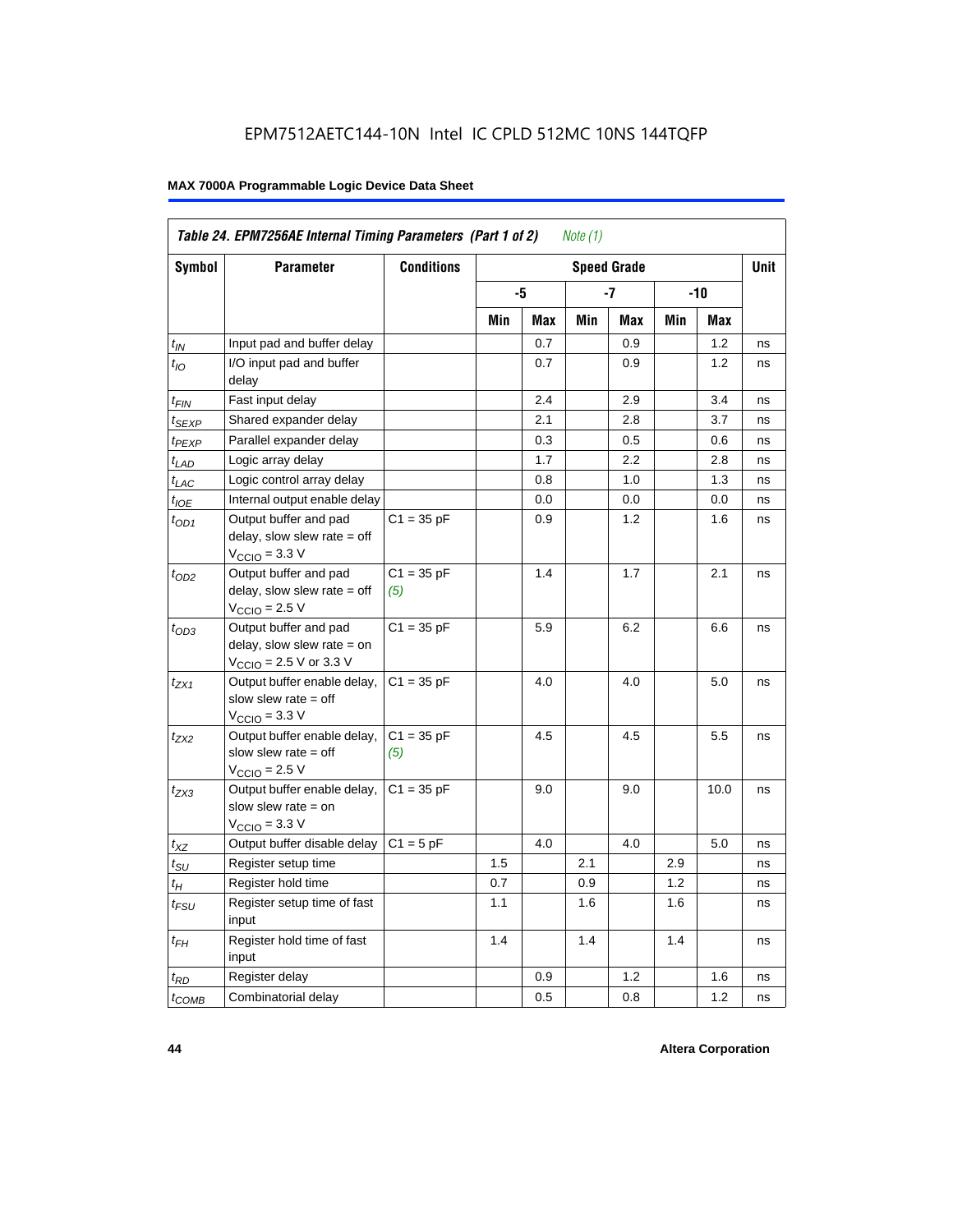| Table 24. EPM7256AE Internal Timing Parameters (Part 2 of 2)<br>Note (1) |                      |                   |     |     |       |                    |     |            |             |  |  |
|--------------------------------------------------------------------------|----------------------|-------------------|-----|-----|-------|--------------------|-----|------------|-------------|--|--|
| Symbol                                                                   | <b>Parameter</b>     | <b>Conditions</b> |     |     |       | <b>Speed Grade</b> |     |            | <b>Unit</b> |  |  |
|                                                                          |                      |                   | -5  |     | $-10$ |                    |     |            |             |  |  |
|                                                                          |                      |                   | Min | Max | Min   | Max                | Min | <b>Max</b> |             |  |  |
| $t_{\mathit{IC}}$                                                        | Array clock delay    |                   |     | 1.2 |       | 1.6                |     | 2.1        | ns          |  |  |
| $t_{EN}$                                                                 | Register enable time |                   |     | 0.8 |       | 1.0                |     | 1.3        | ns          |  |  |
| $t_{GLOB}$                                                               | Global control delay |                   |     | 1.0 |       | 1.5                |     | 2.0        | ns          |  |  |
| $t_{PRE}$                                                                | Register preset time |                   |     | 1.6 |       | 2.3                |     | 3.0        | ns          |  |  |
| $t_{CLR}$                                                                | Register clear time  |                   |     | 1.6 |       | 2.3                |     | 3.0        | ns          |  |  |
| $t_{PIA}$                                                                | PIA delay            | (2)               |     | 1.7 |       | 2.4                |     | 3.2        | ns          |  |  |
| $t_{LPA}$                                                                | Low-power adder      | (6)               |     | 4.0 |       | 4.0                |     | 5.0        | ns          |  |  |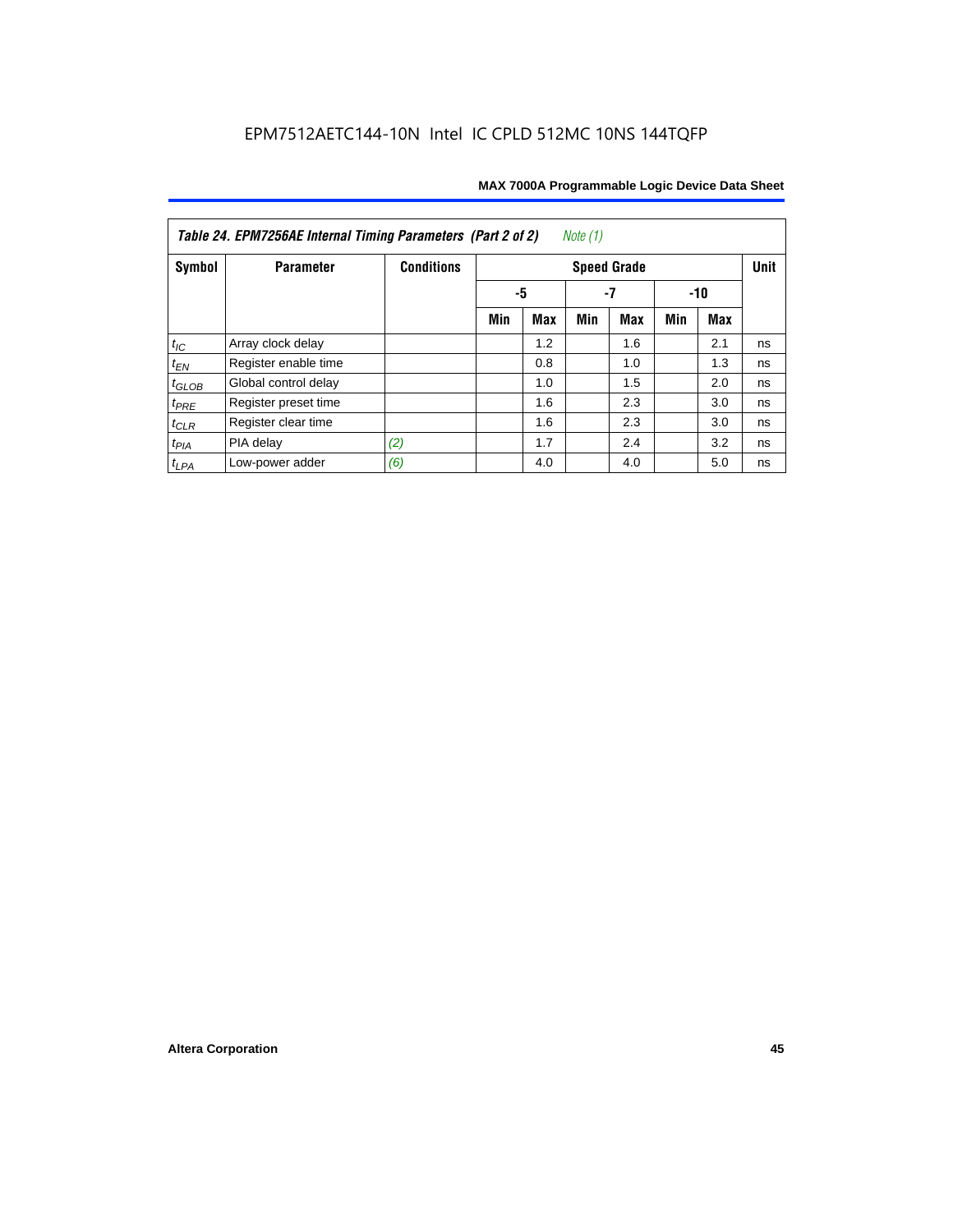|                   | Table 25. EPM7512AE External Timing Parameters |                     |       | Note (1) |                    |       |      |            |            |
|-------------------|------------------------------------------------|---------------------|-------|----------|--------------------|-------|------|------------|------------|
| Symbol            | <b>Parameter</b>                               | <b>Conditions</b>   |       |          | <b>Speed Grade</b> |       |      |            | Unit       |
|                   |                                                |                     | $-7$  |          |                    | $-10$ |      | $-12$      |            |
|                   |                                                |                     | Min   | Max      | Min                | Max   | Min  | <b>Max</b> |            |
| t <sub>PD1</sub>  | Input to non-<br>registered output             | $C1 = 35 pF$<br>(2) |       | 7.5      |                    | 10.0  |      | 12.0       | ns         |
| $t_{PD2}$         | I/O input to non-<br>registered output         | $C1 = 35 pF$<br>(2) |       | 7.5      |                    | 10.0  |      | 12.0       | ns         |
| $t_{\text{SU}}$   | Global clock setup<br>time                     | (2)                 | 5.6   |          | 7.6                |       | 9.1  |            | ns         |
| $t_H$             | Global clock hold time                         | (2)                 | 0.0   |          | 0.0                |       | 0.0  |            | ns         |
| t <sub>FSU</sub>  | Global clock setup<br>time of fast input       |                     | 3.0   |          | 3.0                |       | 3.0  |            | ns         |
| $t_{FH}$          | Global clock hold time<br>of fast input        |                     | 0.0   |          | 0.0                |       | 0.0  |            | ns         |
| $t_{CO1}$         | Global clock to output<br>delay                | $C1 = 35 pF$        | 1.0   | 4.7      | 1.0                | 6.3   | 1.0  | 7.5        | ns         |
| $t_{CH}$          | Global clock high time                         |                     | 3.0   |          | 4.0                |       | 5.0  |            | ns         |
| $t_{CL}$          | Global clock low time                          |                     | 3.0   |          | 4.0                |       | 5.0  |            | ns         |
| $t_{ASU}$         | Array clock setup time                         | (2)                 | 2.5   |          | 3.5                |       | 4.1  |            | ns         |
| $t_{AH}$          | Array clock hold time                          | (2)                 | 0.2   |          | 0.3                |       | 0.4  |            | ns         |
| $t_{ACO1}$        | Array clock to output<br>delay                 | $C1 = 35 pF$<br>(2) | 1.0   | 7.8      | 1.0                | 10.4  | 1.0  | 12.5       | ns         |
| $t_{ACH}$         | Array clock high time                          |                     | 3.0   |          | 4.0                |       | 5.0  |            | ns         |
| $t_{\text{ACL}}$  | Array clock low time                           |                     | 3.0   |          | 4.0                |       | 5.0  |            | ns         |
| t <sub>CPPW</sub> | Minimum pulse width<br>for clear and preset    | (3)                 | 3.0   |          | 4.0                |       | 5.0  |            | ns         |
| t <sub>CNT</sub>  | Minimum global clock<br>period                 | (2)                 |       | 8.6      |                    | 11.5  |      | 13.9       | ns         |
| $f_{CNT}$         | Maximum internal<br>global clock frequency     | (2), (4)            | 116.3 |          | 87.0               |       | 71.9 |            | <b>MHz</b> |
| $t_{ACNT}$        | Minimum array clock<br>period                  | (2)                 |       | 8.6      |                    | 11.5  |      | 13.9       | ns         |
| $f_{ACNT}$        | Maximum internal<br>array clock frequency      | (2), (4)            | 116.3 |          | 87.0               |       | 71.9 |            | <b>MHz</b> |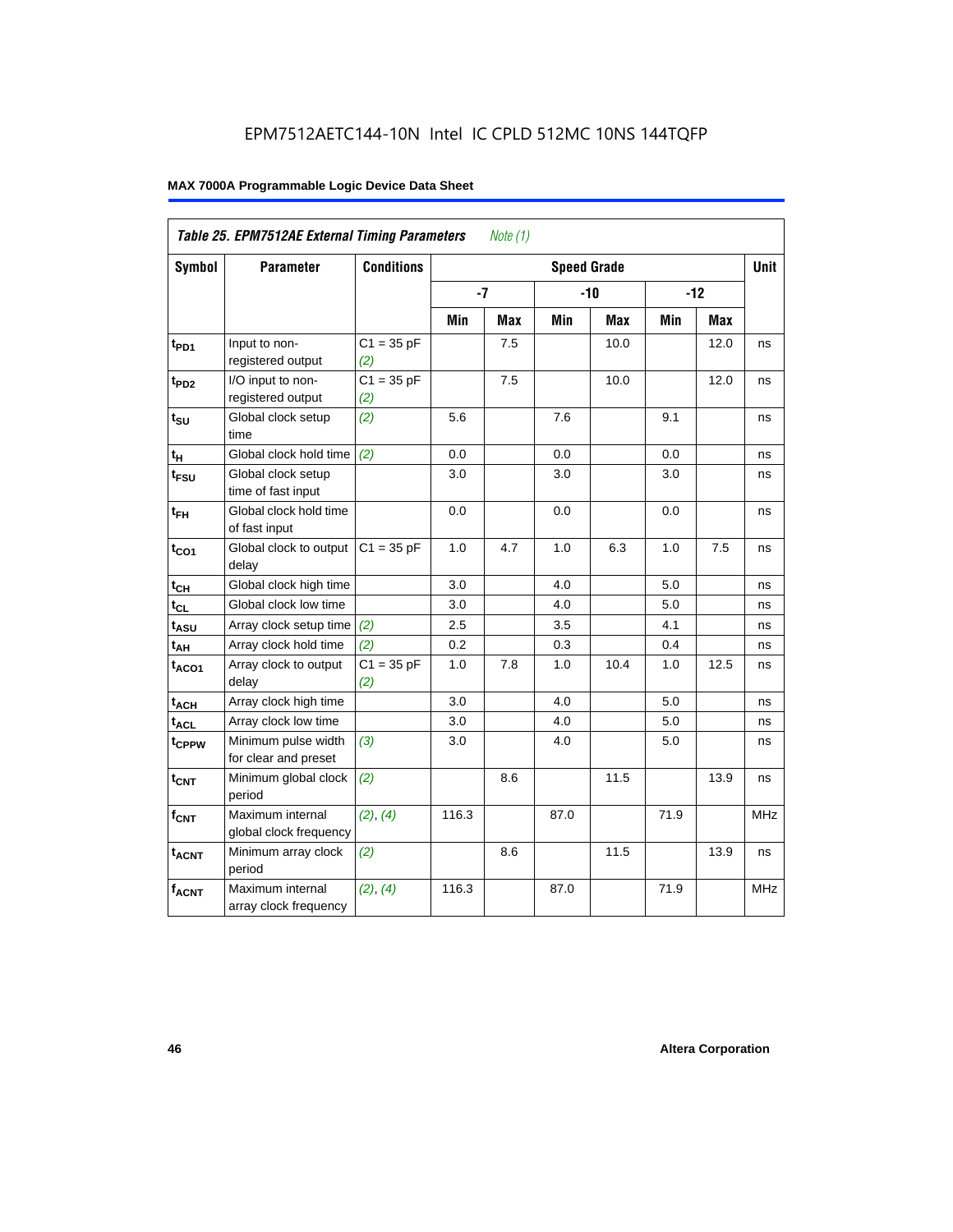|                    | Table 26. EPM7512AE Internal Timing Parameters (Part 1 of 2)                                                 |                     |     |     | Note $(1)$ |                    |     |       |             |
|--------------------|--------------------------------------------------------------------------------------------------------------|---------------------|-----|-----|------------|--------------------|-----|-------|-------------|
| Symbol             | <b>Parameter</b>                                                                                             | <b>Conditions</b>   |     |     |            | <b>Speed Grade</b> |     |       | <b>Unit</b> |
|                    |                                                                                                              |                     |     | -7  |            | -10                |     | $-12$ |             |
|                    |                                                                                                              |                     | Min | Max | Min        | Max                | Min | Max   |             |
| $t_{IN}$           | Input pad and buffer delay                                                                                   |                     |     | 0.7 |            | 0.9                |     | 1.0   | ns          |
| $t_{IO}$           | I/O input pad and buffer<br>delay                                                                            |                     |     | 0.7 |            | 0.9                |     | 1.0   | ns          |
| $t_{\sf FIN}$      | Fast input delay                                                                                             |                     |     | 3.1 |            | 3.6                |     | 4.1   | ns          |
| $t_{SEXP}$         | Shared expander delay                                                                                        |                     |     | 2.7 |            | 3.5                |     | 4.4   | ns          |
| t <sub>PEXP</sub>  | Parallel expander delay                                                                                      |                     |     | 0.4 |            | 0.5                |     | 0.6   | ns          |
| $t_{LAD}$          | Logic array delay                                                                                            |                     |     | 2.2 |            | 2.8                |     | 3.5   | ns          |
| $t_{LAC}$          | Logic control array delay                                                                                    |                     |     | 1.0 |            | 1.3                |     | 1.7   | ns          |
| $t_{IOE}$          | Internal output enable delay                                                                                 |                     |     | 0.0 |            | 0.0                |     | 0.0   | ns          |
| $t_{OD1}$          | Output buffer and pad<br>delay, slow slew rate $=$ off<br>$V_{\text{CCIO}} = 3.3 \text{ V}$                  | $C1 = 35 pF$        |     | 1.0 |            | 1.5                |     | 1.7   | ns          |
| $t_{OD2}$          | Output buffer and pad<br>delay, slow slew rate $=$ off<br>$V_{\text{CCIO}}$ = 2.5 V                          | $C1 = 35 pF$<br>(5) |     | 1.5 |            | 2.0                |     | 2.2   | ns          |
| $t_{OD3}$          | Output buffer and pad<br>delay, slow slew rate $=$ on<br>$V_{\text{CCIO}} = 2.5 \text{ V or } 3.3 \text{ V}$ | $C1 = 35 pF$        |     | 6.0 |            | 6.5                |     | 6.7   | ns          |
| $t_{ZX1}$          | Output buffer enable delay,<br>slow slew rate $=$ off<br>$V_{\text{CCIO}} = 3.3 \text{ V}$                   | $C1 = 35 pF$        |     | 4.0 |            | 5.0                |     | 5.0   | ns          |
| $t_{ZX2}$          | Output buffer enable delay,<br>slow slew rate $=$ off<br>$V_{\text{CCIO}}$ = 2.5 V                           | $C1 = 35 pF$<br>(5) |     | 4.5 |            | 5.5                |     | 5.5   | ns          |
| $t_{ZX3}$          | Output buffer enable delay,<br>slow slew rate $=$ on<br>$VCCIO = 3.3 V$                                      | $C1 = 35 pF$        |     | 9.0 |            | 10.0               |     | 10.0  | ns          |
| $t_{XZ}$           | Output buffer disable delay                                                                                  | $C1 = 5pF$          |     | 4.0 |            | 5.0                |     | 5.0   | ns          |
| $t_{\text{SU}}$    | Register setup time                                                                                          |                     | 2.1 |     | 3.0        |                    | 3.5 |       | ns          |
| $t_H$              | Register hold time                                                                                           |                     | 0.6 |     | 0.8        |                    | 1.0 |       | ns          |
| $t_{\mathit{FSU}}$ | Register setup time of fast<br>input                                                                         |                     | 1.6 |     | 1.6        |                    | 1.6 |       | ns          |
| $t_{FH}$           | Register hold time of fast<br>input                                                                          |                     | 1.4 |     | 1.4        |                    | 1.4 |       | ns          |
| $t_{RD}$           | Register delay                                                                                               |                     |     | 1.3 |            | 1.7                |     | 2.1   | ns          |
| $t_{COMB}$         | Combinatorial delay                                                                                          |                     |     | 0.6 |            | 0.8                |     | 1.0   | ns          |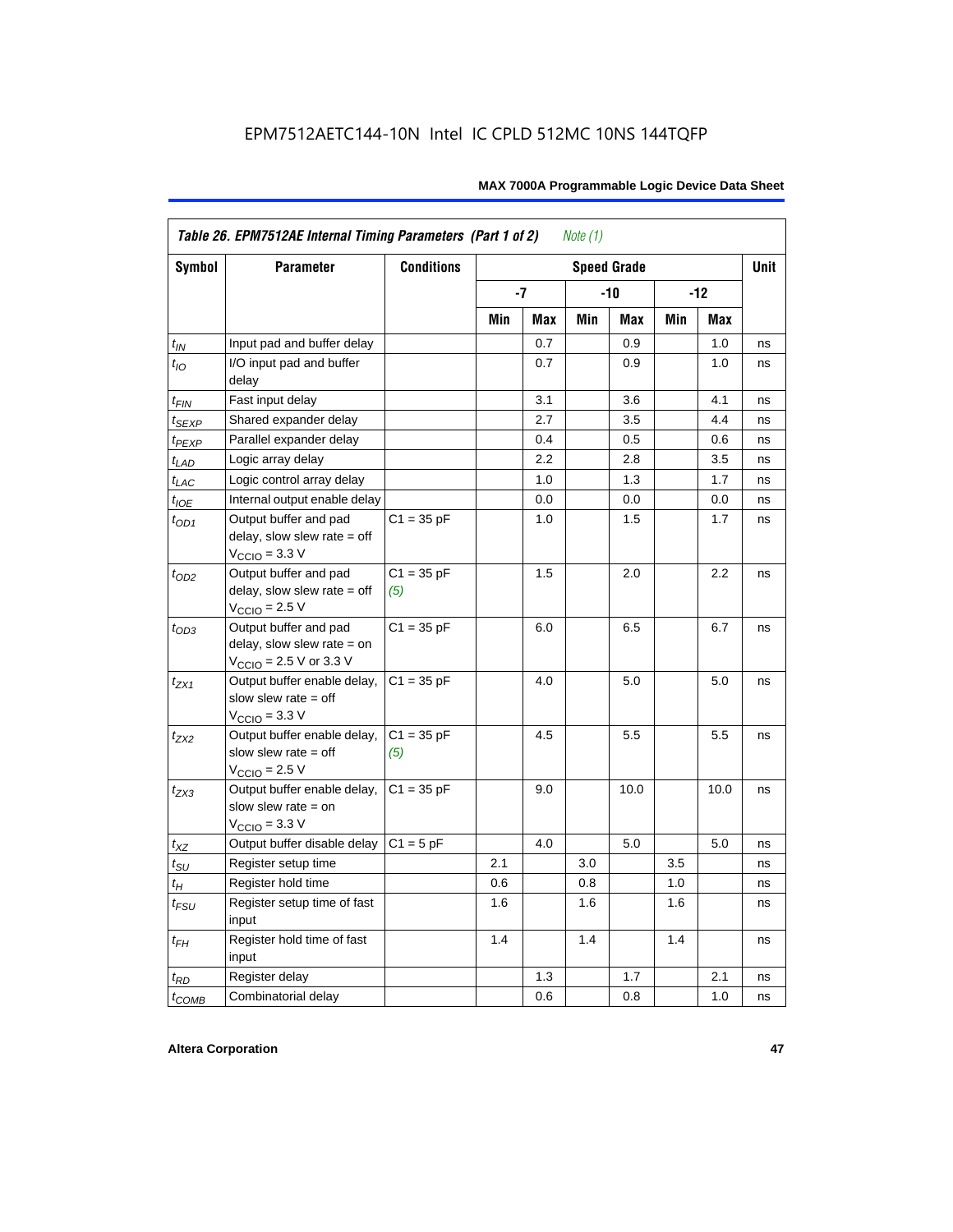| Table 26. EPM7512AE Internal Timing Parameters (Part 2 of 2)<br>Note (1) |                      |                   |                    |            |     |            |     |       |    |  |  |
|--------------------------------------------------------------------------|----------------------|-------------------|--------------------|------------|-----|------------|-----|-------|----|--|--|
| Symbol                                                                   | <b>Parameter</b>     | <b>Conditions</b> | <b>Speed Grade</b> |            |     |            |     |       |    |  |  |
|                                                                          |                      |                   |                    | $-7$       |     | $-10$      |     | $-12$ |    |  |  |
|                                                                          |                      |                   | Min                | <b>Max</b> | Min | <b>Max</b> | Min | Max   |    |  |  |
| $t_{IC}$                                                                 | Array clock delay    |                   |                    | 1.8        |     | 2.3        |     | 2.9   | ns |  |  |
| $t_{EN}$                                                                 | Register enable time |                   |                    | 1.0        |     | 1.3        |     | 1.7   | ns |  |  |
| $t_{GLOB}$                                                               | Global control delay |                   |                    | 1.7        |     | 2.2        |     | 2.7   | ns |  |  |
| $t_{PRE}$                                                                | Register preset time |                   |                    | 1.0        |     | 1.4        |     | 1.7   | ns |  |  |
| $t_{CLR}$                                                                | Register clear time  |                   |                    | 1.0        |     | 1.4        |     | 1.7   | ns |  |  |
| t <sub>PIA</sub>                                                         | PIA delay            | (2)               |                    | 3.0        |     | 4.0        |     | 4.8   | ns |  |  |
| $t_{LPA}$                                                                | Low-power adder      | (6)               |                    | 4.5        |     | 5.0        |     | 5.0   | ns |  |  |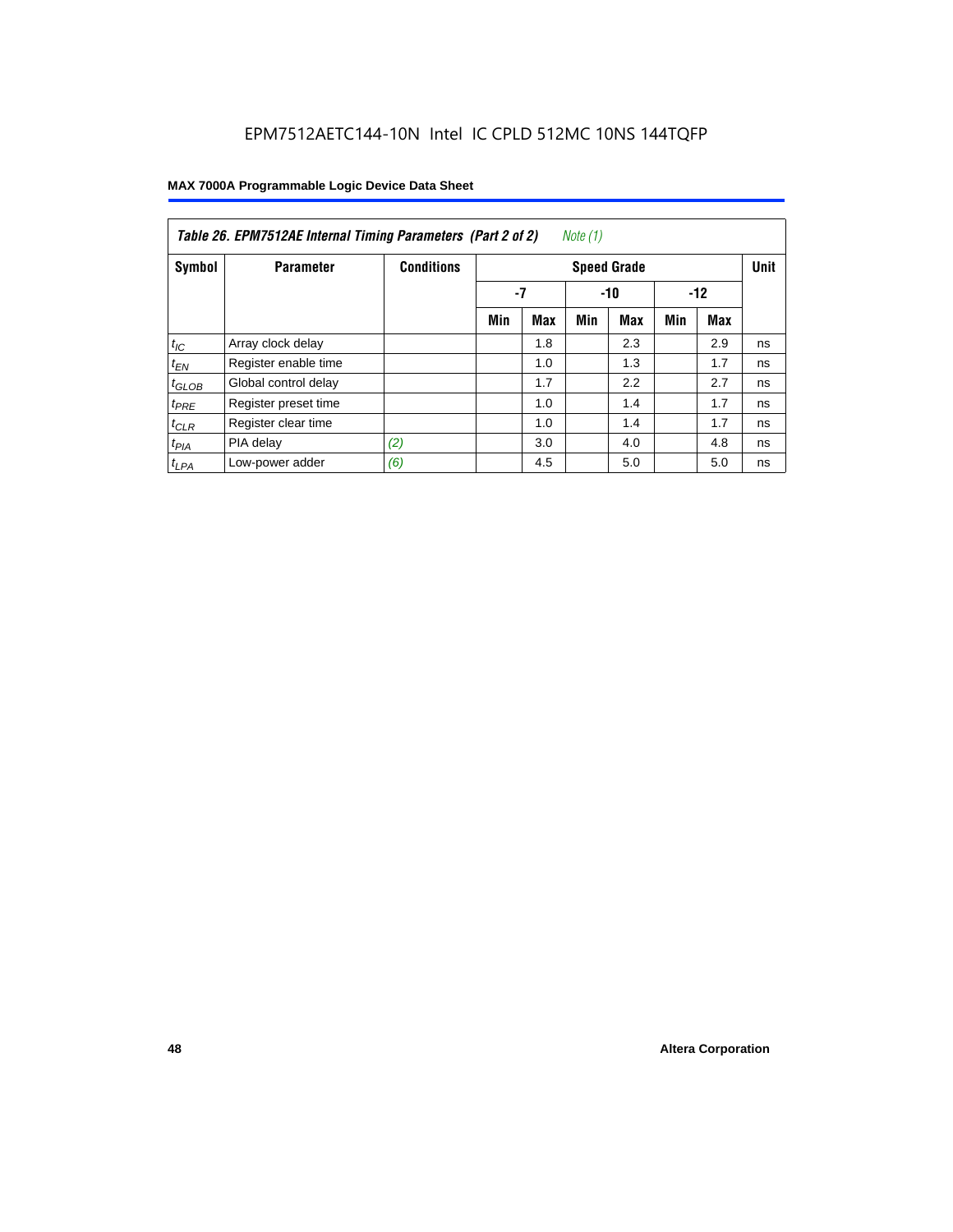|                               | <b>Table 27. EPM7128A External Timing Parameters</b> |                     |         | Note (1)   |       |            |                    |            |      |            |             |
|-------------------------------|------------------------------------------------------|---------------------|---------|------------|-------|------------|--------------------|------------|------|------------|-------------|
| <b>Symbol</b>                 | <b>Parameter</b>                                     | <b>Conditions</b>   |         |            |       |            | <b>Speed Grade</b> |            |      |            | <b>Unit</b> |
|                               |                                                      |                     |         | -6         | $-7$  |            |                    | $-10$      |      | $-12$      |             |
|                               |                                                      |                     | Min     | <b>Max</b> | Min   | <b>Max</b> | Min                | <b>Max</b> | Min  | <b>Max</b> |             |
| t <sub>PD1</sub>              | Input to non-registered<br>output                    | $C1 = 35 pF$<br>(2) |         | 6.0        |       | 7.5        |                    | 10.0       |      | 12.0       | ns          |
| $t_{PD2}$                     | I/O input to non-<br>registered output               | $C1 = 35 pF$<br>(2) |         | 6.0        |       | 7.5        |                    | 10.0       |      | 12.0       | ns          |
| $t_{\scriptstyle\textrm{SU}}$ | Global clock setup time                              | (2)                 | 4.2     |            | 5.3   |            | 7.0                |            | 8.5  |            | ns          |
| $t_H$                         | Global clock hold time                               | (2)                 | 0.0     |            | 0.0   |            | 0.0                |            | 0.0  |            | ns          |
| t <sub>FSU</sub>              | Global clock setup time<br>of fast input             |                     | $2.5\,$ |            | 3.0   |            | 3.0                |            | 3.0  |            | ns          |
| $t_{FH}$                      | Global clock hold time of<br>fast input              |                     | 0.0     |            | 0.0   |            | 0.0                |            | 0.0  |            | ns          |
| $t_{CO1}$                     | Global clock to output<br>delay                      | $C1 = 35 pF$        | 1.0     | 3.7        | 1.0   | 4.6        | 1.0                | 6.1        | 1.0  | 7.3        | ns          |
| $t_{CH}$                      | Global clock high time                               |                     | 3.0     |            | 3.0   |            | 4.0                |            | 5.0  |            | ns          |
| $t_{CL}$                      | Global clock low time                                |                     | 3.0     |            | 3.0   |            | 4.0                |            | 5.0  |            | ns          |
| t <sub>ASU</sub>              | Array clock setup time                               | (2)                 | 1.9     |            | 2.4   |            | 3.1                |            | 3.8  |            | ns          |
| $t_{AH}$                      | Array clock hold time                                | (2)                 | 1.5     |            | 2.2   |            | 3.3                |            | 4.3  |            | ns          |
| t <sub>ACO1</sub>             | Array clock to output<br>delay                       | $C1 = 35 pF$<br>(2) | 1.0     | 6.0        | 1.0   | 7.5        | 1.0                | 10.0       | 1.0  | 12.0       | ns          |
| $t_{ACH}$                     | Array clock high time                                |                     | 3.0     |            | 3.0   |            | 4.0                |            | 5.0  |            | ns          |
| t <sub>ACL</sub>              | Array clock low time                                 |                     | 3.0     |            | 3.0   |            | 4.0                |            | 5.0  |            | ns          |
| t <sub>CPPW</sub>             | Minimum pulse width for<br>clear and preset          | (3)                 | 3.0     |            | 3.0   |            | 4.0                |            | 5.0  |            | ns          |
| $t_{\text{CNT}}$              | Minimum global clock<br>period                       | (2)                 |         | 6.9        |       | 8.6        |                    | 11.5       |      | 13.8       | ns          |
| $f_{\mathsf{CNT}}$            | Maximum internal global<br>clock frequency           | (2), (4)            | 144.9   |            | 116.3 |            | 87.0               |            | 72.5 |            | <b>MHz</b>  |
| <b>t<sub>ACNT</sub></b>       | Minimum array clock<br>period                        | (2)                 |         | 6.9        |       | 8.6        |                    | 11.5       |      | 13.8       | ns          |
| <b>fACNT</b>                  | Maximum internal array<br>clock frequency            | (2), (4)            | 144.9   |            | 116.3 |            | 87                 |            | 72.5 |            | <b>MHz</b>  |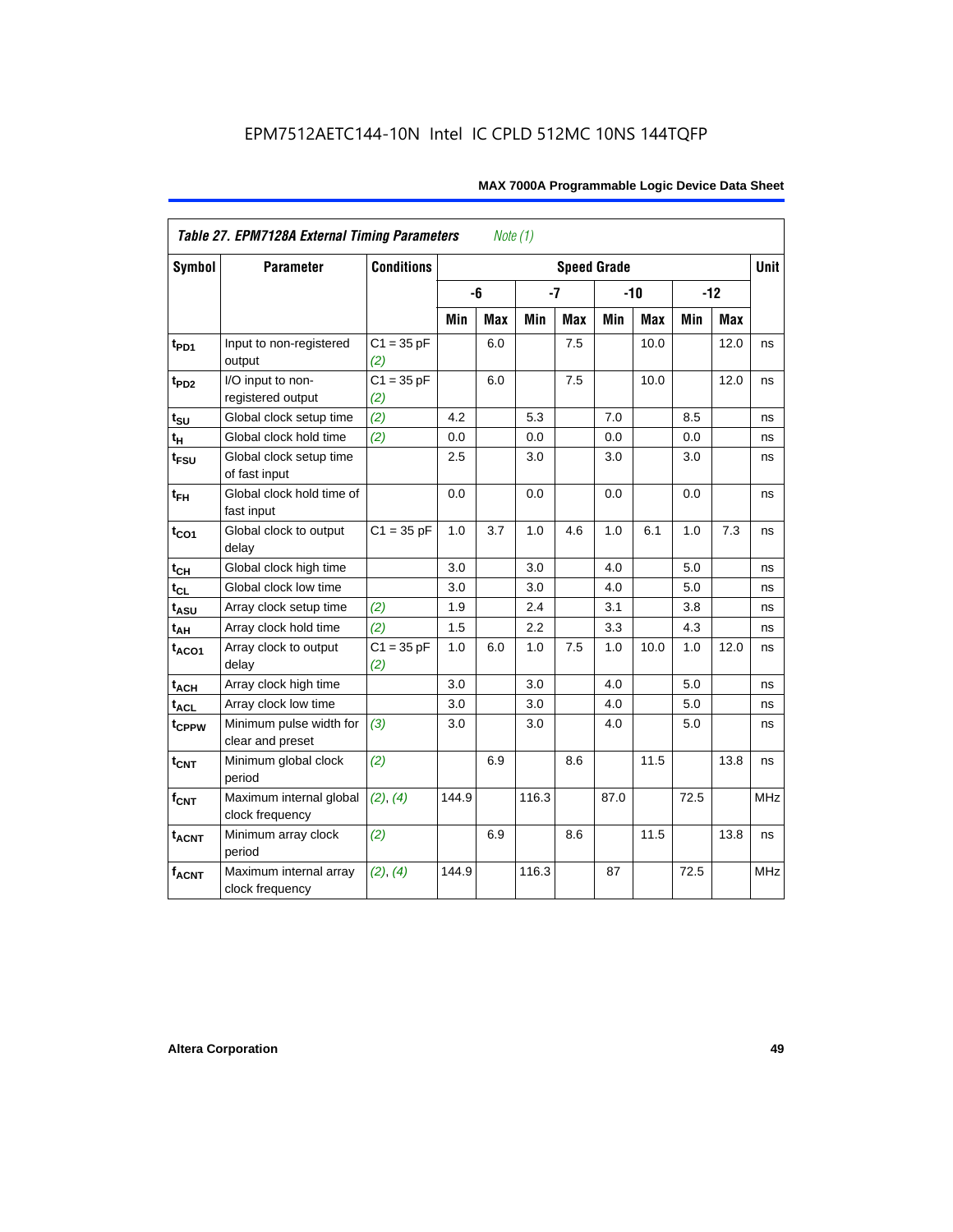|                             | Table 28. EPM7128A Internal Timing Parameters (Part 1 of 2)                                                  |                     |     |     |     | Note (1) |                    |      |     |            |      |
|-----------------------------|--------------------------------------------------------------------------------------------------------------|---------------------|-----|-----|-----|----------|--------------------|------|-----|------------|------|
| Symbol                      | <b>Parameter</b>                                                                                             | <b>Conditions</b>   |     |     |     |          | <b>Speed Grade</b> |      |     |            | Unit |
|                             |                                                                                                              |                     |     | -6  |     | -7       |                    | -10  |     | -12        |      |
|                             |                                                                                                              |                     | Min | Max | Min | Max      | Min                | Max  | Min | <b>Max</b> |      |
| $t_{IN}$                    | Input pad and buffer delay                                                                                   |                     |     | 0.6 |     | 0.7      |                    | 0.9  |     | 1.1        | ns   |
| $t_{IO}$                    | I/O input pad and buffer<br>delay                                                                            |                     |     | 0.6 |     | 0.7      |                    | 0.9  |     | 1.1        | ns   |
| t <sub>FIN</sub>            | Fast input delay                                                                                             |                     |     | 2.7 |     | 3.1      |                    | 3.6  |     | 3.9        | ns   |
| t <sub>SEXP</sub>           | Shared expander delay                                                                                        |                     |     | 2.5 |     | 3.2      |                    | 4.3  |     | 5.1        | ns   |
| t <sub>PEXP</sub>           | Parallel expander delay                                                                                      |                     |     | 0.7 |     | 0.8      |                    | 1.1  |     | 1.3        | ns   |
| $t_{LAD}$                   | Logic array delay                                                                                            |                     |     | 2.4 |     | 3.0      |                    | 4.1  |     | 4.9        | ns   |
| $t_{LAC}$                   | Logic control array delay                                                                                    |                     |     | 2.4 |     | 3.0      |                    | 4.1  |     | 4.9        | ns   |
| $t_{\mathit{IOE}}$          | Internal output enable<br>delay                                                                              |                     |     | 0.0 |     | 0.0      |                    | 0.0  |     | 0.0        | ns   |
| $t_{OD1}$                   | Output buffer and pad<br>delay, slow slew rate $=$ off<br>$VCCIO = 3.3 V$                                    | $C1 = 35 pF$        |     | 0.4 |     | 0.6      |                    | 0.7  |     | 0.9        | ns   |
| $t_{OD2}$                   | Output buffer and pad<br>delay, slow slew rate $=$ off<br>$VCCIO = 2.5 V$                                    | $C1 = 35 pF$<br>(5) |     | 0.9 |     | 1.1      |                    | 1.2  |     | 1.4        | ns   |
| $t_{OD3}$                   | Output buffer and pad<br>delay, slow slew rate $=$ on<br>$V_{\text{CCIO}} = 2.5 \text{ V or } 3.3 \text{ V}$ | $C1 = 35 pF$        |     | 5.4 |     | 5.6      |                    | 5.7  |     | 5.9        | ns   |
| t <sub>ZX1</sub>            | Output buffer enable<br>$delay$ , slow slew rate = off<br>$VCCIO = 3.3 V$                                    | $C1 = 35 pF$        |     | 4.0 |     | 4.0      |                    | 5.0  |     | 5.0        | ns   |
| $t_{ZX2}$                   | Output buffer enable<br>$delay$ , slow slew rate = off<br>$VCCIO = 2.5 V$                                    | $C1 = 35 pF$<br>(5) |     | 4.5 |     | 4.5      |                    | 5.5  |     | 5.5        | ns   |
| t <sub>ZX3</sub>            | Output buffer enable<br>delay, slow slew rate $=$ on<br>$VCCIO = 3.3 V$                                      | $C1 = 35 pF$        |     | 9.0 |     | 9.0      |                    | 10.0 |     | 10.0       | ns   |
| $t_{\mathsf{XZ}}$           | Output buffer disable<br>delay                                                                               | $C1 = 5$ pF         |     | 4.0 |     | 4.0      |                    | 5.0  |     | 5.0        | ns   |
| $t_{\scriptstyle\text{SU}}$ | Register setup time                                                                                          |                     | 1.9 |     | 2.4 |          | 3.1                |      | 3.8 |            | ns   |
| $t_{\mathcal{H}}$           | Register hold time                                                                                           |                     | 1.5 |     | 2.2 |          | 3.3                |      | 4.3 |            | ns   |
| t <sub>FSU</sub>            | Register setup time of fast<br>input                                                                         |                     | 0.8 |     | 1.1 |          | 1.1                |      | 1.1 |            | ns   |
| $t_{FH}$                    | Register hold time of fast<br>input                                                                          |                     | 1.7 |     | 1.9 |          | 1.9                |      | 1.9 |            | ns   |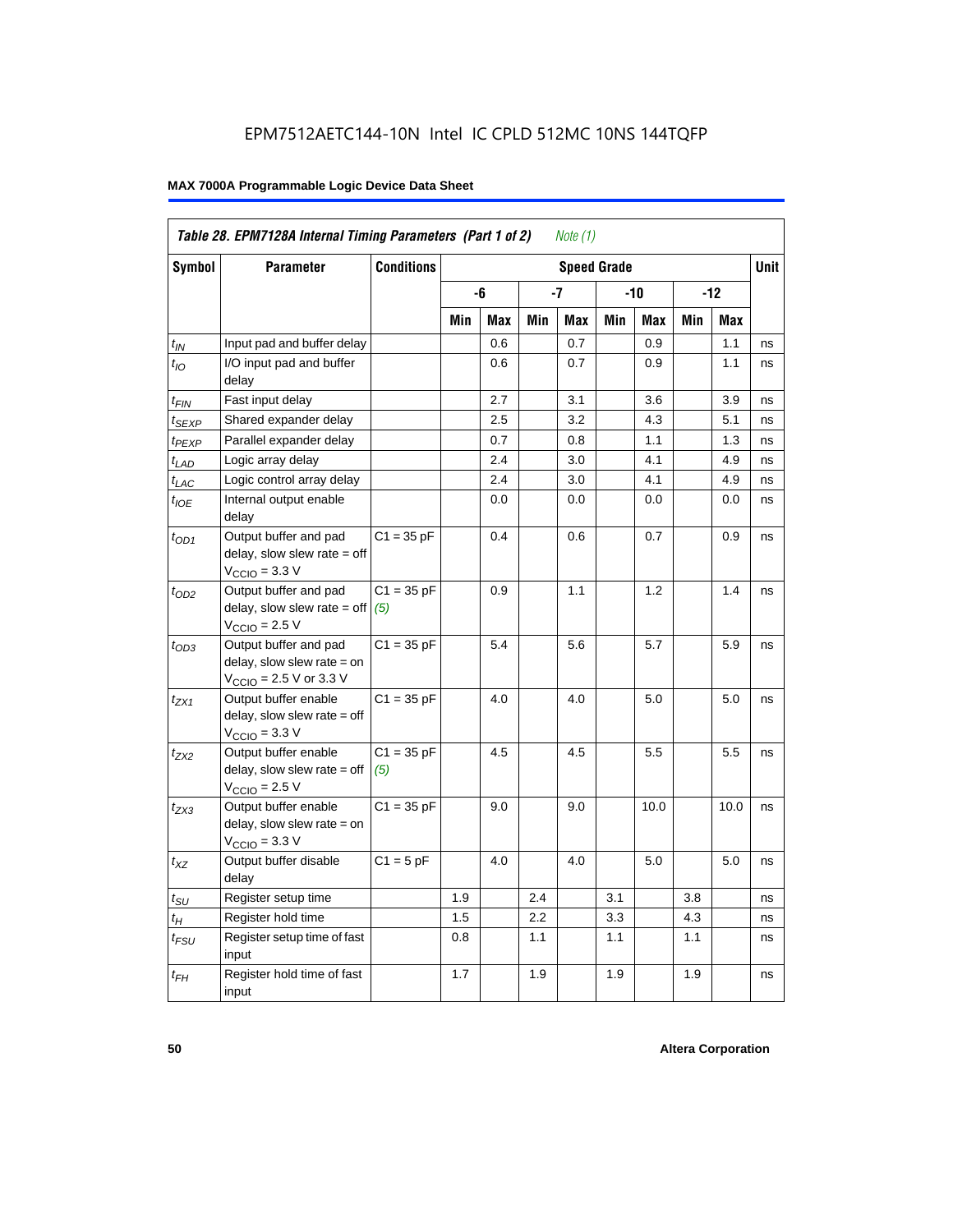| Table 28. EPM7128A Internal Timing Parameters (Part 2 of 2)<br>Note (1) |                      |                   |                    |      |     |            |       |      |       |      |             |
|-------------------------------------------------------------------------|----------------------|-------------------|--------------------|------|-----|------------|-------|------|-------|------|-------------|
| Symbol                                                                  | <b>Parameter</b>     | <b>Conditions</b> | <b>Speed Grade</b> |      |     |            |       |      |       |      | <b>Unit</b> |
|                                                                         |                      |                   |                    | -6   | -7  |            | $-10$ |      | $-12$ |      |             |
|                                                                         |                      |                   | Min                | Max  | Min | <b>Max</b> | Min   | Max  | Min   | Max  |             |
| $t_{RD}$                                                                | Register delay       |                   |                    | 1.7  |     | 2.1        |       | 2.8  |       | 3.3  | ns          |
| $t_{COMB}$                                                              | Combinatorial delay  |                   |                    | 1.7  |     | 2.1        |       | 2.8  |       | 3.3  | ns          |
| $t_{IC}$                                                                | Array clock delay    |                   |                    | 2.4  |     | 3.0        |       | 4.1  |       | 4.9  | ns          |
| $t_{EN}$                                                                | Register enable time |                   |                    | 2.4  |     | 3.0        |       | 4.1  |       | 4.9  | ns          |
| $t_{\text{GLOB}}$                                                       | Global control delay |                   |                    | 1.0  |     | 1.2        |       | 1.7  |       | 2.0  | ns          |
| $t_{PRE}$                                                               | Register preset time |                   |                    | 3.1  |     | 3.9        |       | 5.2  |       | 6.2  | ns          |
| $t_{CLR}$                                                               | Register clear time  |                   |                    | 3.1  |     | 3.9        |       | 5.2  |       | 6.2  | ns          |
| $t_{PIA}$                                                               | PIA delay            | (2)               |                    | 0.9  |     | 1.1        |       | 1.5  |       | 1.8  | ns          |
| $t_{LPA}$                                                               | Low-power adder      | (6)               |                    | 11.0 |     | 10.0       |       | 10.0 |       | 10.0 | ns          |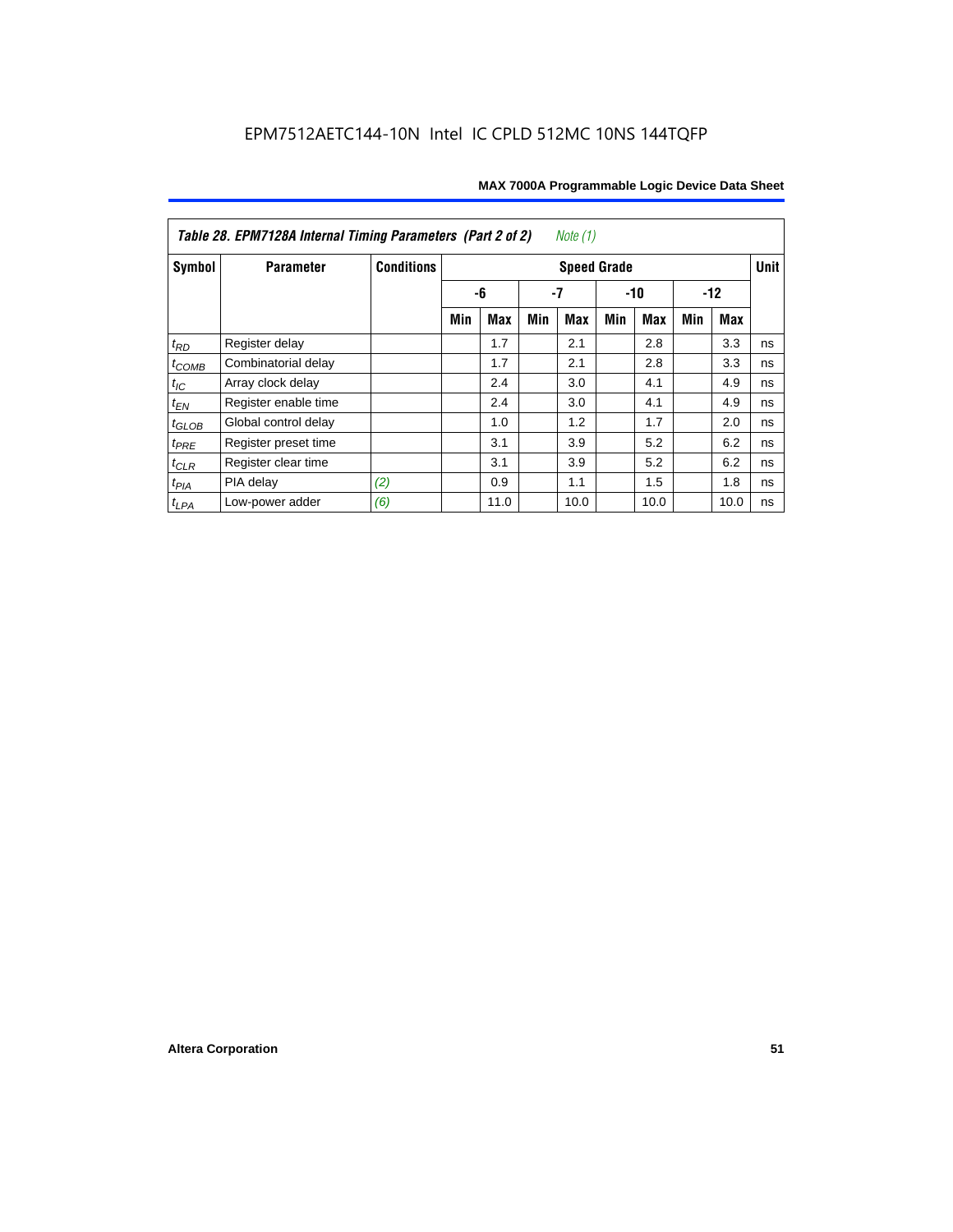|                   | Table 29. EPM7256A External Timing Parameters<br>Note $(1)$ |                     |                    |     |       |            |       |      |       |             |            |
|-------------------|-------------------------------------------------------------|---------------------|--------------------|-----|-------|------------|-------|------|-------|-------------|------------|
| Symbol            | <b>Parameter</b>                                            | <b>Conditions</b>   | <b>Speed Grade</b> |     |       |            |       |      |       | <b>Unit</b> |            |
|                   |                                                             |                     |                    | -6  | $-7$  |            | $-10$ |      | $-12$ |             |            |
|                   |                                                             |                     | Min                | Max | Min   | <b>Max</b> | Min   | Max  | Min   | <b>Max</b>  |            |
| t <sub>PD1</sub>  | Input to non-registered<br>output                           | $C1 = 35 pF$<br>(2) |                    | 6.0 |       | 7.5        |       | 10.0 |       | 12.0        | ns         |
| t <sub>PD2</sub>  | I/O input to non-<br>registered output                      | $C1 = 35 pF$<br>(2) |                    | 6.0 |       | 7.5        |       | 10.0 |       | 12.0        | ns         |
| $t_{\text{SU}}$   | Global clock setup time                                     | (2)                 | 3.7                |     | 4.6   |            | 6.2   |      | 7.4   |             | ns         |
| $t_H$             | Global clock hold time                                      | (2)                 | 0.0                |     | 0.0   |            | 0.0   |      | 0.0   |             | ns         |
| $t_{\text{FSU}}$  | Global clock setup time<br>of fast input                    |                     | 2.5                |     | 3.0   |            | 3.0   |      | 3.0   |             | ns         |
| $t_{FH}$          | Global clock hold time of<br>fast input                     |                     | 0.0                |     | 0.0   |            | 0.0   |      | 0.0   |             | ns         |
| $t_{CO1}$         | Global clock to output<br>delay                             | $C1 = 35 pF$        | 1.0                | 3.3 | 1.0   | 4.2        | 1.0   | 5.5  | 1.0   | 6.6         | ns         |
| $t_{CH}$          | Global clock high time                                      |                     | 3.0                |     | 3.0   |            | 4.0   |      | 4.0   |             | ns         |
| $t_{CL}$          | Global clock low time                                       |                     | 3.0                |     | 3.0   |            | 4.0   |      | 4.0   |             | ns         |
| t <sub>ASU</sub>  | Array clock setup time                                      | (2)                 | 0.8                |     | 1.0   |            | 1.4   |      | 1.6   |             | ns         |
| $t_{AH}$          | Array clock hold time                                       | (2)                 | 1.9                |     | 2.7   |            | 4.0   |      | 5.1   |             | ns         |
| $t_{ACO1}$        | Array clock to output<br>delay                              | $C1 = 35 pF$<br>(2) | 1.0                | 6.2 | 1.0   | 7.8        | 1.0   | 10.3 | 1.0   | 12.4        | ns         |
| $t_{ACH}$         | Array clock high time                                       |                     | 3.0                |     | 3.0   |            | 4.0   |      | 4.0   |             | ns         |
| $t_{\text{ACL}}$  | Array clock low time                                        |                     | 3.0                |     | 3.0   |            | 4.0   |      | 4.0   |             | ns         |
| t <sub>CPPW</sub> | Minimum pulse width for<br>clear and preset                 | (3)                 | 3.0                |     | 3.0   |            | 4.0   |      | 4.0   |             | ns         |
| $t_{\text{CNT}}$  | Minimum global clock<br>period                              | (2)                 |                    | 6.4 |       | 8.0        |       | 10.7 |       | 12.8        | ns         |
| $f_{CNT}$         | Maximum internal global<br>clock frequency                  | (2), (4)            | 156.3              |     | 125.0 |            | 93.5  |      | 78.1  |             | <b>MHz</b> |
| t <sub>ACNT</sub> | Minimum array clock<br>period                               | (2)                 |                    | 6.4 |       | 8.0        |       | 10.7 |       | 12.8        | ns         |
| <b>fACNT</b>      | Maximum internal array<br>clock frequency                   | (2), (4)            | 156.3              |     | 125.0 |            | 93.5  |      | 78.1  |             | <b>MHz</b> |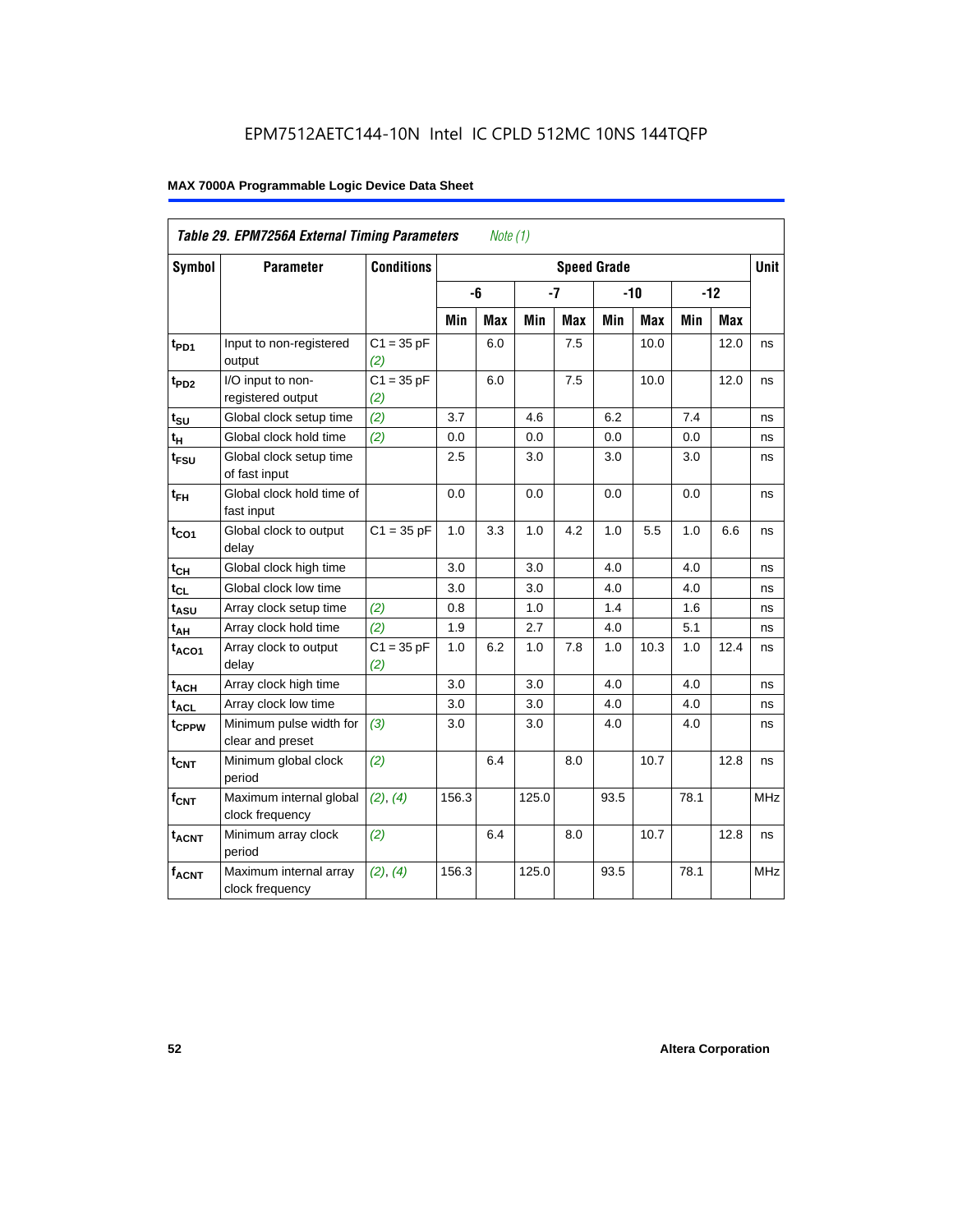|                    | Table 30. EPM7256A Internal Timing Parameters (Part 1 of 2)<br>Note $(1)$                                   |                     |            |     |     |              |                    |      |     |            |      |
|--------------------|-------------------------------------------------------------------------------------------------------------|---------------------|------------|-----|-----|--------------|--------------------|------|-----|------------|------|
| <b>Symbol</b>      | <b>Parameter</b>                                                                                            | <b>Conditions</b>   |            |     |     |              | <b>Speed Grade</b> |      |     |            | Unit |
|                    |                                                                                                             |                     | $-7$<br>-6 |     |     | $-12$<br>-10 |                    |      |     |            |      |
|                    |                                                                                                             |                     | Min        | Max | Min | Max          | Min                | Max  | Min | <b>Max</b> |      |
| $t_{IN}$           | Input pad and buffer delay                                                                                  |                     |            | 0.3 |     | 0.4          |                    | 0.5  |     | 0.6        | ns   |
| $t_{IO}$           | I/O input pad and buffer<br>delay                                                                           |                     |            | 0.3 |     | 0.4          |                    | 0.5  |     | 0.6        | ns   |
| t <sub>FIN</sub>   | Fast input delay                                                                                            |                     |            | 2.4 |     | 3.0          |                    | 3.4  |     | 3.8        | ns   |
| t <sub>SEXP</sub>  | Shared expander delay                                                                                       |                     |            | 2.8 |     | 3.5          |                    | 4.7  |     | 5.6        | ns   |
| t <sub>PEXP</sub>  | Parallel expander delay                                                                                     |                     |            | 0.5 |     | 0.6          |                    | 0.8  |     | 1.0        | ns   |
| t <sub>LAD</sub>   | Logic array delay                                                                                           |                     |            | 2.5 |     | 3.1          |                    | 4.2  |     | 5.0        | ns   |
| $t_{LAC}$          | Logic control array delay                                                                                   |                     |            | 2.5 |     | 3.1          |                    | 4.2  |     | 5.0        | ns   |
| $t_{\mathit{IOE}}$ | Internal output enable<br>delay                                                                             |                     |            | 0.2 |     | 0.3          |                    | 0.4  |     | 0.5        | ns   |
| $t_{OD1}$          | Output buffer and pad<br>$delay$ , slow slew rate = off<br>$V_{\text{CCIO}} = 3.3 \text{ V}$                | $C1 = 35 pF$        |            | 0.3 |     | 0.4          |                    | 0.5  |     | 0.6        | ns   |
| $t_{OD2}$          | Output buffer and pad<br>$delay$ , slow slew rate = off<br>$VCCIO = 2.5 V$                                  | $C1 = 35 pF$<br>(5) |            | 0.8 |     | 0.9          |                    | 1.0  |     | 1.1        | ns   |
| $t_{OD3}$          | Output buffer and pad<br>delay slow slew rate $=$ on<br>$V_{\text{CCIO}} = 2.5 \text{ V or } 3.3 \text{ V}$ | $C1 = 35 pF$        |            | 5.3 |     | 5.4          |                    | 5.5  |     | 5.6        | ns   |
| $t_{ZX1}$          | Output buffer enable<br>delay slow slew rate $=$ off<br>$VCCIO = 3.3 V$                                     | $C1 = 35 pF$        |            | 4.0 |     | 4.0          |                    | 5.0  |     | 5.0        | ns   |
| $t_{ZX2}$          | Output buffer enable<br>delay slow slew rate $=$ off<br>$VCCIO = 2.5 V$                                     | $C1 = 35 pF$<br>(5) |            | 4.5 |     | 4.5          |                    | 5.5  |     | 5.5        | ns   |
| t <sub>ZX3</sub>   | Output buffer enable<br>delay slow slew rate $=$ on<br>$V_{\text{CCIO}} = 2.5 \text{ V or } 3.3 \text{ V}$  | $C1 = 35 pF$        |            | 9.0 |     | 9.0          |                    | 10.0 |     | 10.0       | ns   |
| $t_{XZ}$           | Output buffer disable<br>delay                                                                              | $C1 = 5pF$          |            | 4.0 |     | 4.0          |                    | 5.0  |     | 5.0        | ns   |
| $t_{\sf SU}$       | Register setup time                                                                                         |                     | 1.0        |     | 1.3 |              | 1.7                |      | 2.0 |            | ns   |
| $t_{\mathcal{H}}$  | Register hold time                                                                                          |                     | 1.7        |     | 2.4 |              | 3.7                |      | 4.7 |            | ns   |
| $t_{FSU}$          | Register setup time of fast<br>input                                                                        |                     | 1.2        |     | 1.4 |              | 1.4                |      | 1.4 |            | ns   |
| $t_{FH}$           | Register hold time of fast<br>input                                                                         |                     | 1.3        |     | 1.6 |              | 1.6                |      | 1.6 |            | ns   |
| $t_{RD}$           | Register delay                                                                                              |                     |            | 1.6 |     | 2.0          |                    | 2.7  |     | 3.2        | ns   |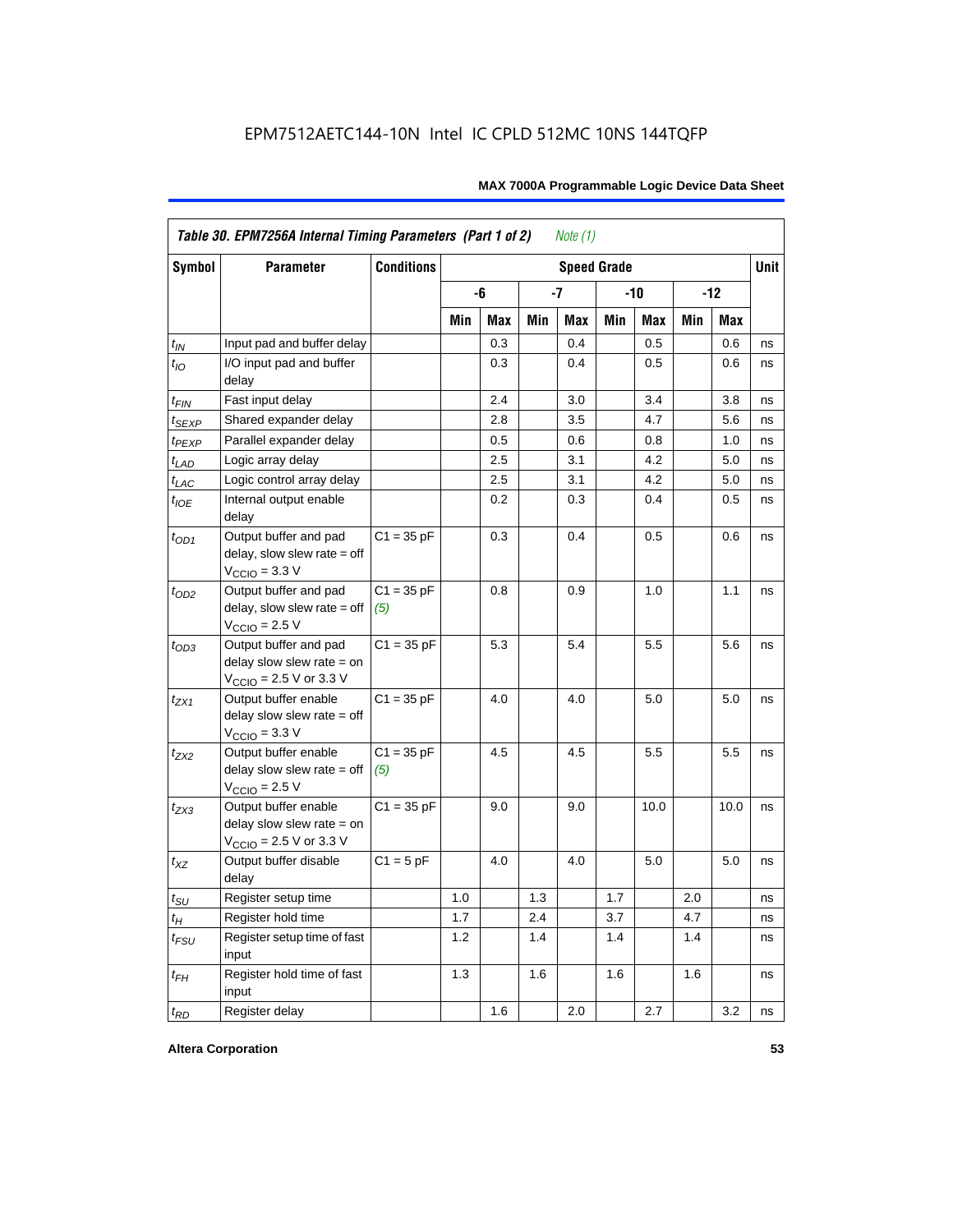| Table 30. EPM7256A Internal Timing Parameters (Part 2 of 2)<br>Note (1) |                      |                                         |     |            |     |      |       |            |       |      |    |
|-------------------------------------------------------------------------|----------------------|-----------------------------------------|-----|------------|-----|------|-------|------------|-------|------|----|
| <b>Symbol</b>                                                           | <b>Parameter</b>     | <b>Conditions</b><br><b>Speed Grade</b> |     |            |     |      |       |            |       |      |    |
|                                                                         |                      |                                         | -6  |            | -7  |      | $-10$ |            | $-12$ |      |    |
|                                                                         |                      |                                         | Min | <b>Max</b> | Min | Max  | Min   | <b>Max</b> | Min   | Max  |    |
| $t_{COMB}$                                                              | Combinatorial delay  |                                         |     | 1.6        |     | 2.0  |       | 2.7        |       | 3.2  | ns |
| $t_{IC}$                                                                | Array clock delay    |                                         |     | 2.7        |     | 3.4  |       | 4.5        |       | 5.4  | ns |
| $t_{EN}$                                                                | Register enable time |                                         |     | 2.5        |     | 3.1  |       | 4.2        |       | 5.0  | ns |
| $t_{\text{GLOB}}$                                                       | Global control delay |                                         |     | 1.1        |     | 1.4  |       | 1.8        |       | 2.2  | ns |
| $t_{PRE}$                                                               | Register preset time |                                         |     | 2.3        |     | 2.9  |       | 3.8        |       | 4.6  | ns |
| $t_{CLR}$                                                               | Register clear time  |                                         |     | 2.3        |     | 2.9  |       | 3.8        |       | 4.6  | ns |
| t <sub>PIA</sub>                                                        | PIA delay            | (2)                                     |     | 1.3        |     | 1.6  |       | 2.1        |       | 2.6  | ns |
| $t_{LPA}$                                                               | Low-power adder      | (6)                                     |     | 11.0       |     | 10.0 |       | 10.0       |       | 10.0 | ns |

#### *Notes to tables:*

(1) These values are specified under the recommended operating conditions shown in Table 14 on page 28. See Figure 12 for more information on switching waveforms.

- (2) These values are specified for a PIA fan-out of one LAB (16 macrocells). For each additional LAB fan-out in these devices, add an additional 0.1 ns to the PIA timing value.
- (3) This minimum pulse width for preset and clear applies for both global clear and array controls. The  $t_{LPA}$  parameter must be added to this minimum width if the clear or reset signal incorporates the  $t_{LAD}$  parameter into the signal path.
- (4) This parameter is measured with a 16-bit loadable, enabled, up/down counter programmed into each LAB.
- (5) Operating conditions:  $V_{\text{CCIO}} = 2.5 \pm 0.2 \text{ V}$  for commercial and industrial use.<br>(6) The  $t_{I/A}$  parameter must be added to the  $t_{I AD}$ ,  $t_{I AC}$ ,  $t_{I C}$ ,  $t_{F N}$ ,  $t_{S F Y P}$ ,  $t_{A C I}$ , and
- The  $t_{LPA}$  parameter must be added to the  $t_{LAD}$ ,  $t_{LAC}$ ,  $t_{IC}$ ,  $t_{EN}$ ,  $t_{SEXP}$ ,  $t_{ACL}$  and  $t_{CPPW}$  parameters for macrocells running in low-power mode.

## **Power Consumption**

Supply power (P) versus frequency  $(f_{MAX}$ , in MHz) for MAX 7000A devices is calculated with the following equation:

 $P = P_{INT} + P_{IO} = I_{CCINT} \times V_{CC} + P_{IO}$ 

The  $P_{IO}$  value, which depends on the device output load characteristics and switching frequency, can be calculated using the guidelines given in *Application Note 74 (Evaluating Power for Altera Devices)*.

The  $I_{\text{CUNT}}$  value depends on the switching frequency and the application logic. The  $I_{\text{CCINT}}$  value is calculated with the following equation:

 $I_{\text{CCMT}} =$ 

 $(A \times MC_{TON}) + [B \times (MC_{DEV} - MC_{TON})] + (C \times MC_{LISED} \times f_{MAX} \times tog_{LC})$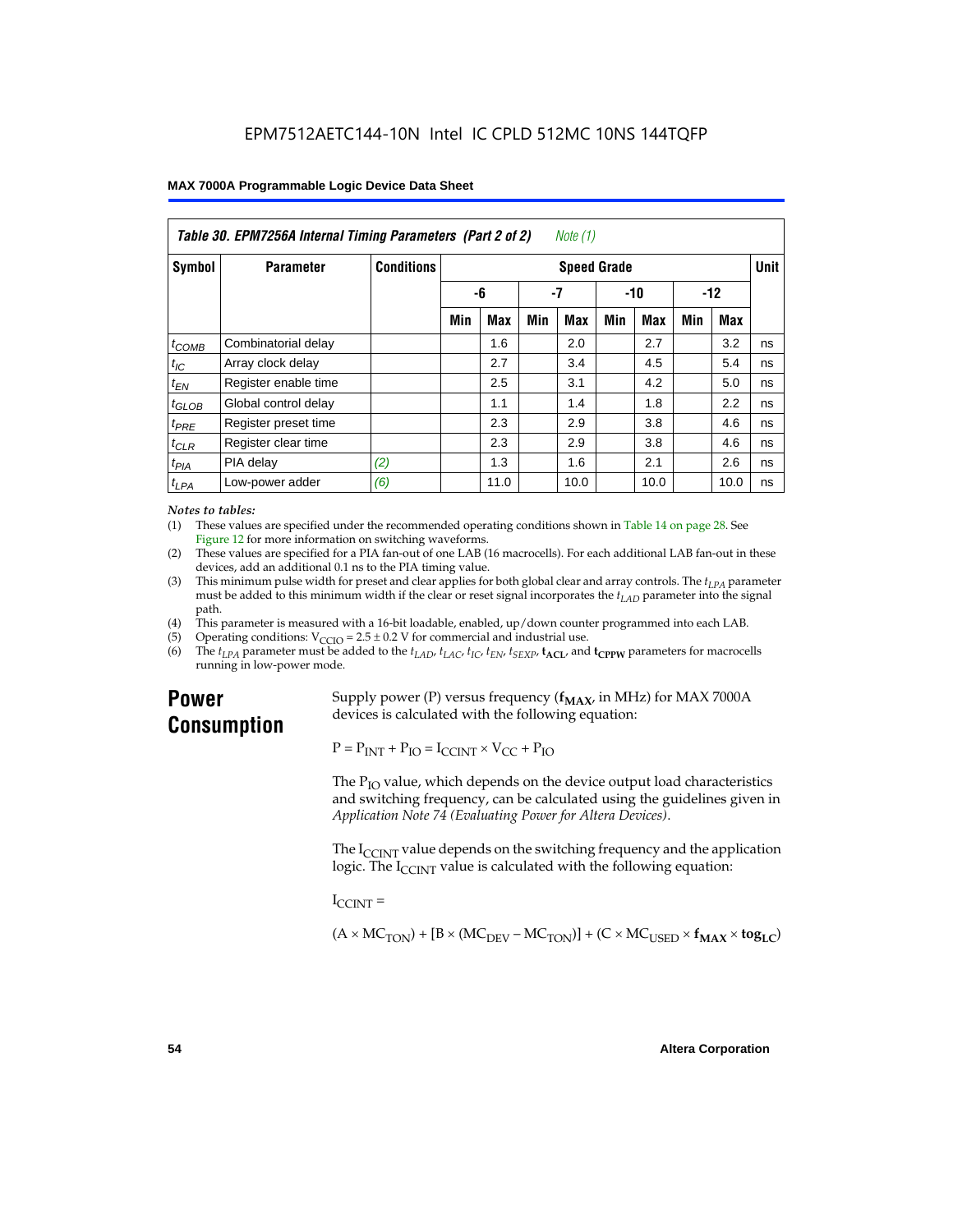The parameters in this equation are:

| MC <sub>TON</sub> | = Number of macrocells with the Turbo Bit option turned<br>on, as reported in the MAX+PLUS II Report File (.rpt) |
|-------------------|------------------------------------------------------------------------------------------------------------------|
| MC <sub>DFV</sub> | = Number of macrocells in the device                                                                             |
| $MC_{LISED}$      | = Total number of macrocells in the design, as reported in                                                       |
|                   | the Report File                                                                                                  |
| $f_{MAX}$         | = Highest clock frequency to the device                                                                          |
| $tog_{LC}$        | = Average percentage of logic cells toggling at each clock                                                       |
|                   | (typically 12.5%)                                                                                                |
| A, B, C           | = Constants, shown in Table 31                                                                                   |

| Table 31. MAX 7000A I <sub>CC</sub> Equation Constants |      |      |       |  |  |
|--------------------------------------------------------|------|------|-------|--|--|
| <b>Device</b>                                          | A    | B    | C     |  |  |
| EPM7032AE                                              | 0.71 | 0.30 | 0.014 |  |  |
| EPM7064AE                                              | 0.71 | 0.30 | 0.014 |  |  |
| <b>EPM7128A</b>                                        | 0.71 | 0.30 | 0.014 |  |  |
| EPM7128AE                                              | 0.71 | 0.30 | 0.014 |  |  |
| <b>EPM7256A</b>                                        | 0.71 | 0.30 | 0.014 |  |  |
| EPM7256AE                                              | 0.71 | 0.30 | 0.014 |  |  |
| EPM7512AE                                              | 0.71 | 0.30 | 0.014 |  |  |

This calculation provides an  $I_{CC}$  estimate based on typical conditions using a pattern of a 16-bit, loadable, enabled, up/down counter in each LAB with no output load. Actual  $I_{CC}$  should be verified during operation because this measurement is sensitive to the actual pattern in the device and the environmental operating conditions.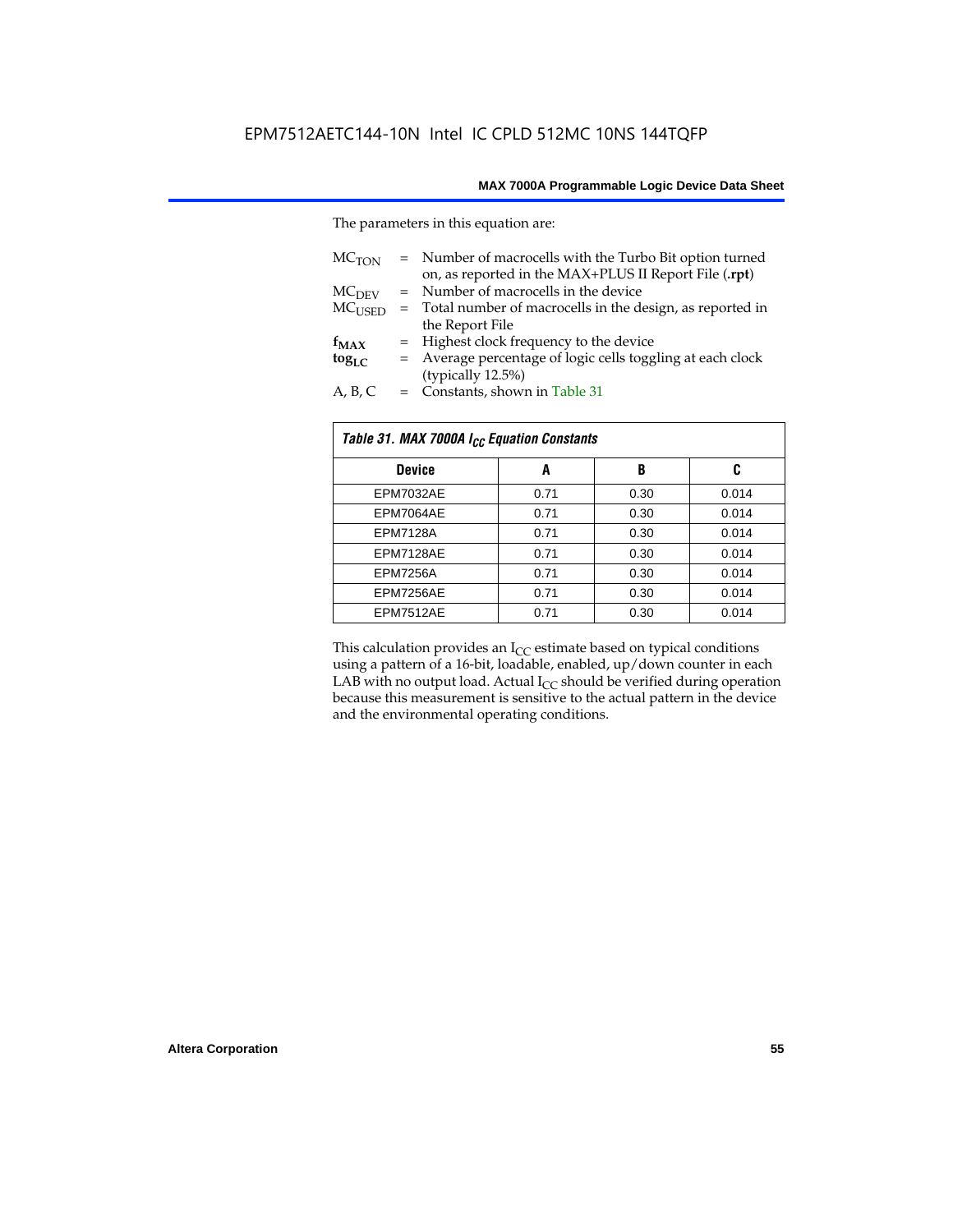Figure 13 shows the typical supply current versus frequency for MAX 7000A devices.

#### *Figure 13. I<sub>CC</sub> vs. Frequency for MAX 7000A Devices (Part 1 of 2)*



#### **EPM7128A & EPM7128AE**

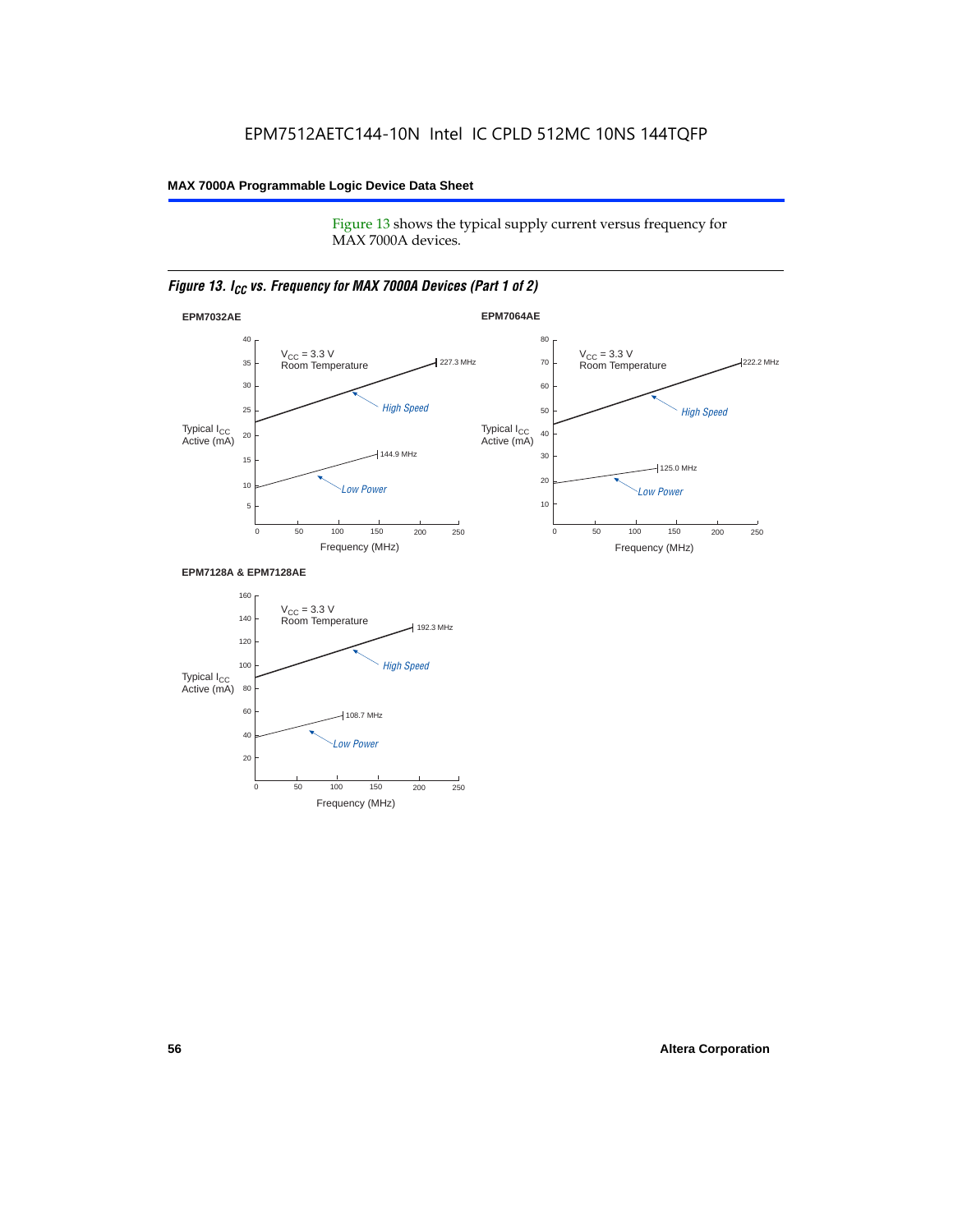



### **Device Pin-Outs**

See the Altera web site (**http://www.altera.com**) or the *Altera Digital Library* for pin-out information.

Figures 14 through 23 show the package pin-out diagrams for MAX 7000A devices.

#### *Figure 14. 44-Pin PLCC/TQFP Package Pin-Out Diagram*

*Package outlines not drawn to scale.*



**Altera Corporation 57**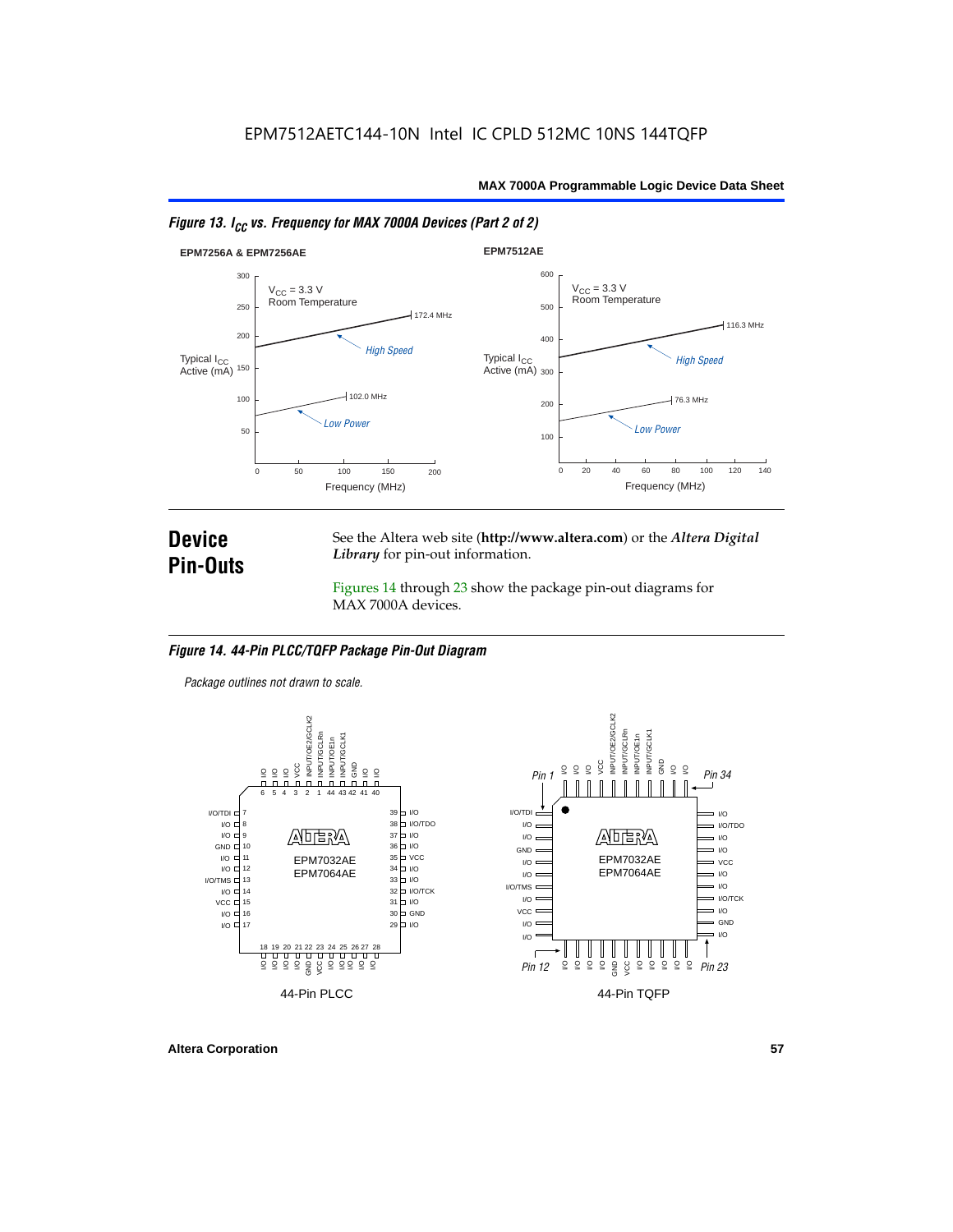#### *Figure 15. 49-Pin Ultra FineLine BGA Package Pin-Out Diagram*

*Package outlines not drawn to scale.*



#### *Figure 16. 84-Pin PLCC Package Pin-Out Diagram*

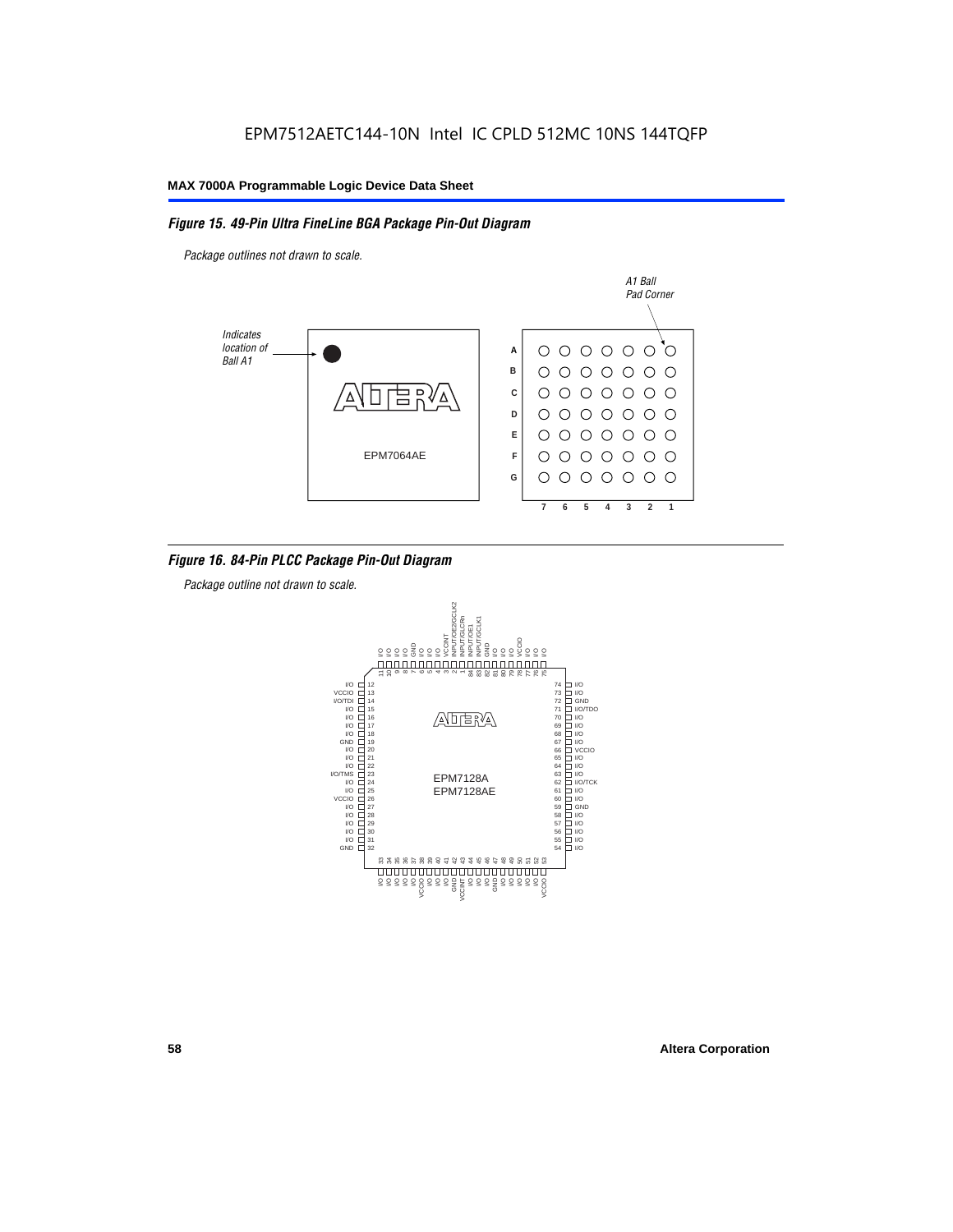#### *Figure 17. 100-Pin TQFP Package Pin-Out Diagram*



*Figure 18. 100-Pin FineLine BGA Package Pin-Out Diagram*

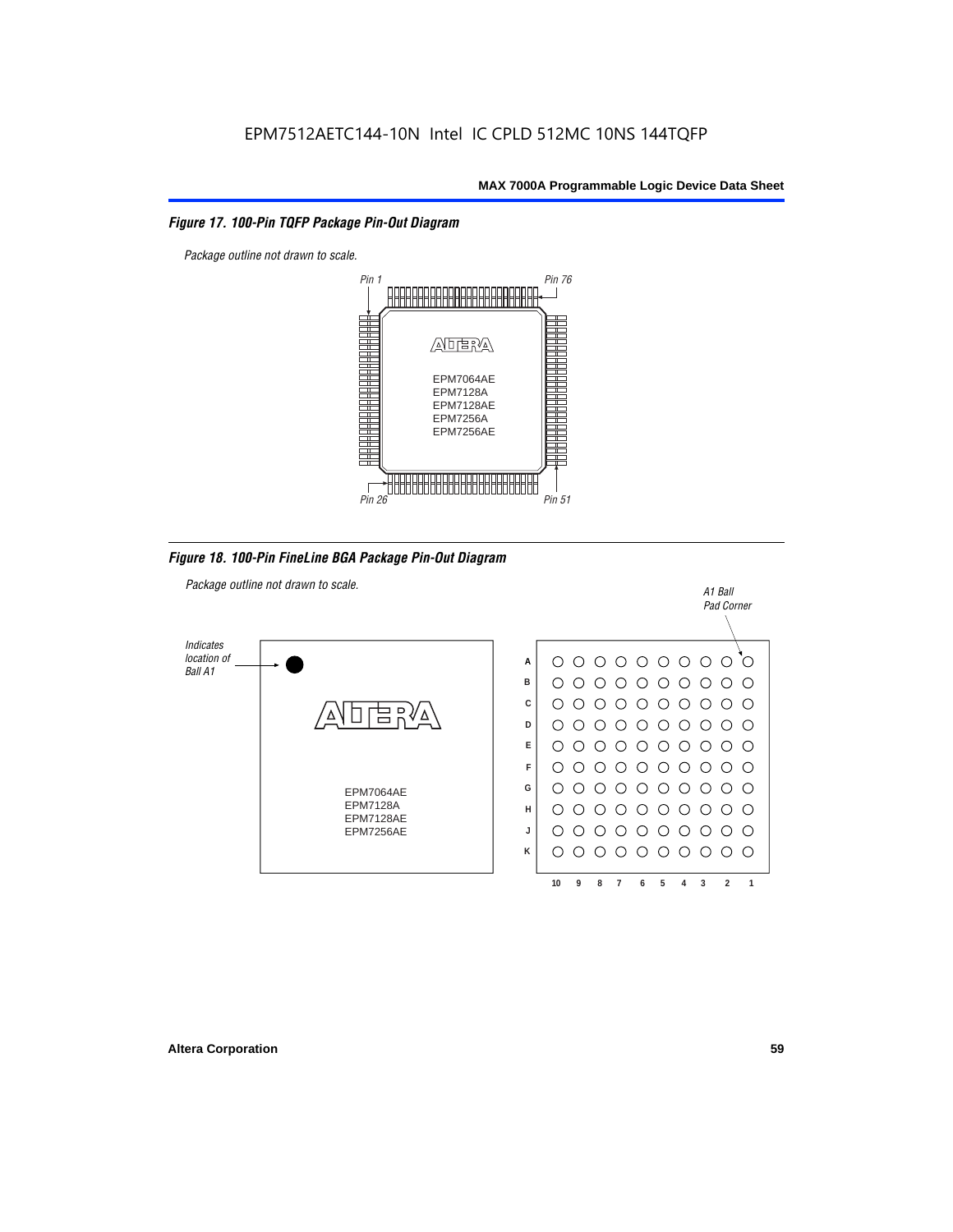#### *Figure 19. 144-Pin TQFP Package Pin-Out Diagram*

*Package outline not drawn to scale*.



*Figure 20. 169-Pin Ultra FineLine BGA Package Pin-Out Diagram*

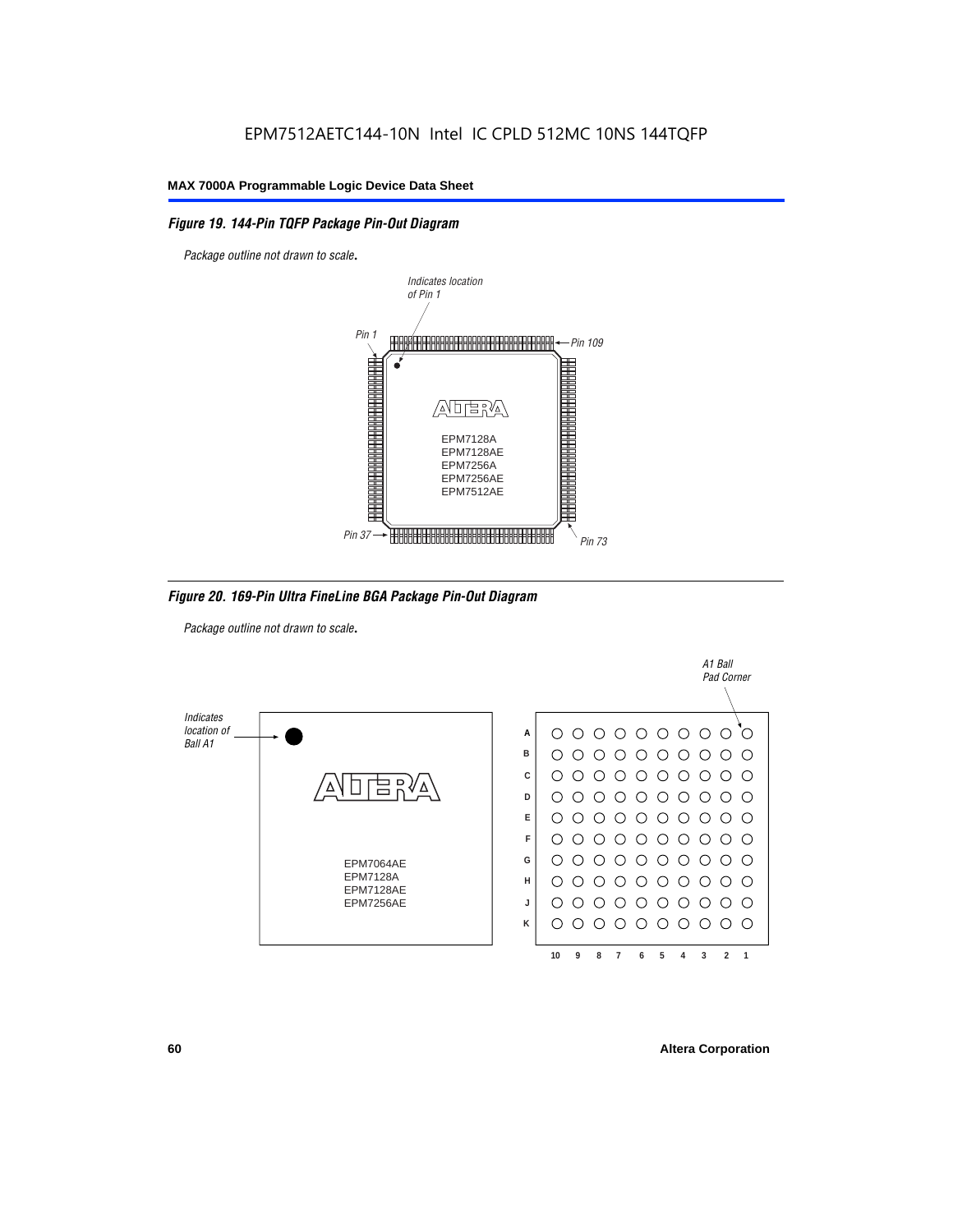#### *Figure 21. 208-Pin PQFP Package Pin-Out Diagram*

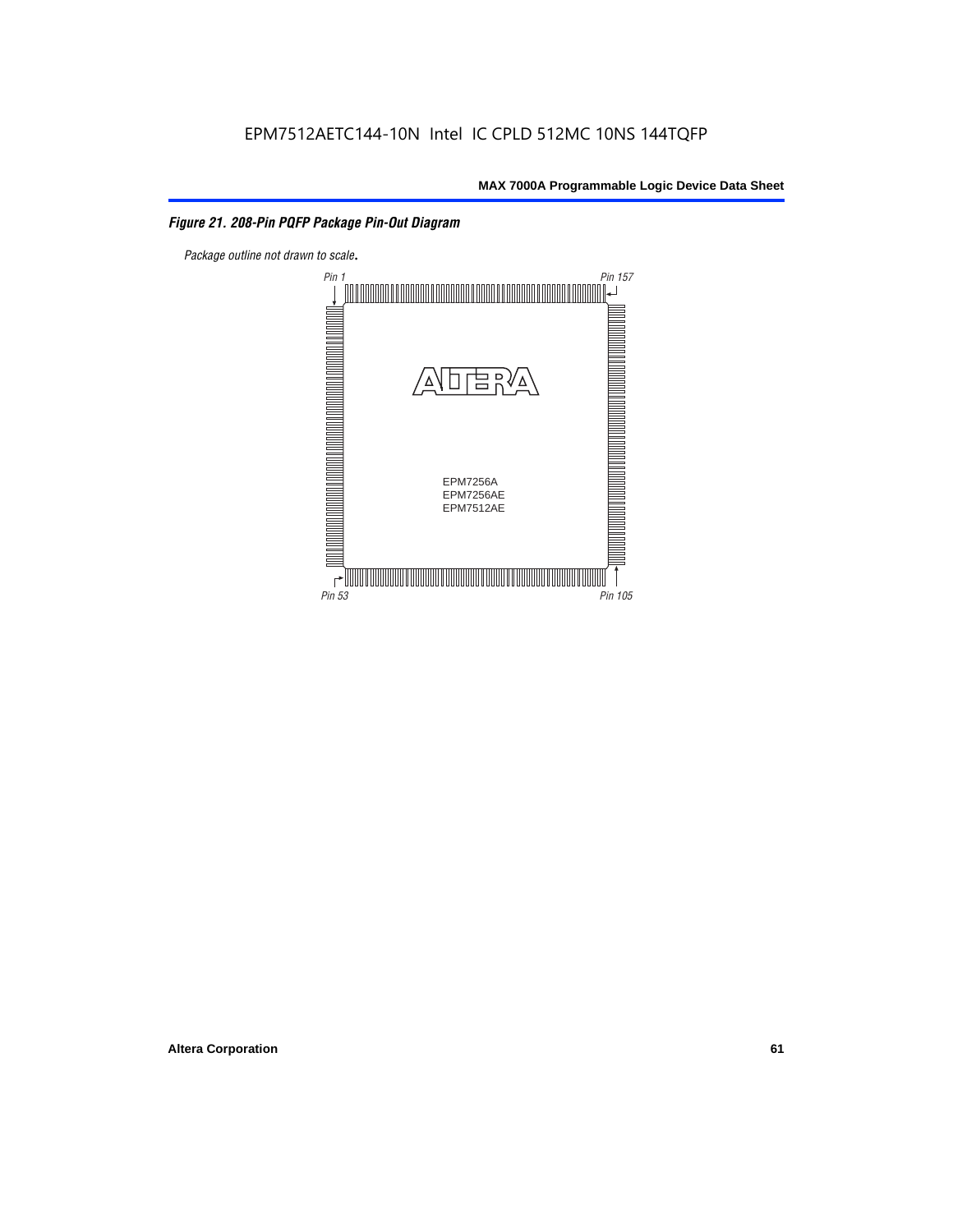#### *Figure 22. 256-Pin BGA Package Pin-Out Diagram*

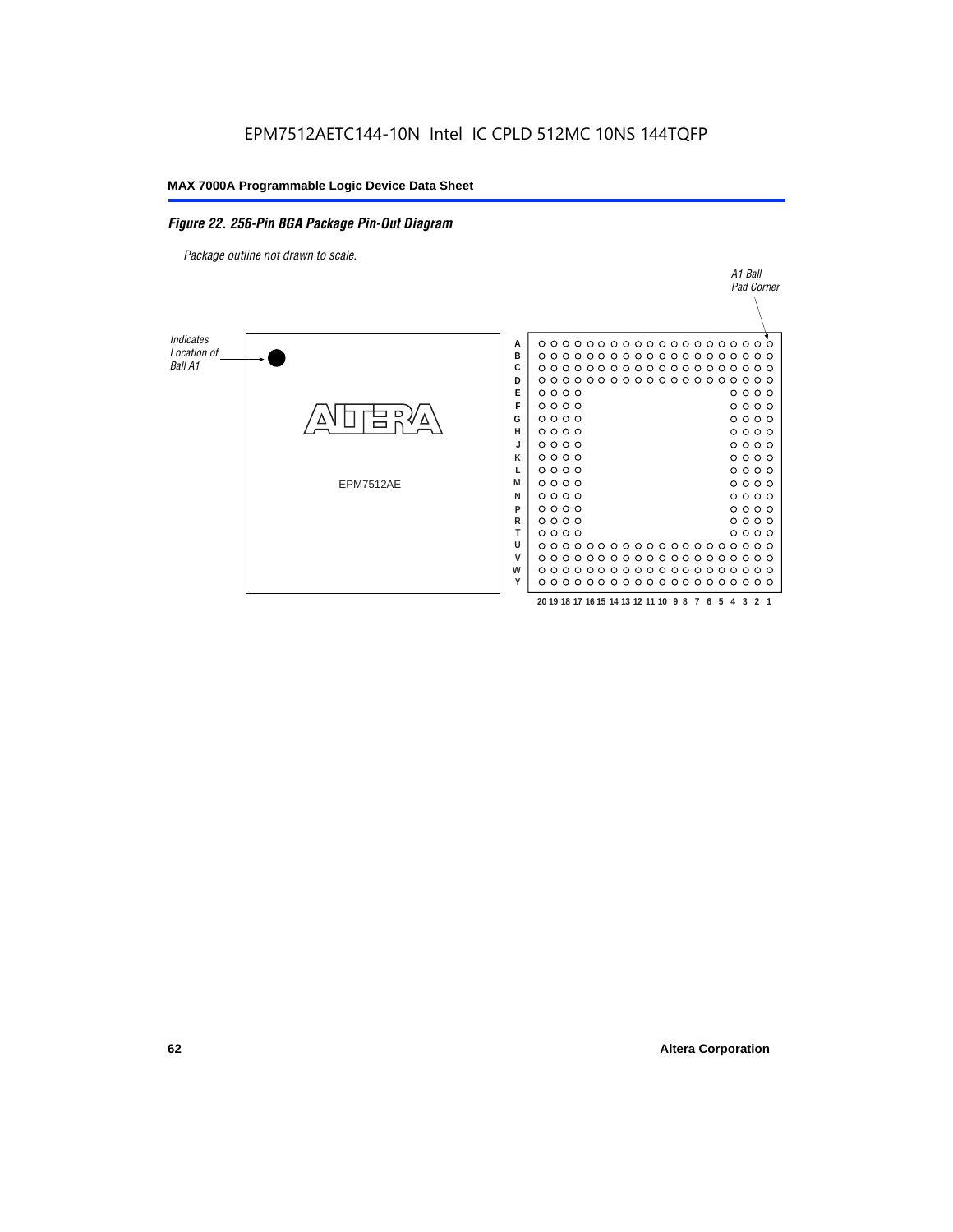#### *Figure 23. 256-Pin FineLine BGA Package Pin-Out Diagram*

*Package outline not drawn to scale*.



### **Revision History**

The information contained in the *MAX 7000A Programmable Logic Device Data Sheet* version 4.5 supersedes information published in previous versions.

#### **Version 4.5**

The following changes were made in the *MAX 7000A Programmable Logic Device Data Sheet* version 4.5:

Updated text in the "Power Sequencing & Hot-Socketing" section.

#### **Version 4.4**

The following changes were made in the *MAX 7000A Programmable Logic Device Data Sheet* version 4.4:

- Added Tables 5 through 7.
	- Added "Programming Sequence" on page 17 and "Programming Times" on page 18.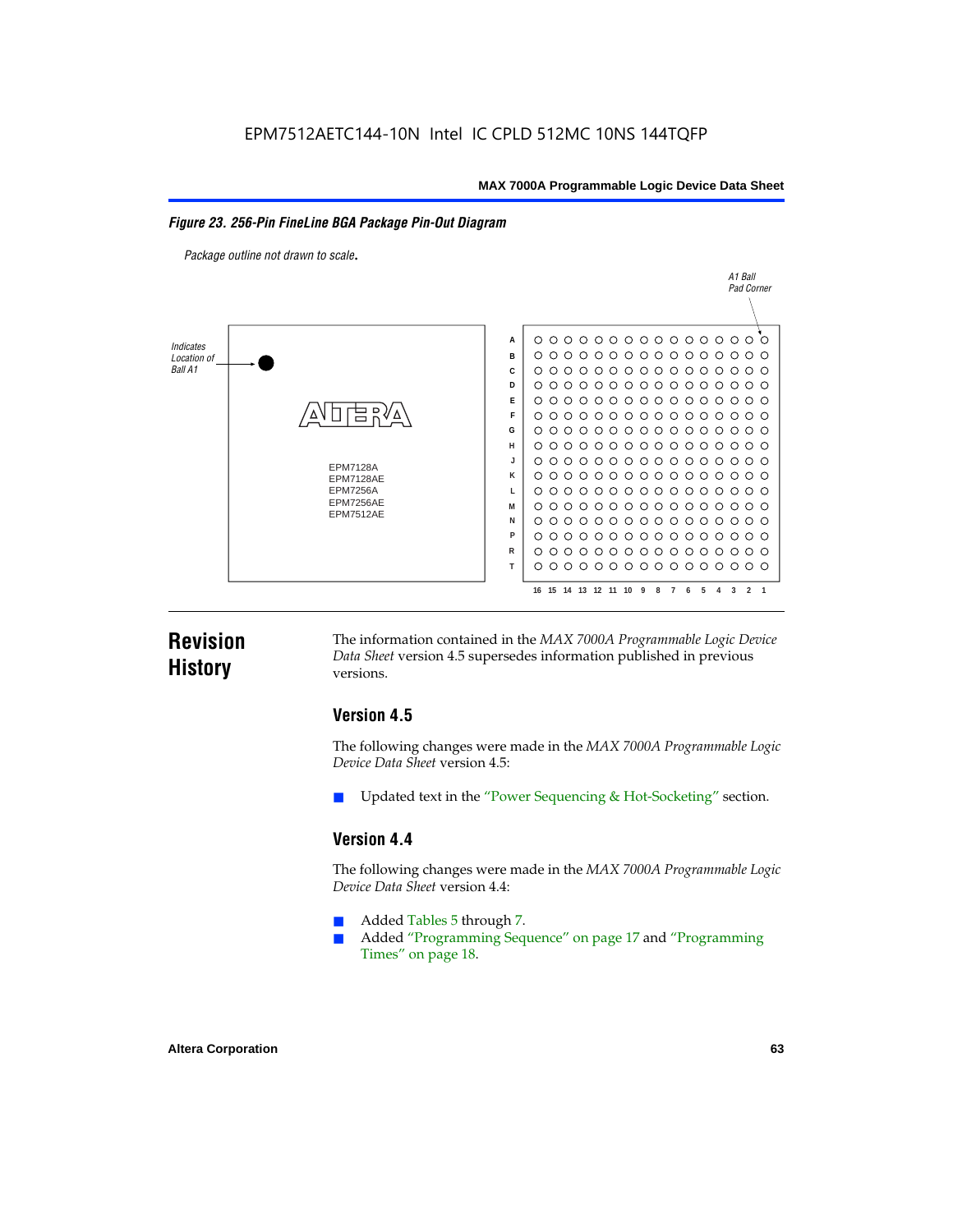#### **Version 4.3**

The following changes were made in the *MAX 7000A Programmable Logic Device Data Sheet* version 4.3:

- Added extended temperature devices to document
- Updated Table 14.

#### **Version 4.2**

The following changes were made in the *MAX 7000A Programmable Logic Device Data Sheet* version 4.2:

- Removed *Note (1)* from Table 2.
- Removed *Note (4)* from Tables 3 and 4.

#### **Version 4.1**

The following changes were made in the *MAX 7000A Programmable Logic Device Data Sheet* version 4.1:

- Updated leakage current information in Table 15.
- Updated *Note (9)* of Table 15.
- Updated *Note* (1) of Tables 17 through 30.



101 Innovation Drive San Jose, CA 95134 (408) 544-7000 http://www.altera.com Applications Hotline: (800) 800-EPLD Literature Services: lit\_req@altera.com

Copyright © 2003 Altera Corporation. All rights reserved. Altera, The Programmable Solutions Company, the stylized Altera logo, specific device designations, and all other words and logos that are identified as trademarks and/or service marks are, unless noted otherwise, the trademarks and service marks of Altera Corporation in the U.S. and other countries. All other product or service names are the property of their respective holders. Altera products are protected under numerous U.S. and foreign patents and pending applications, maskwork rights, and copyrights. Altera warrants performance of its semiconductor products to current specifications in accordance with Altera's standard warranty, but reserves the right **TSAI** to make changes to any products and services at any time without notice. Altera assumes no responsibility or liability arising out of the application or use of any information, product, or service described herein except as expressly agreed to in writing by Altera Corporation. Altera customers are advised to obtain the latest version of device specifications before relying on any published information and before placing orders for products or services.



**64 Altera Corporation**